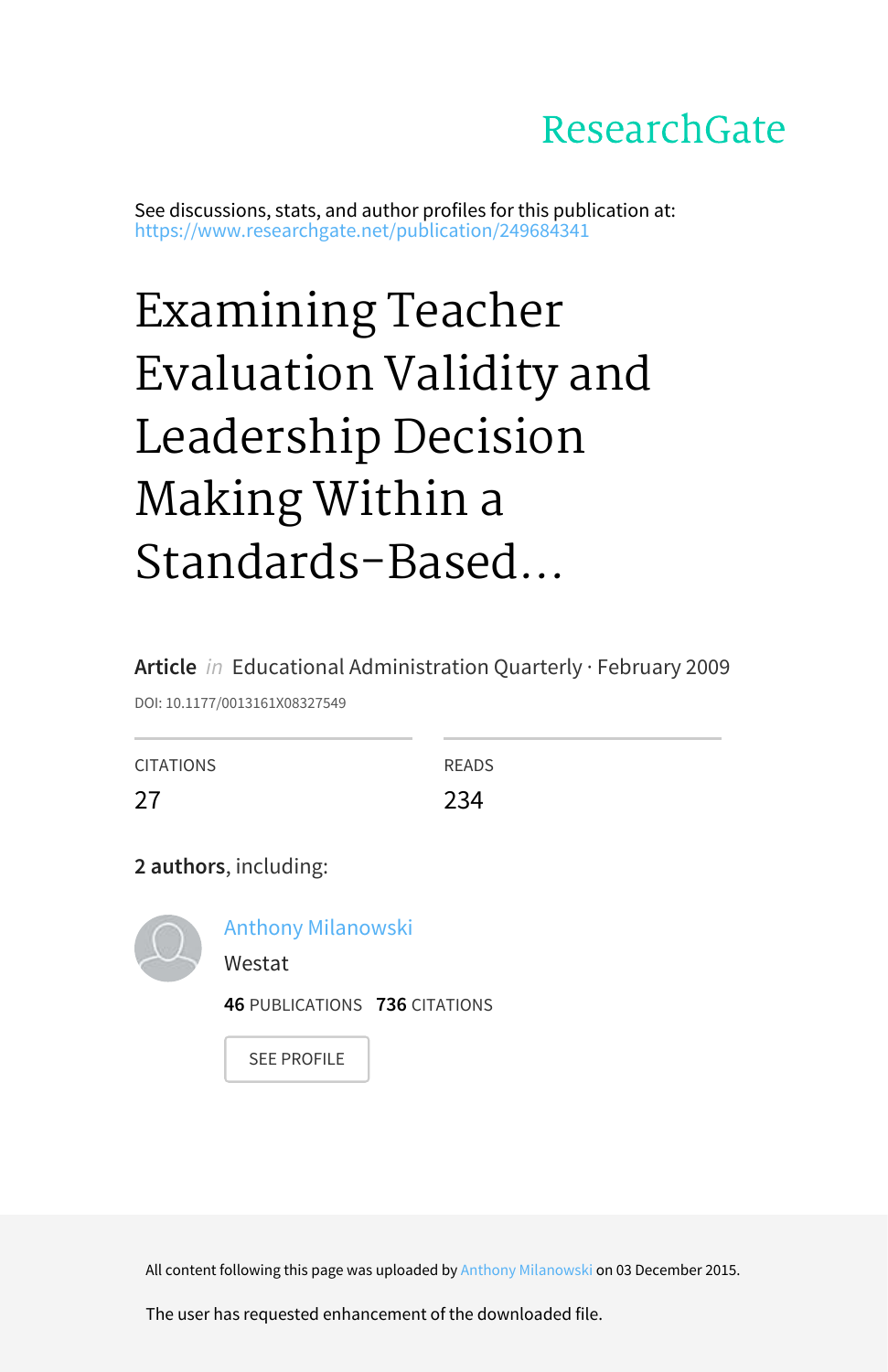# **Quarterly** Educational Administration

<http://eaq.sagepub.com/>

**Making Within a Standards-Based Evaluation System Examining Teacher Evaluation Validity and Leadership Decision**

DOI: 10.1177/0013161X08327549 Educational Administration Quarterly 2009 45: 34 Steven M. Kimball and Anthony Milanowski

<http://eaq.sagepub.com/content/45/1/34> The online version of this article can be found at:

Published by:<br>
SAGE

<http://www.sagepublications.com>

On behalf of:



[University Council for Educational Administration](http://www.ucea.org)

**at: Additional services and information for Educational Administration Quarterly can be found**

**Email Alerts:** <http://eaq.sagepub.com/cgi/alerts>

**Subscriptions:** <http://eaq.sagepub.com/subscriptions>

**Reprints:** <http://www.sagepub.com/journalsReprints.nav>

**Permissions:** <http://www.sagepub.com/journalsPermissions.nav>

**Citations:** <http://eaq.sagepub.com/content/45/1/34.refs.html>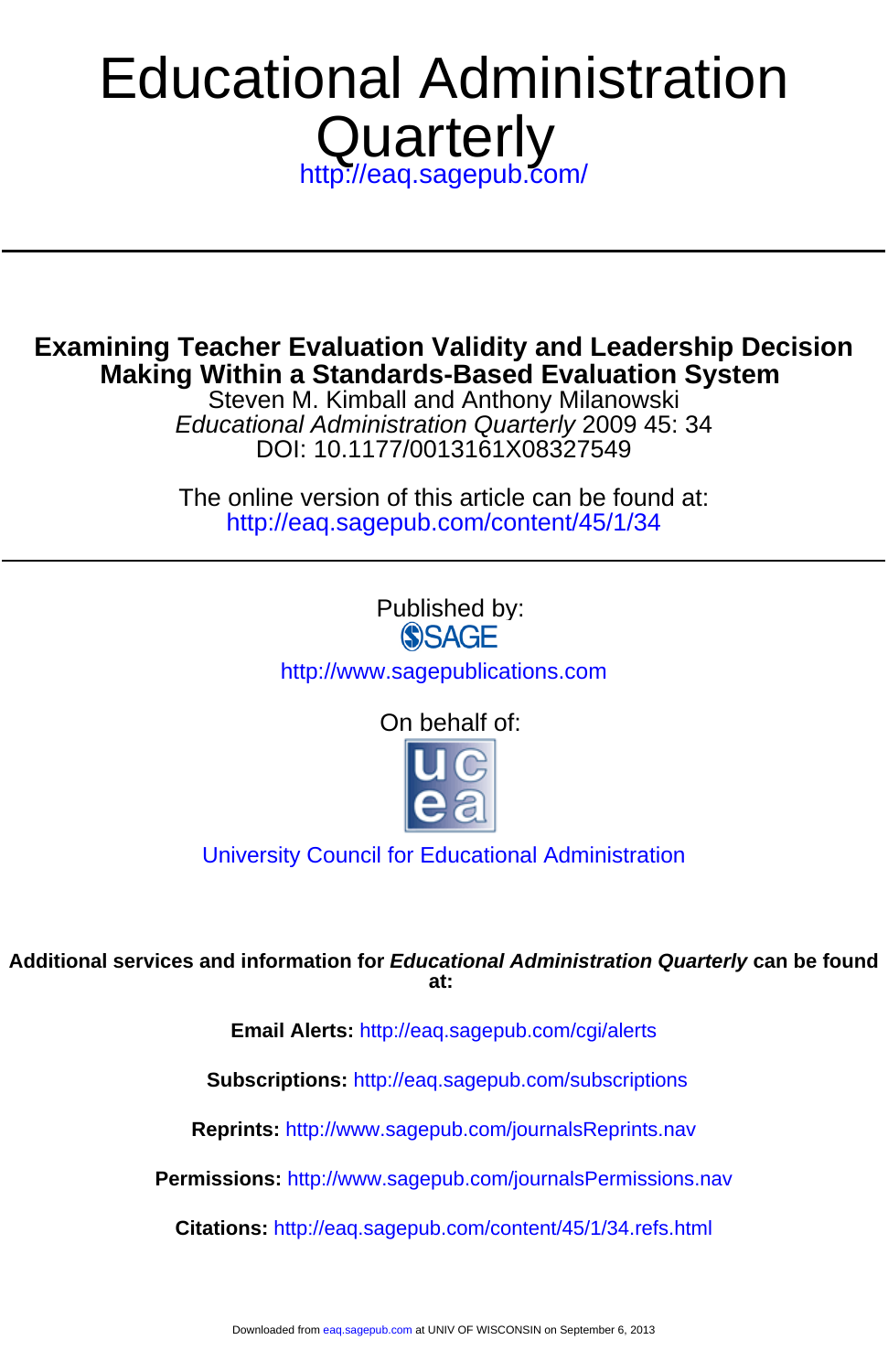>> [Version of Record -](http://eaq.sagepub.com/content/45/1/34.full.pdf) Feb 3, 2009

[What is This?](http://online.sagepub.com/site/sphelp/vorhelp.xhtml)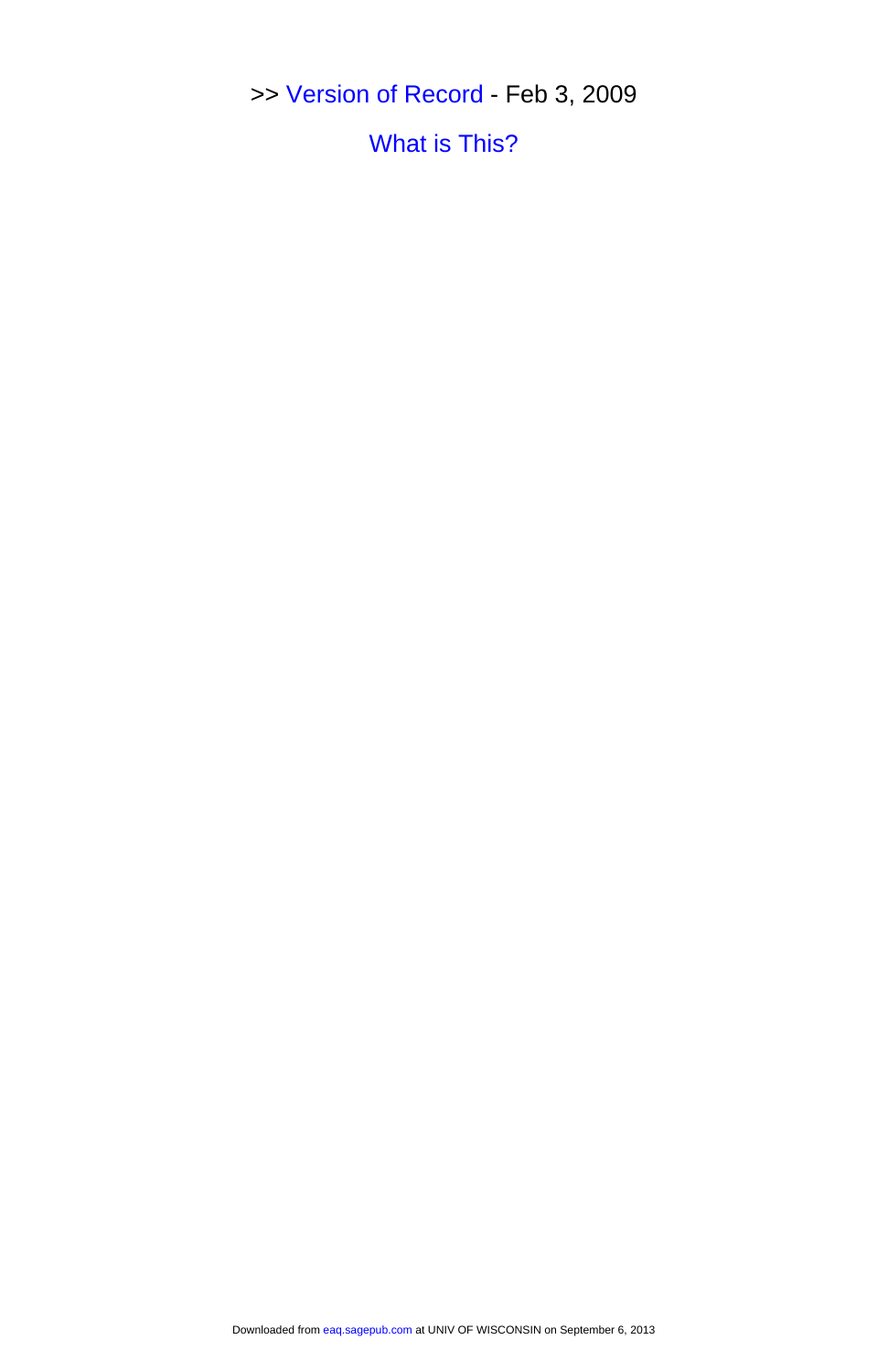**Educational Administration Quarterly** Volume 45 Number 1 February 2009 34-70 © 2009 The University Council for Educational Administration 10.1177/0013161X08327549 http://eaq.sagepub.com hosted at http://online.sagepub.com

# **Examining Teacher Evaluation Validity and Leadership Decision Making Within a Standards-Based Evaluation System**

Steven M. Kimball Anthony Milanowski

> **Purpose:** The article reports on a study of school leader decision making that examined variation in the validity of teacher evaluation ratings in a school district that has implemented a standards-based teacher evaluation system. **Research Methods:** Applying mixed methods, the study used teacher evaluation ratings and value-added student achievement data to identify 23 school leaders with "more" and "less" valid results. These leaders were interviewed to learn about their attitudes on teacher evaluation, their decision-making strategies, and school contexts. Results from interviews with a subset of eight school leaders with 2 years of consistent validity scores ( $n = 4$  more valid and  $n = 4$  less valid) were analyzed. **Findings:** Substantial variation was found in the relationship of evaluators' ratings of teachers and value-added measures of the average achievement of the teachers' students. The results did not yield a simple explanation for the differences in validity of evaluators' ratings. Instead, evaluators' decisions were found to be a complex and idiosyncratic function of motivation, skill, and context. **Conclusion:** The results suggested why overall validity of ratings was lower than expected and highlighted challenges in research on school leader decision making and cautions for using such decisions for high stakes purposes. Recommendations are provided for improving evaluation accuracy and validity, with considerations for performance evaluation policy and future research on school leader decision making and teacher evaluation.

> *Keywords: teacher evaluation; teaching standards; school leadership; decision making; validity; empirical paper*

**Authors' Note:** The research reported in this paper was supported by a grant from the U.S. Department of Education, Office of Educational Research and Improvement, to the Consortium for Policy Research in Education and the Wisconsin Center for Education Research, School of Education, University of Wisconsin-Madison (Grant No. OERI-R308A60003). The opinions expressed are solely those of the authors. The authors acknowledge the contributions of Brad White, who participated in the data collection and initial analysis phases for this study.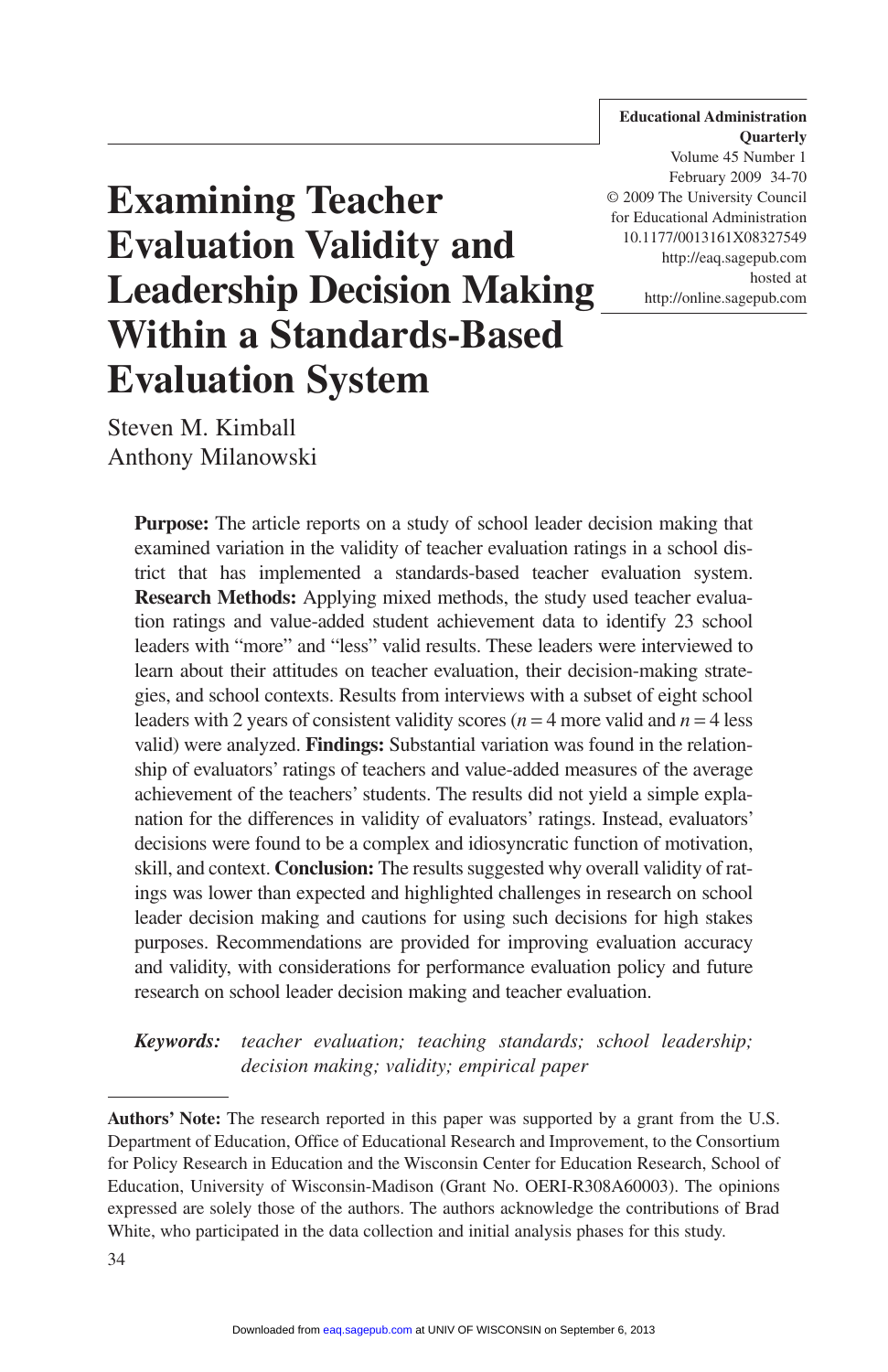Recent federal action encourages experimentation with new compensation systems for teachers, calling for pay determinations to be based in part on evaluations of classroom teaching (U.S. Department of Education, 2006). One premise of this law is that school leaders can identify more effective teachers through performance evaluations. Recent research by Jacob and Lefgren (2006) found that principals' judgments of teacher effectiveness were related to variations in classroom-value-added student achievement in one district. Our own research (Kimball, White, Milanowski, & Borman, 2004; Milanowski, 2004; Milanowski, Kimball, & Odden, 2005) found that evaluators' ratings of teachers using standards-based teacher evaluation systems (Ellett, 1997; Ellett, Annunziata, & Schiavone, 2002; Danielson & McGreal, 2000) can have moderate correlations with classroom average value-added student achievement. These results suggest that school leader evaluations of teachers may in fact have some validity as measures of teacher effectiveness, providing some justification for consequential use of evaluation ratings.

In our research, however, we noted considerable variation in the strength of the evaluation rating-student achievement relationship (different levels of criterion-related validity) across grades and sometimes subjects. Part of this variation is likely because of differences in the characteristics of the tests. But if evaluators differ substantially in the degree to which their ratings correlate with student achievement, teachers could receive consequences that are not justified by the general validity evidence cited above.

This article reports on the results of our exploration of evaluators' decision-making practices and whether these differences are related to differences in the strength of the evaluation rating–student achievement relationship. The study was designed to better understand evaluator decision making to learn whether differences in decision making could help account for the differential validity we have observed in principal evaluations of classroom performance. The results could then lead to recommendations for improving teacher evaluation practices.

Although evaluator decision making and rating validity has been extensively studied in private sector organizations (Landy & Farr, 1980; Murphy & Cleveland, 1995), research on these topics in education organizations are much less common. With increased attention to teacher accountability and the potential use of assessments of teaching performance as a factor in teacher pay, there is a need to learn about how principals make decisions about teacher performance, especially when using increasingly popular standards-based evaluation systems. Differences in validity across principals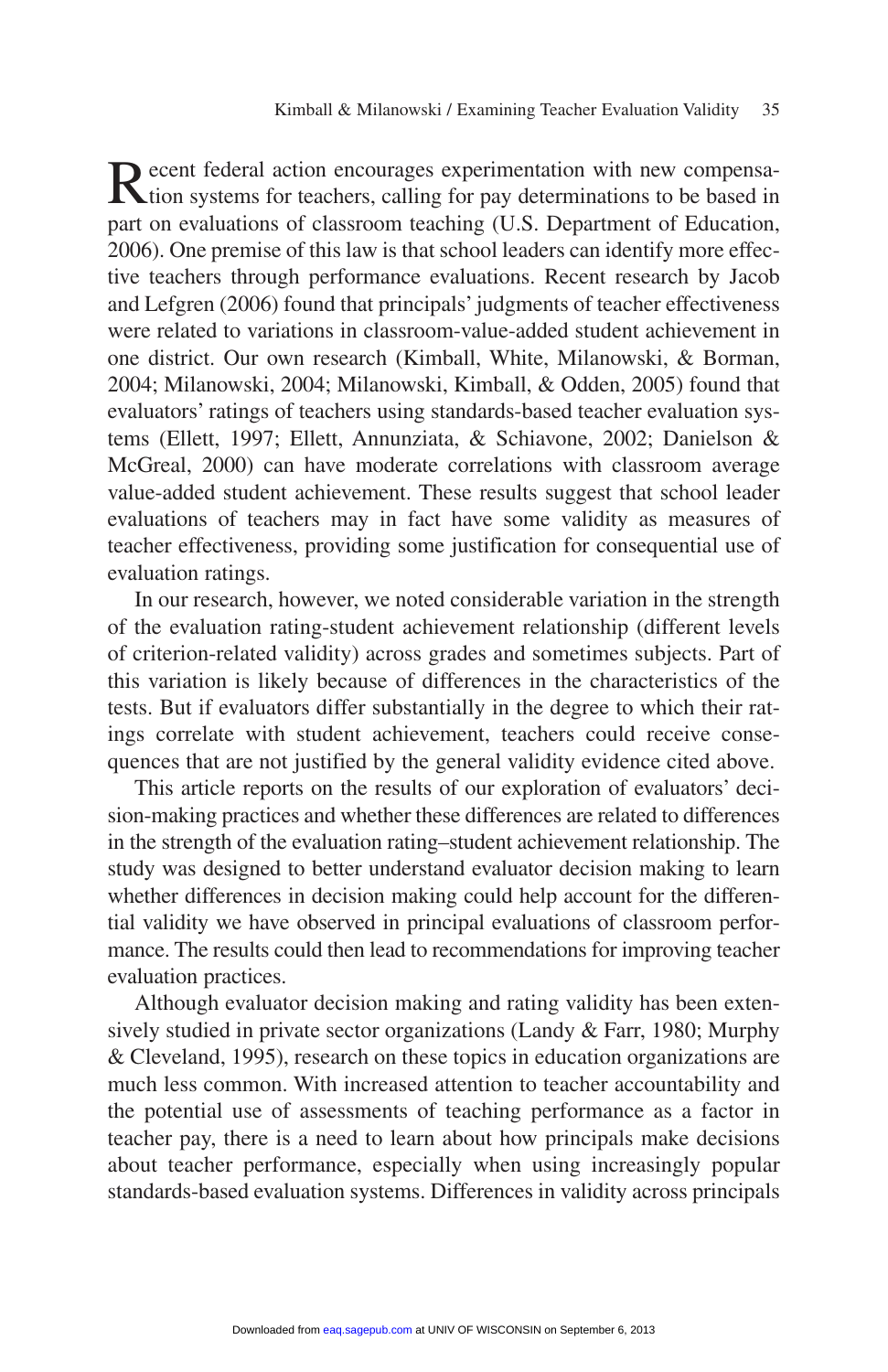are clearly problematic as stakes are raised, and the decision making of those with less valid ratings needs to be improved. Research on principal decision making in teacher evaluation and evaluation validity can provide useful information for evaluator and principal training, teacher quality and instructional improvement, and school accountability. The two questions guiding our study were the following:

- 1. How much does the validity of the performance rating relationship vary across evaluators?
- 2. Are differences in evaluator decision making in a standards-based teacher evaluation system related to differences in the strength of the student achievement- performance rating relationship?

## **Standards-Based Evaluation**

Standards-based teacher evaluation, as exemplified in the work of Ellett and his colleagues (1997, 2002) and of Danielson (1996; Danielson & McGreal, 2000) has been growing in use and could contribute to more valid judgments of teacher effectiveness. It has also formed the foundations for systems designed to measure performance for teacher advancement or pay (Heneman, Milanowski, Kimball, & Odden, 2006). These systems contain public standards and detailed rating scales, which provide guidance to evaluators in making judgments, potentially lowering subjectivity by establishing a common criterion reference for evaluating teacher performance. Standards-based evaluation systems also typically call for more varied sources of evidence about teachers' practice than traditional evaluation approaches and for more extensive training of evaluators, who are typically school principals.

The framework developed by Danielson (1996) represents one commonly used standards-based teacher evaluation approach (Heneman et al., 2006). The evaluation standards consist of 22 components within four domains of teaching practice: planning and preparation (Domain 1), classroom environment (Domain 2), instruction (Domain 3), and professional responsibilities (Domain 4). There are 66 elements that list aspects of performance on the components and domains. A four-level rubric provides a range of performance descriptions from unsatisfactory to distinguished teaching practice. This system was designed to apply to all grade levels and subject areas and to inform both formative and summative decisions related to teaching practice (Danielson & McGreal, 2000).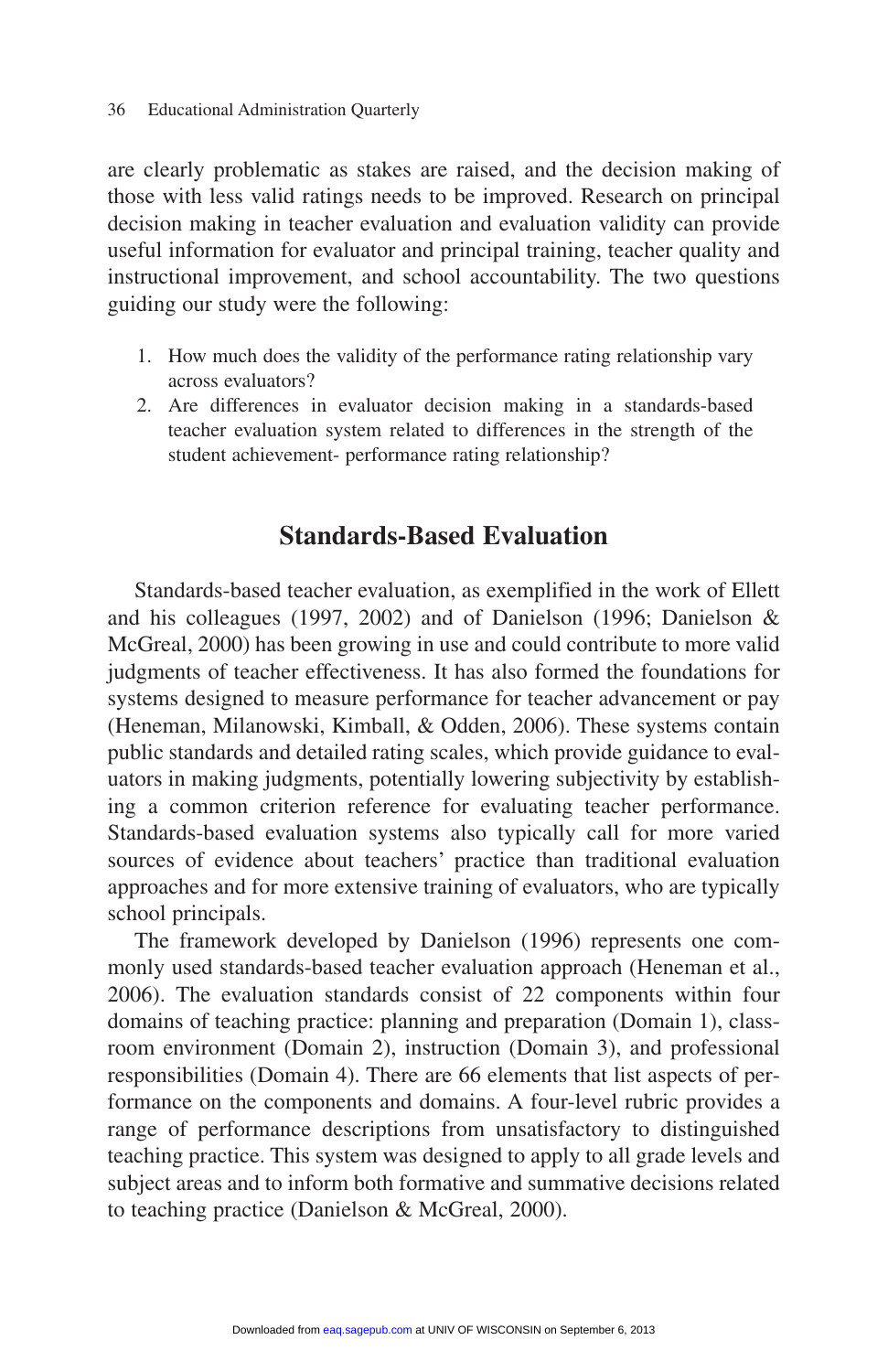The *Framework for Teaching* was developed from the knowledge base compiled for the PRAXIS III assessment series (Danielson, 1996), which includes job analysis, reviews of state licensing programs, field work, and reviews of the literature. The literature drawn on includes, but is not limited to, effective teaching (Brophy, 1986) and conceptions of teaching based on pedagogical content knowledge put forth by Shulman (1987). The system is largely classroom observation based but is intended to tap facets beyond the classroom that may impact teaching, including planning, use and modification of instructional materials, working relationships with members of the school community, and professional activities.

Despite the research and experiential basis for the *Framework,* use of such teaching standards for evaluation has been criticized for reducing the complex act of teaching to a simplistic level (Peterson, 2000). Because teaching is socially constructed and variable, systems based on classroom observation "open up or constrict one's view of teaching and given teaching occasions" (Stodolsky, 1990, p. 175). It has been argued that standardsbased teacher evaluation suffers from "the practical difficulty of describing teacher performances in terms that are precise, clear, specific, detailed, and understandable" (Peterson, 2000, p. 227). Peterson (2000) also pointed out that such standards-based evaluation systems lacked empirical evidence on their uses and impact. Although subject to criticism, these systems are being used to foster and measure school district visions of instruction and increasingly as part of new teacher compensation systems. Their use merits careful examination.

We have conducted a number of studies on standards-based teacher evaluation systems based on the *Framework for Teaching* (Danielson, 1996) that have found acceptance by teachers and administrators on their uses and that evaluation ratings can have a moderate degree of validity (Kimball et al., 2004; Milanowski, 2004; Milanowski et al., 2005). In these studies, validity was represented by the extent to which evaluation ratings were related to the criterion of value-added measures of student achievement. In some cases, these studies found relationships that were substantially stronger than were found in earlier research on the validity of principal ratings of teacher performance (Medley & Coker, 1987). These findings applied both to systems designed for high-stakes, summative purposes (teacher pay) and lower stakes, formative purposes (professional growth). There were notable differences, however, in the strength of the evaluation rating–student achievement relationship across schools and districts and within organizations by grade and subject. In the course of investigating these differences, it became apparent that even within districts, there was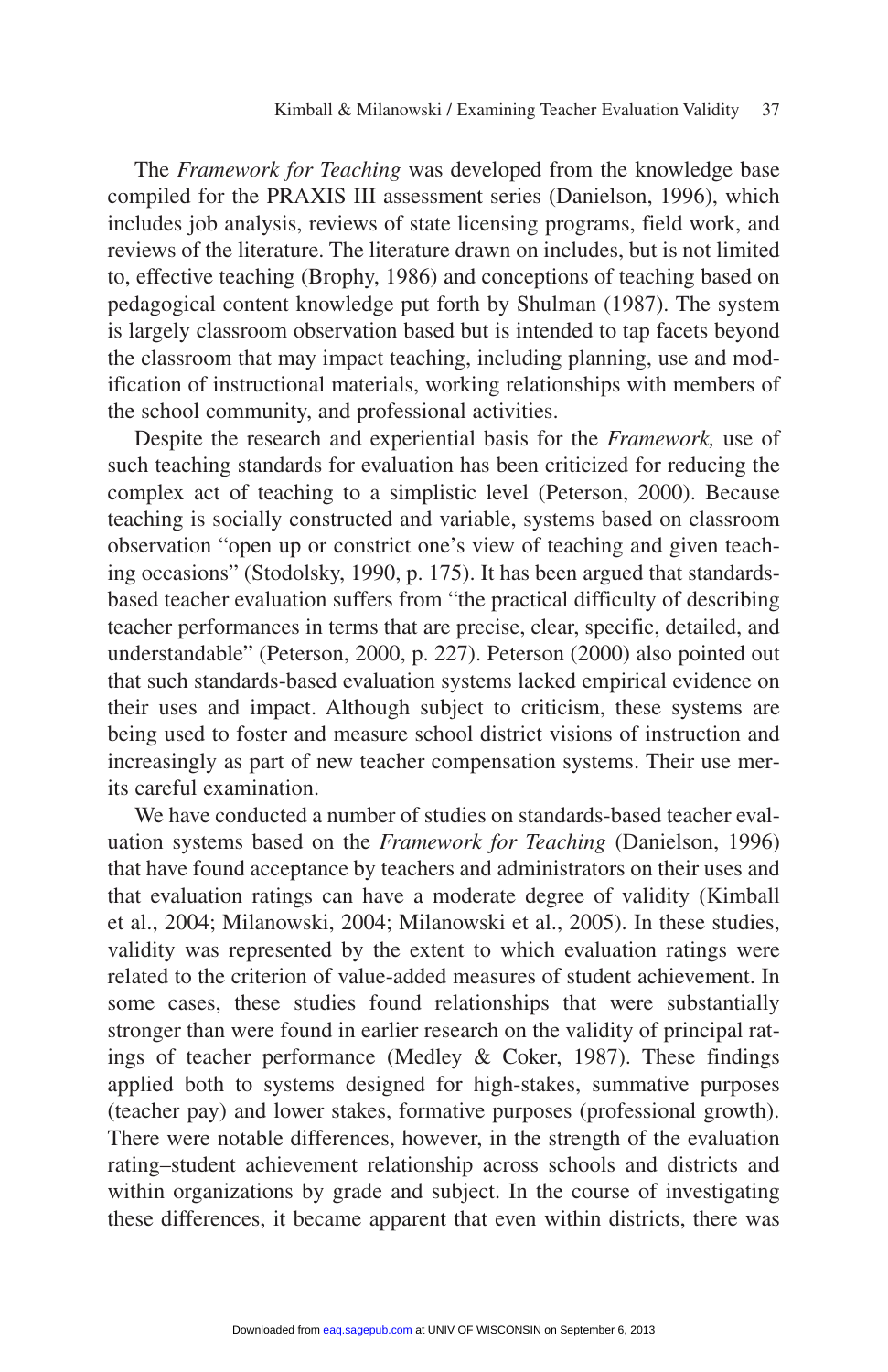considerable variation among evaluators in the extent to which their ratings correlated with value-added student achievement. These differences raise questions about the reliability of using teacher evaluation ratings, either to inform professional development or to make high-stakes decisions.

# **Conceptual Framework for Understanding Evaluator Decision Making**

To guide our exploration of evaluator decision making, we reviewed the literature on performance evaluation to identify potential influences on evaluators that might vary enough to help explain differences in the strength of the relationship between performance ratings and student achievement. This literature has identified three broad classes of such influences (DeCotiis & Petit, 1978; Landy & Farr, 1980). These can be summarized as will (evaluator motivation), skill (evaluator expertise), and the evaluation context (i.e., the school environment).<sup>1</sup> The policy implementation literature has emphasized similar constructs. In studies of policy implementation, policy actions have been described as varying due to people's beliefs, knowledge, and the places in which they operate, as well as the nature of the policy design (Honig, 2006).

Evaluator motivation<sup>2</sup>, or will, is likely to affect the strength of the rating criterion relationship in a number ways. First, motivation may affect the degree of leniency of the evaluator. For example, evaluators whose goal is to maintain good relationships with employees or to improve performance may be more lenient, because negative feedback can lead to lower actual performance (Kluger & DeNisi, 1996). Leniency attenuates the relationship between performance ratings and criterion measures; it restricts the range of evaluation scores and reduces discrimination between performance levels at the low end of the rating distribution. The ratings of a more lenient evaluator are thus likely to show a weaker relationship with student achievement.

Evaluators may also differ in the importance they place on distinguishing between individuals as opposed to identifying individuals' strengths and weaknesses. Cleveland, Murphy, and Williams (1989) argued that accuracy in the former may be unrelated to accuracy in the latter. Betweenteacher accuracy is important in achieving a strong rating–student achievement relationship because if the levels of the evaluation system are related to student achievement, failure to accurately distinguish among teachers will obscure the connection.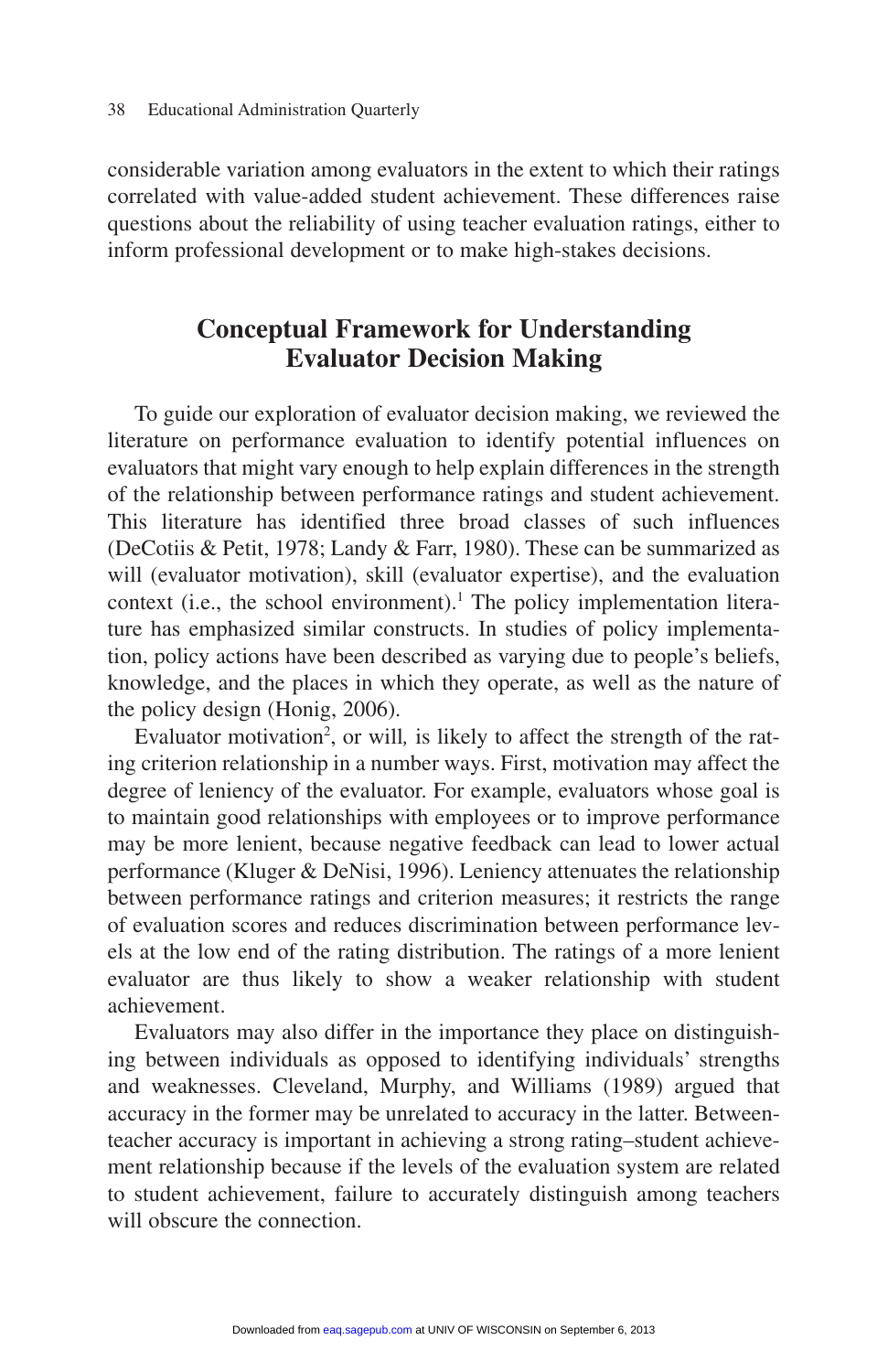Evaluator attitudes toward the evaluation system can affect evaluator motivation and thus accuracy and validity (Tziner, Murphy, & Cleveland, 2001). A school leader who views the performance evaluation system as too much work or just another mandate is likely to spend less time observing teaching behavior and making careful assessments than one who sees performance evaluation as a tool for instructional improvement.

Evaluator skill in observing and processing information about employee behavior is also likely to influence the performance rating–student achievement relationship. The more skilled the evaluator, the more likely that she will give ratings that accurately reflects how the teacher actually performs on the dimensions defined by the evaluation system. Thus, if there is a relationship between the teacher behaviors specified by the system and student learning, an accurate set of ratings will exhibit a stronger relationship with student achievement than an inaccurate set. A basic factor in evaluation accuracy is the ability to recall and process the information (Bernardin & Cardy, 1982; DeNisi, Cafferty, & Meglino, 1984). Another factor is the evaluator's own knowledge or familiarity with job content. Although there is some evidence that familiarity with job content is associated with more accurate rating (Smither, Barry, & Reilly, 1989), the research is somewhat mixed, and there has been little attention to whether evaluators with experience in performing the job or who have a knowledge base in evaluatee's occupation rate more accurately. This is a potentially important issue in teacher evaluation because school administrators may not have much knowledge or experience with all academic subjects, particularly at the secondary level (Nelson & Sassi, 2005). Evaluator training related to understanding the system, providing a frame of reference for ratings, conducting observations, and decision making has shown a positive effect on accuracy (Bretz, Milkovich, & Read, 1992; Hedge & Kavanagh, 1988; Smith, 1986; Woehr & Huffcutt, 1994).

Numerous context factors may affect the strength of the rating-criterion relationship across evaluators. Studies have identified differences in the opportunity to observe relevant behavior (Freeberg, 1969; Judge & Ferris, 1993), evaluators' perceived incentives for accuracy (Murphy & Cleveland, 1995; Napier & Latham, 1986), and the status or performance of the organizational unit (Murphy & Cleveland, 1995) as potential or actual causes of differences in accuracy. Of particular interest is the effect of the performance of others as a background against which a particular evaluatee's performance is judged. Evaluators tend to rate a moderate level of performance higher if other performers in the group are poor performers and lower if others are good performers (Grey & Kipness, 1976; Ivancevich, 1983;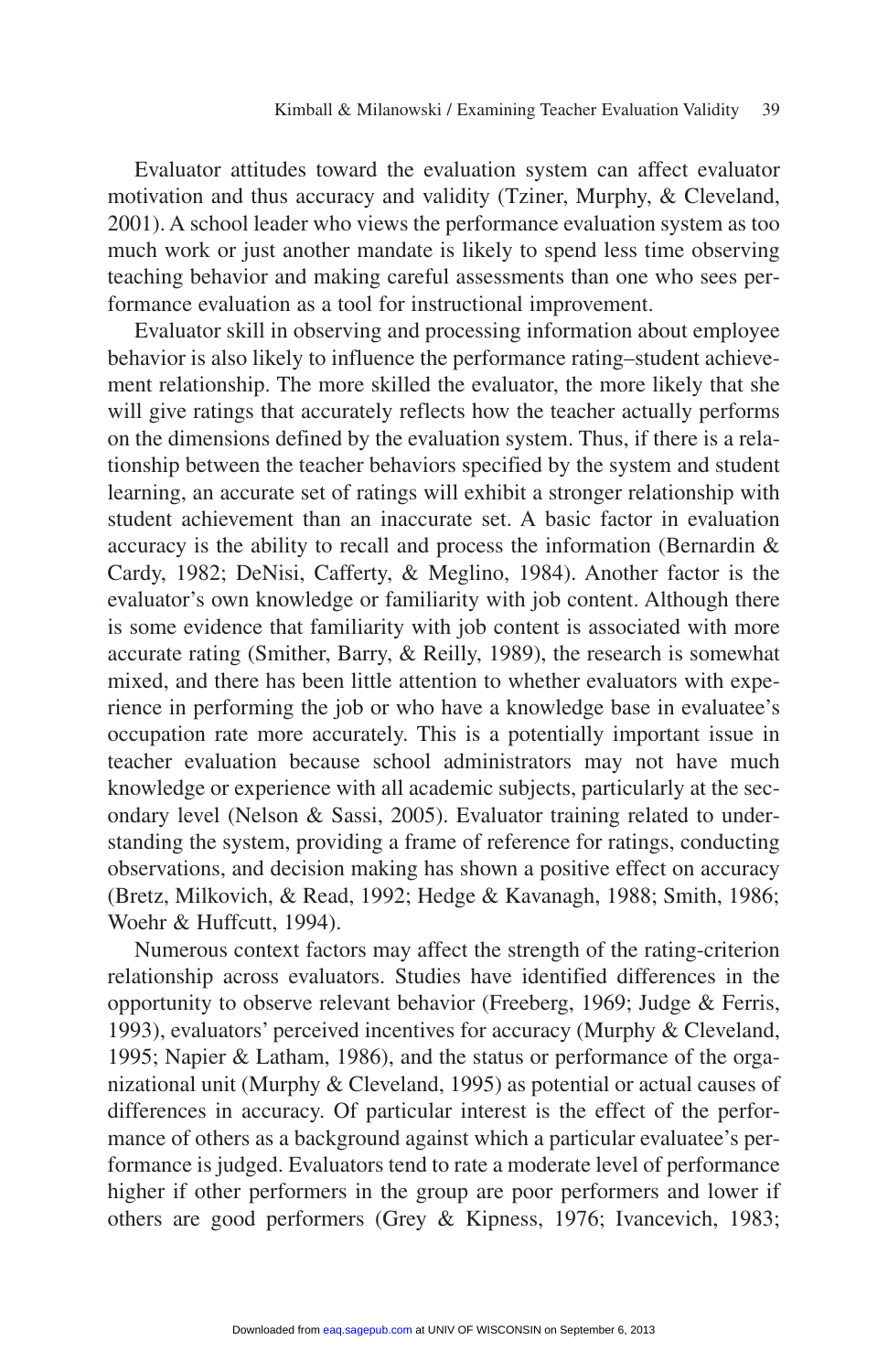Klein, 1998). In schools with greater concentrations of lower performing teachers, ratings would likely be inflated, and the district-wide teacher performance–student achievement relationship attenuated.

As identified in the literature on rater cognition, rating accuracy, and policy implementation, the broad categories of will, skill, and context appear important to explore in studies of evaluation decision making because of their logical connection to cognitive processes and enacted behaviors. Within these broad areas, we sought to further our understanding of evaluation decision making and identify possible explanations for validity of evaluation decisions. The results could then be used to help districts focus evaluation training as well as advance the field of teacher evaluation research.

### **Method**

The research reported here employed a sequential mixed methods design (Tashakkori & Teddlie, 1998) that led with a statistical analysis to determine whether evaluators in one school district using a standards-based evaluation system differed in validity of evaluation ratings and, if so, to identify more valid and less valid evaluators. This sample of evaluators (school administrators) then became the study focus on how evaluators might differ in conducting the teacher evaluation process and deciding on evaluation ratings. A statistical analysis alone would not explain how evaluators enact the evaluation process or why some evaluators provide more or less valid ratings. Therefore, we interviewed evaluators and teachers and collected evaluation documentation to examine potential differences. We used data and method triangulation to check the validity of our assumptions and to explore alternate possibilities and interpretations for evaluation rating–student achievement relationships. The remainder of this section provides information on the teacher evaluation system in the research site, details the statistical analysis that uncovered evaluator variation and yielded our sample for the qualitative study, and then describes the qualitative methods employed.

#### **Research Site**

The study was carried out in a large school district in the western United States. This district educates more than 60,000 students in 88 schools employing about 3,300 teachers. The site was initially selected because it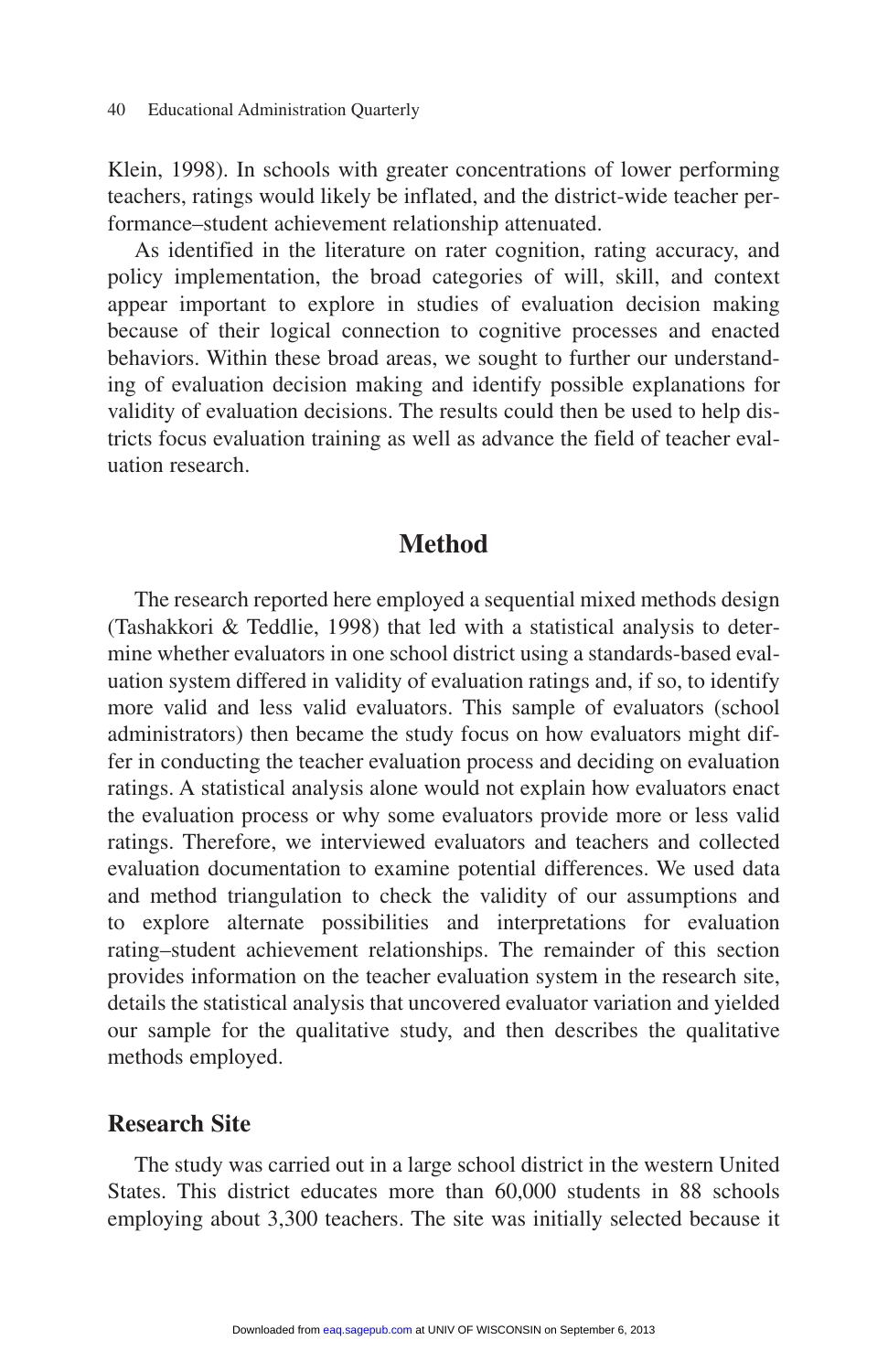had more than 3 years of experience with a standards-based teacher evaluation system adapted from Danielson's (1996) *Framework for Teaching* and had student achievement and performance evaluation results for a large number of teachers over several consecutive years. We had been conducting research on the teacher evaluation system in this district for several years as part of a larger study. The criterion-related validity studies we carried out in this district have shown consistent and statistically significant correlations between evaluation results and classroom-average student achievement (Milanowski et al., 2005). The overall correlation between value-added student achievement (in reading and mathematics) and teacher evaluation ratings averaged .22 throughout the 3 years studied. Prior case studies of this district (Kimball, 2001) and districts using similar evaluation systems (Halverson, Kelley, & Kimball, 2004; Kimball, 2002) exposed differences in principals' motivation to be accurate, their knowledge about instruction and the evaluation system, and school context. These differences appeared to influence how principals perceived and carried out their evaluation responsibilities. We were interested in exploring whether differences in motivation, knowledge and skill, and school context explained why some evaluators' ratings of teachers would show a stronger relationship with the achievement of the teachers' students than other evaluators' ratings. The study also sought to uncover how these factors made a difference.

### **Teacher Performance Evaluation Measures**

The school district implemented a new teacher evaluation system structured on the *Framework for Teaching* (Danielson, 1996) in 2000. The evaluation process was adopted by the district in response to dissatisfaction with the prior, non-standards-based approach and to comply with a state mandate for annual teacher evaluations. The district wanted a system that would represent a common framework for evaluation discussions among school leaders and teachers, promote instructional improvement through formative feedback, and encourage teacher reflection. Evaluation ratings are also used for summative evaluation decisions, such as interventions for substandard performance, contract renewal, and tenure.

Principals are the primary evaluators of teacher performance, but assistant principals also conduct evaluations at large elementary, middle, and high schools. Evaluator training was concentrated on the front end of program implementation, in the 1st and 2nd years. All evaluators were trained on basic aspects of the system, including understanding the performance standards and interpreting the different rubric levels, what procedures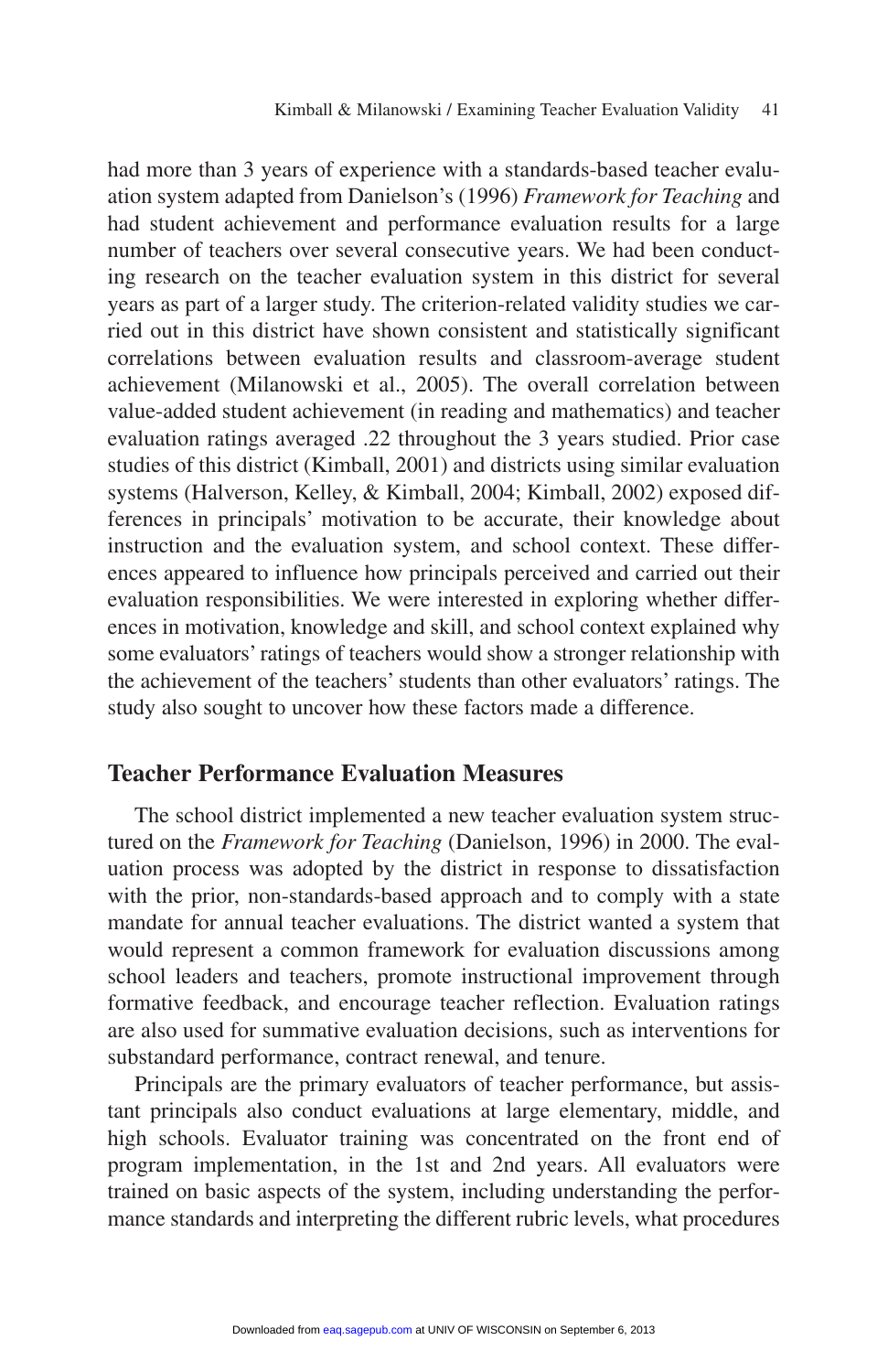were expected to be followed, and recommended sources of evidence to be applied to the rubrics in making teacher performance judgments. Evaluators were encouraged (but not required) to consider the following evidence sources: teachers' self-assessment, a preobservation data sheet (including a lesson plan), classroom and nonclassroom observations, a reflection form, and instructional artifacts (e.g., assignments and student work, logs of professional activities, and parent contacts). Training did not emphasize interrater consistency. Furthermore, school administrators were not scored for the accuracy of their evaluation ratings or compared to a standard as part of their training. However, one training session did have principals observe actual classroom teaching in small groups, after which a facilitator led follow-up discussions on how the evaluation rubrics could be used to describe the classroom instruction that was observed. In subsequent years, optional training was available to principals on how to manage the evaluation process (i.e., completing evaluations by their due date), and mandatory training was required only for new principals. Training for new principals focused primarily on understanding the procedures of the system and managing the process.

The evaluation procedures are structured around three stages of evaluation: probationary, postprobationary major and postprobationary minor. Probationary teachers (those in their first two years) are evaluated on all four of the performance domains, where they must meet at least Level 1 ("target for growth" or basic) scores on all elements. Probationary teachers are observed at least nine times during the year. Teachers in postprobationary status undergo a major evaluation on two performance domains, one of which is teacher selected. They are formally observed three times throughout the course of the year. In the next 2 years, they receive minor evaluations, focusing on one domain they select and involving at least one observation during each year. During their two minor evaluation years, in lieu of formal classroom observations and related conferences, teachers with 5 years of experience may choose to conduct a self-directed growth activity, referred to as the "Track 2" minor option, which can include action research, peer mentoring, supervising student teachers, or seeking certification by the National Board for Professional Teaching Standards. Regardless of the cycle, if a postprobationary teacher is not evaluated on the instruction domain (Domain 3), evaluators are required to complete a supplemental evaluation form. The supplemental evaluation form includes a composite of elements from the planning and preparation and the instruction domains. Throughout the course of the 3-year cycle, teachers will have evaluation scores on all four domains.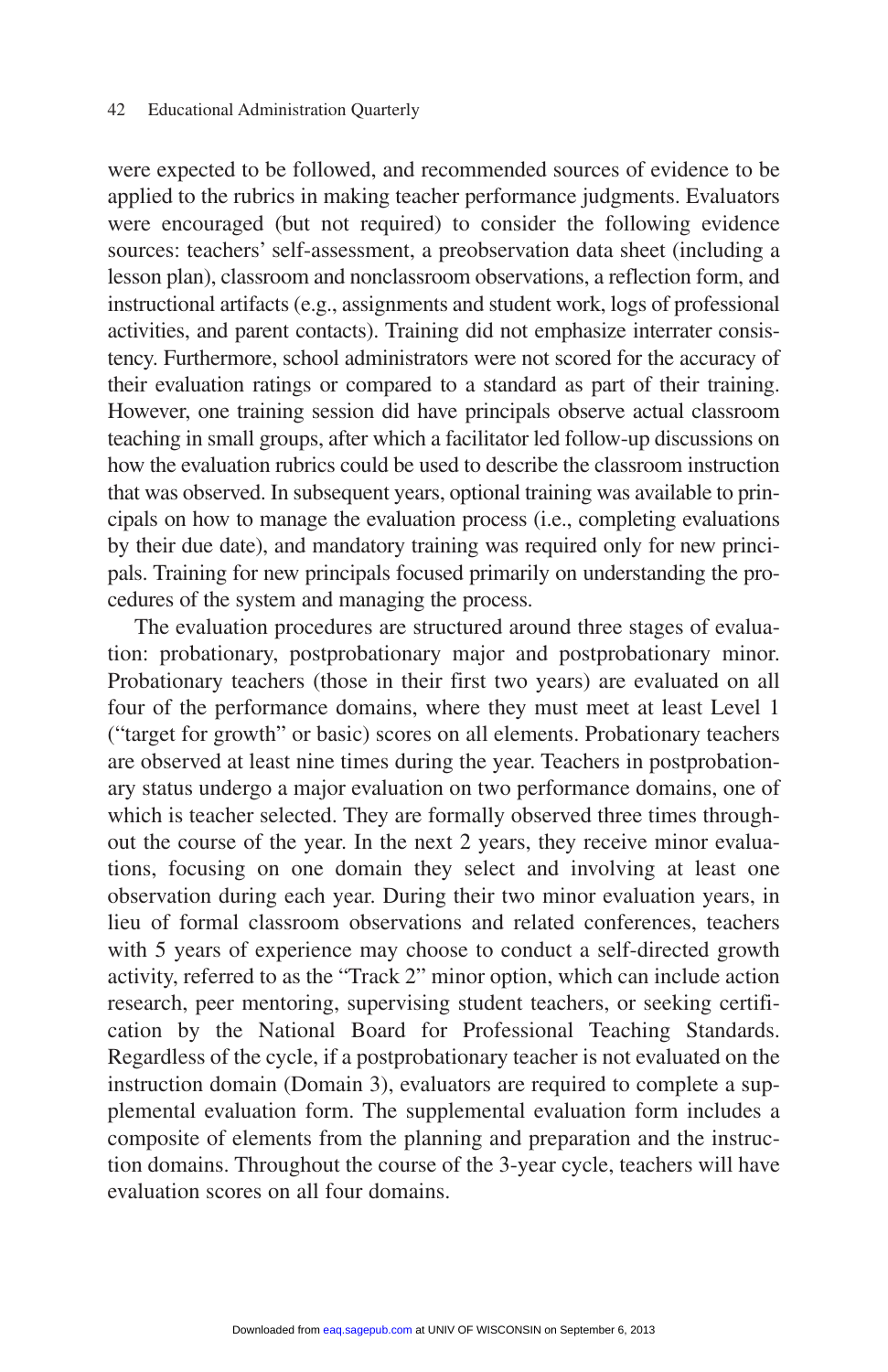Because most teachers are evaluated on different domains each year depending on their stage in the three-year major-minor evaluation cycle, capturing a large sample of teachers who could be compared on the same standards was fundamental to the study. To maximize the number of teachers who could be compared, we used scores from the district's supplemental evaluation form as the primary measure of teacher performance. The evaluation scores were obtained from the spring of 2002 and the spring of 2003. Like the individual element scores, teachers are rated on each of four composite scores as *unsatisfactory* = 0, *target for growth* = 1, *proficient* = 2, and *area of strength* = 3. The appendix includes descriptions associated with these categories.

We used the simple average of the four composite scores to obtain an overall measure of teacher performance. The average correlation among the composite scores was .72, and the coefficient alpha was .91 for the overall composite score based on teacher evaluations from 2002 to 2003. Despite using the composite measure, some teachers were not included in the analysis because of missing student achievement data or because they were evaluated on Domain 3 of the evaluation system (and thus did not have the supplemental evaluation scores).

#### **Student Achievement Measures**

Because of district testing patterns and data availability, we were restricted to estimating the classroom average student achievement in reading and mathematics for teachers in Grades 3 through 5 for the 2001 to 2002 school year, and Grades 3 through 6 for the 2002 to 2003 school year. In total, 5,683 students and 328 teachers were included in the analysis for 2001 to 2002, and 9,873 students and 569 teachers for the 2002 to 2003 school year.

We derived an estimate of the classroom average achievement of the students of each teacher in the year the teacher was evaluated using the following two-level hierarchical linear model. At the student level (Level 1), the model was the following:

Current year test score for student "i" in classroom "j" =  $\beta_{0j}$ +  $\beta_{1j}$  prior year test score +  $\beta_{2j}X_{2,ij}$ .  $\beta_{nj}X_{n,ij}$  student characteristics +  $R_{ij}$ 

where  $X_{2,ii}...X_{n,ij}$  represent student characteristics including gender, ethnicity, special education status, and free and reduced price lunch status for "i"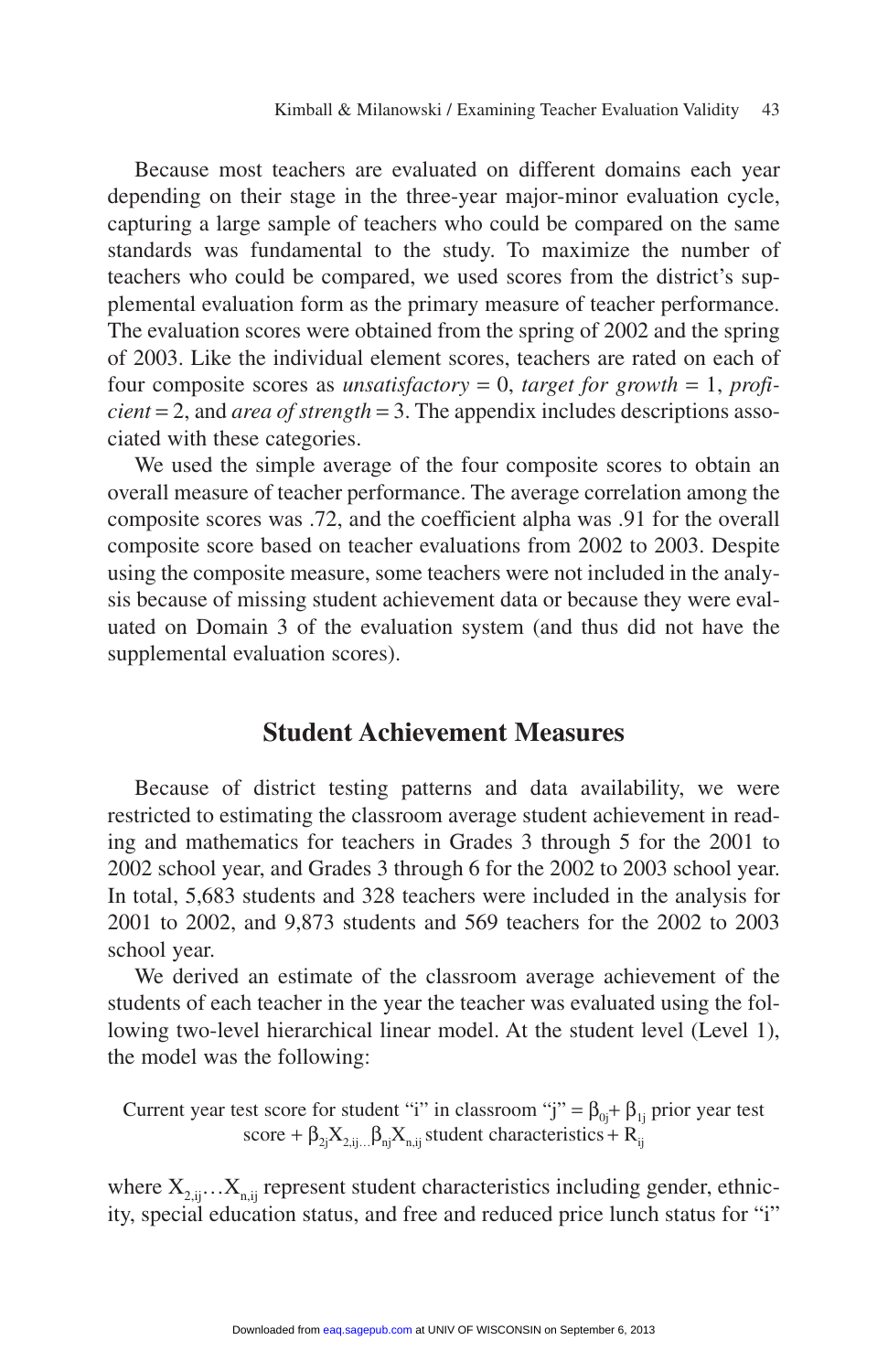student in the classroom of "j" teacher. All Level 1 predictors were grandmean centered.

The Level 2 (teacher-level) model was the following:

$$
\beta_{0j}=\gamma_{00}+U_{0j.}
$$

At Level 2, the  $U_{0i}$  represented the teacher (classroom)-specific differences from the average of the group intercepts. The slopes for all Level 1 variables were treated as fixed. From this model, the empirical Bayes (EB) intercept residuals were obtained. The EB intercept residuals are the deviations of the intercepts representing the average achievement of a teacher's students from the average for all teachers. The EB residual is a weighted average of the classroom specific intercept and the average intercept, with weights reflecting the reliability of each. These reliabilities are a function of the variance within and between classrooms and the number of students (Snijders & Bosker, 1999). These residuals were taken as the measure of the average student performance relevant to each teacher. Given the grand mean centering, the EB intercept residuals represent the difference for the average student in prior year test score and other characteristics at Level 1. The residuals were obtained by grade and subject (reading and mathematics). To allow comparison across evaluators, we converted the value-added measures into *z* scores within grades, averaged *z* scores for reading and mathematics across teachers within grades then combined the data across grades into a single data set. This data set was used to calculate the overall correlation between evaluation scores and student achievement and the correlation between the ratings of individual evaluators and the average classroom student achievement of the evaluated teachers.

### **Assessing Differences in Evaluators' Rating–Student Achievement Correlations**

We calculated the Pearson and Kendall correlations between the average of the four performance component scores (described above) and the EB residuals representing value-added classroom student achievement for evaluators who rated at least five teachers. Using the 2001 to 2002 data, there were 39 evaluators who evaluated five or more teachers. Thirty evaluators were excluded by this criterion. Using the 2002 to 2003 data, there were 57 evaluators who evaluated five or more teachers, with 12 excluded.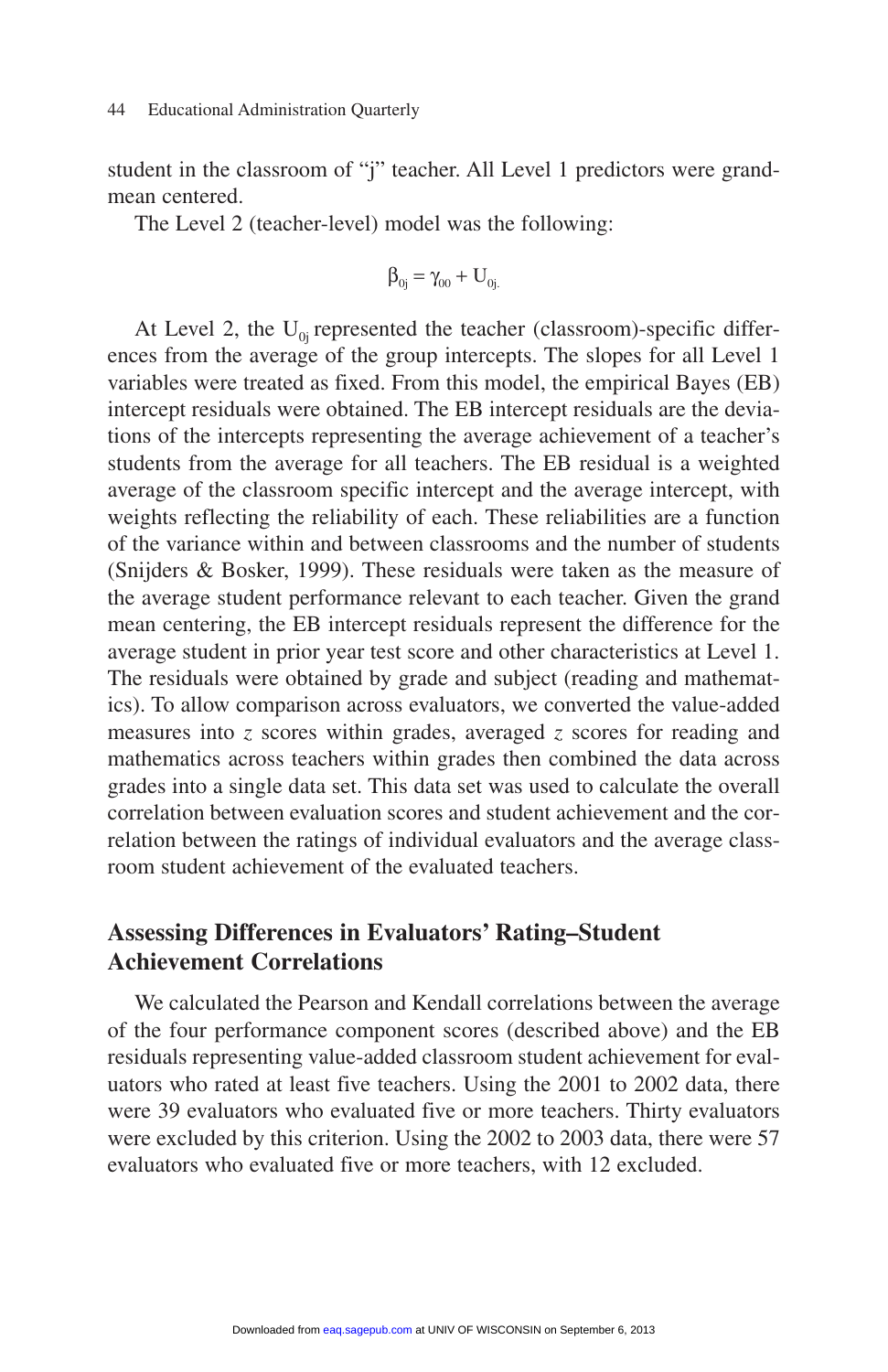#### **Exploration of Evaluator Decision Making**

The correlations we calculated were used to identify evaluators with more and less valid ratings (i.e., those whose ratings had strong versus weak relationships with student achievement) as the main sample for our study. Based on the analysis of the 2001 to 2002 teacher evaluation and student test score data, evaluators were categorized as having high, average, or low (including negative or zero) correlations between their ratings and the average student achievement of the teachers they rated. This classification was based on the comparison of each evaluator's correlation with the correlation obtained from all evaluators with comparable results (*r* = .22 for 2001 to 2002) and the distribution of individual correlations. We looked for evaluators with correlations substantially above or below the group correlation. A sample of 23 evaluators with high and low correlations (21 principals and 2 assistant principals) was selected. These evaluators were sorted into two groups: Group A included 11 with more valid evaluation results (average  $r = .68$ ), and Group B had 12 with less valid evaluation results (average  $r = -.37$ ).

The evaluators were interviewed in the fall of 2003. A semistructured interview protocol was developed to explore issues of evaluator will, skill, and context. It included questions about evaluator background, evaluation goals, evaluation evidence, how the evaluation task was carried out, decision processes and considerations using the evidence and rubrics, and school climate. Three teachers in most of the evaluators' schools were selected at random and also interviewed. Teachers were not interviewed from the schools of five evaluators who had retired or moved to other positions in the district.

Transcripts and interview notes were coded, and content analyzed in several stages. Three researchers individually reviewed detailed interview notes from all principal and teacher interviews to identify themes across evaluators and schools and begin establishing a coding structure within the will, skill and context categories. Recognizing potential bias given the prior identification of evaluators, the notes and interview transcripts were coded blindly, without regard for whether the respondent was in the more or less valid group. The response categories were then compiled in a matrix for further analysis, allowing a search for patterns and differences in responses across all evaluators. The qualitative software package NVivo was used to manage the data during the analysis. Finally, transcripts and interview notes were divided into the more and less valid groups and analyzed to gain a more holistic perspective on possible differences or similarities in evaluation decision making within each group.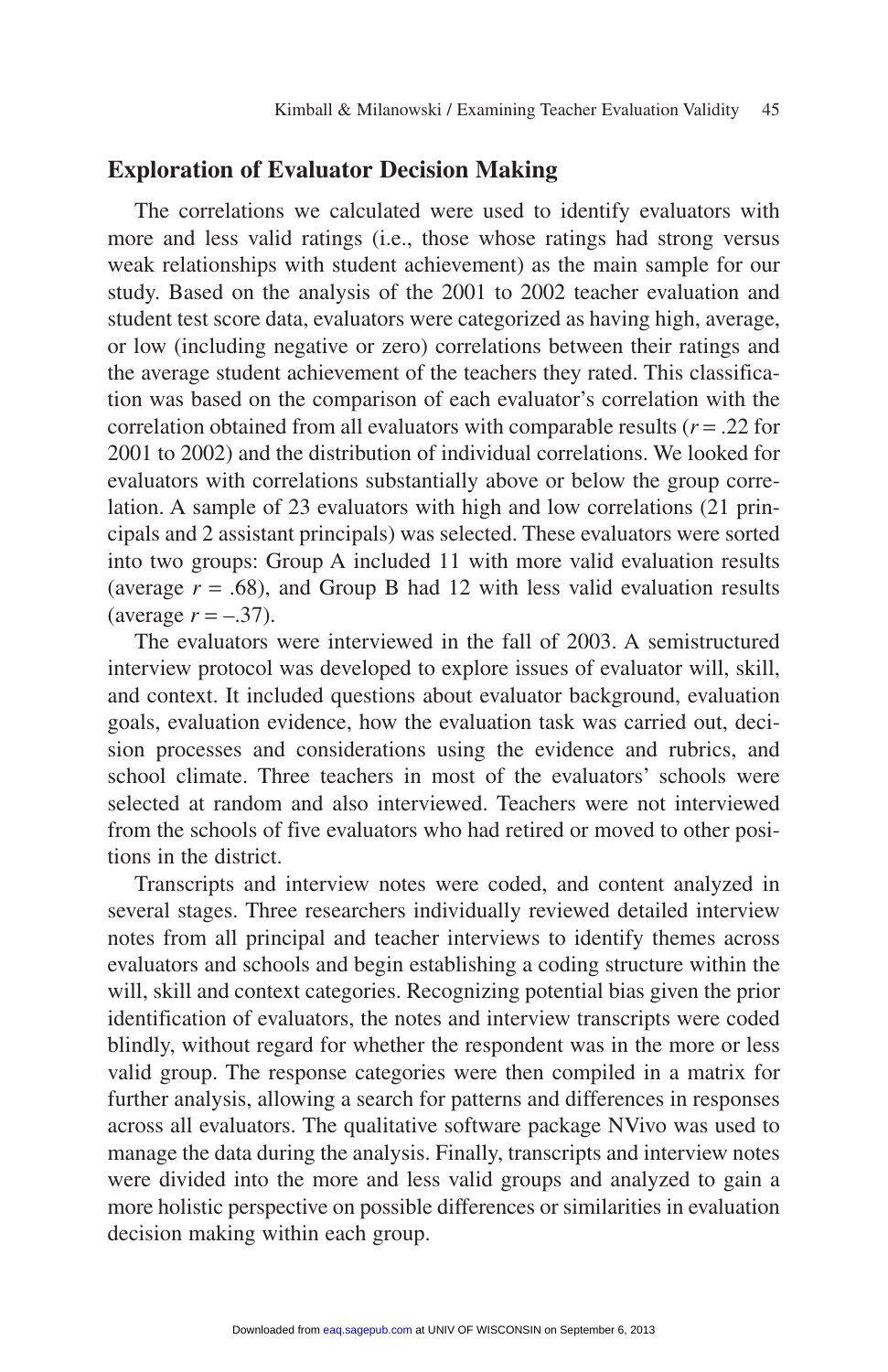#### 46 Educational Administration Quarterly

| Correlation Interval                | Number of<br>Evaluators in Interval,<br>2001-2002 | Number of<br>Evaluators in Interval,<br>2002-2003 |
|-------------------------------------|---------------------------------------------------|---------------------------------------------------|
| $Below -.90$                        | $\Omega$                                          | $\Omega$                                          |
| $-.90$ to $-.70$                    | 4                                                 |                                                   |
| $-.69$ to $-.50$                    |                                                   | 3                                                 |
| $-.49$ to $-.30$                    | $\overline{c}$                                    | 3                                                 |
| $-.29$ to $-.10$                    | 4                                                 | 11                                                |
| $-.09$ to $+.10$                    | 4                                                 | 14                                                |
| $+11$ to $+30$                      | 4                                                 | 7                                                 |
| $+.31$ to $+.50$                    | 4                                                 |                                                   |
| $+ .51$ to $+ 70$                   | 5                                                 | 9                                                 |
| $+$ .71 to $+$ .90                  | 8                                                 | $\mathfrak{D}$                                    |
| Above $+.90$                        |                                                   |                                                   |
| No Correlation                      |                                                   |                                                   |
| (All teachers received same rating) | 2                                                 | 2                                                 |

| Table 1                                                                    |
|----------------------------------------------------------------------------|
| <b>Distribution of Correlations Between Evaluator Ratings and Student</b>  |
| <b>Achievement Measure for Evaluators Evaluating Five or More Teachers</b> |

Because we believed that individual evaluator correlations based on 1 year of data and relatively small numbers of teachers per evaluator were of questionable reliability, we used the 2002 to 2003 teacher ratings and student achievement data, which became available in the winter of 2003 (following the qualitative field work), to calculate a second set of correlations for the 23 evaluators. We then looked for evaluators who had high or low correlations in both years. Eight evaluators met this criterion: four with high correlations (average  $r = .55$ ) and four with low correlations (average  $r = -.28$ ). We reanalyzed the interview transcripts for these evaluators to learn whether new patterns or themes emerged or if the existing trends held. In addition, we examined all written evaluations these evaluators provided to teachers to obtain additional insight into their evaluation decision making and to triangulate findings with evaluator and teacher responses.

### **Results**

#### **Rating–Student Achievement Correlations**

Table 1 shows the distribution of correlations for both the 2001 to 2002 and 2002 to 2003 data for evaluators rating five or more teachers. These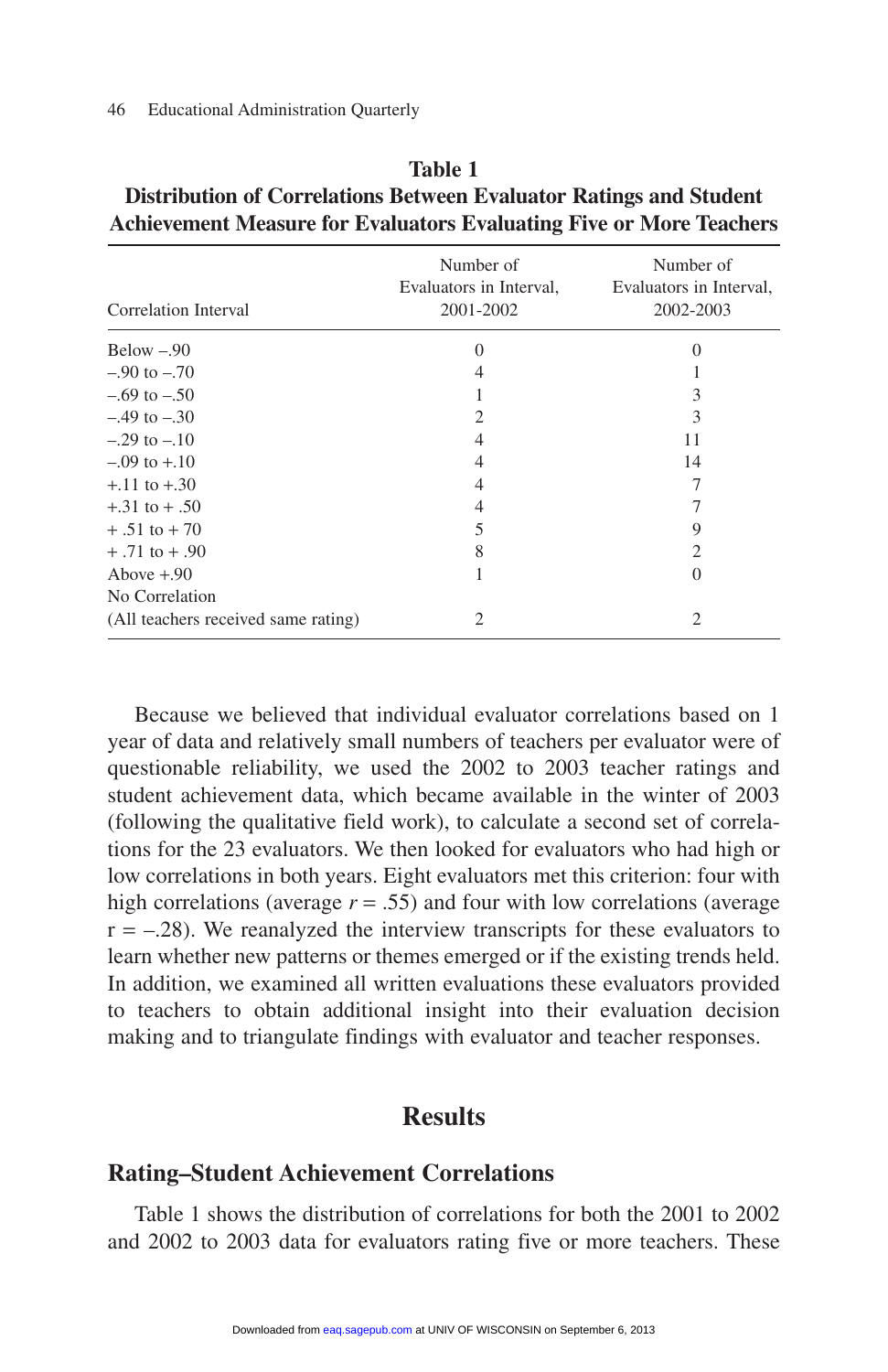correlations can be compared to the overall correlation between evaluation scores and value-added student achievement of .22 in 2001 to 2002 and .19 in 2002 to 2003.

As reflected in the table, there is a substantial degree of variation across evaluators in the strength and direction of the relationship between teacher performance ratings and the achievement of those teachers' students. For the 2001 to 2002 school year, 11 of the 39 evaluators (28%) fall into the low validity category, with correlations below –.10. These evaluators have correlations .30 or more below the group average. On the other hand, 17 evaluators (44%) have correlations of .31 or higher, considerably higher than the average. For the 2002 to 2003 school year, during which student achievement data for more teachers was available, of the 59 evaluators there are 18 (31%) with correlations below  $-10$ , and 25 (42%) with correlations of .31 or higher. The results imply that an overall estimate of the criterionrelated validity of evaluation ratings may mask substantial differences in the validity of ratings produced by different evaluators and justified an indepth analysis of evaluator decision making. Because most evaluators evaluated relatively few teachers and because the Pearson correlation coefficient is sensitive to outliers, we also calculated a rank order coefficient of association, Kendall's tau. The values of this statistic ranges from –.84 to +.89. The distribution of Kendall correlations (not shown) is quite similar and typically these correlations identify the same evaluators in the more or less valid categories.

These results confirmed our suspicions that there was considerable variation among evaluators in the relationship between their ratings and student achievement in the classrooms of the teachers they evaluated. We were also surprised by the number of negative correlations observed. Of course, it is important to remember that the limitations in the coverage of student testing to the elementary grades restricted the number of teachers for the evaluator correlations. Thus, the observed correlations and their differences may not be totally reliable as an indicator of evaluator quality, or differences in evaluator decision processes. Nevertheless, they do illustrate that in a specific set of evaluation ratings, the degree of association between the ratings of particular evaluators and a criterion can vary substantially.

#### **Analysis of Group Differences in Evaluation Decision Making**

As discussed above, we used the conceptions of will, skill, and context to analyze the interview data and evaluation documents relevant to the four evaluators with more valid ratings and the four evaluators with less valid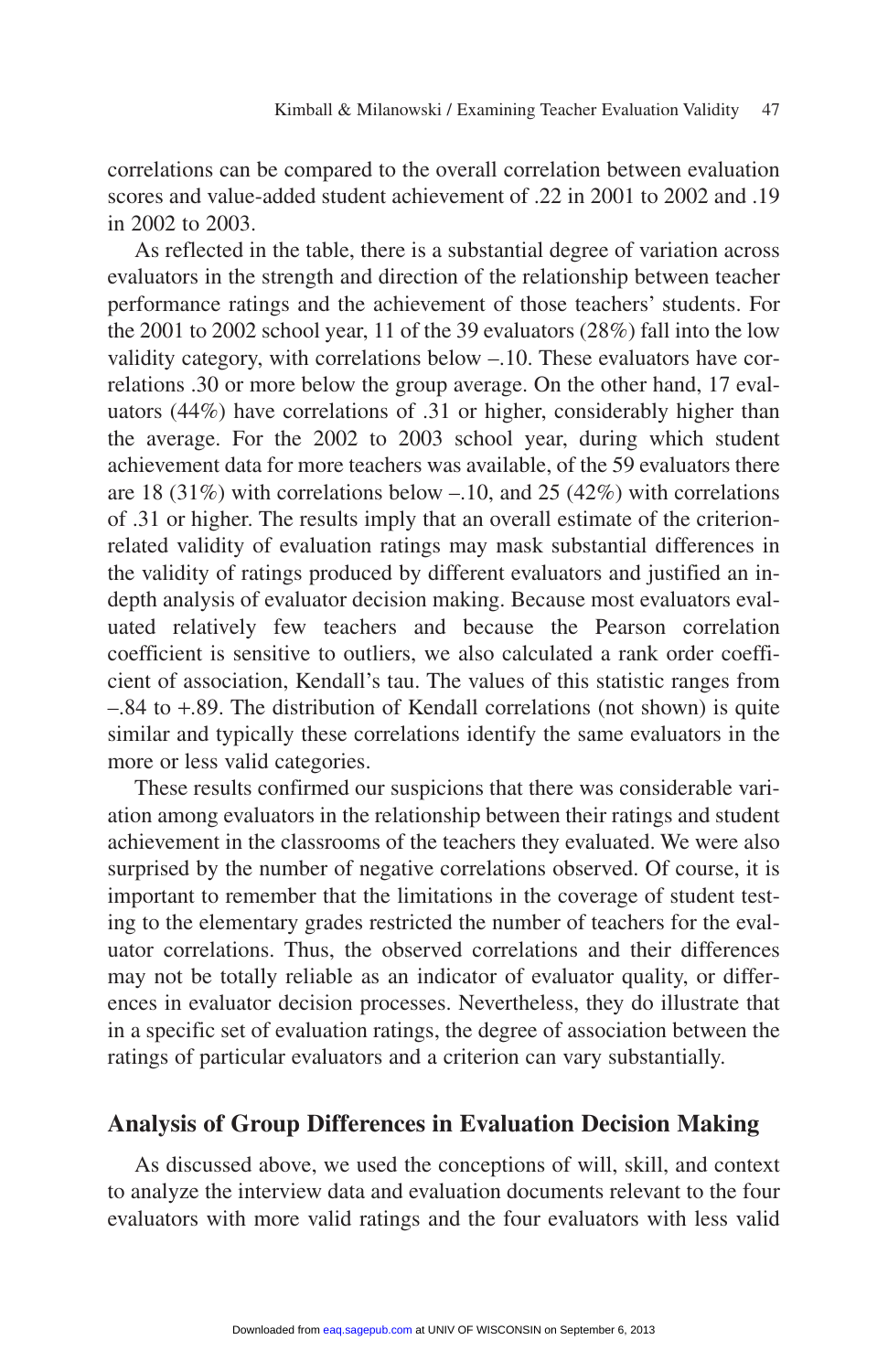ratings in both years. It became apparent that these categories were not enough to fully explain the decision-making process or provide consistent reasons for evaluator decision-making validity in our two samples. Our search for other themes and patterns provided some additional insight into rating variation. The findings relating to will, skill, and context are first represented in Tables 2, 3, and 4. The tables and their descriptions demonstrate the complexities of evaluation decision making and deficiencies of simple explanations based on these features. We then present other findings that help illuminate evaluation decision making.

*Evaluator will.* Motivation or will to conduct teacher evaluations was illustrated through evaluator descriptions of several aspects of the evaluation process, including the evaluation standards, purposes and goals, procedures, outcomes, and written evaluations. As Table 2 represents, there was no clear differences between the more and less valid groups.

Evaluation goals included both accountability and teacher development in each group, and development goals received primary emphasis in each. Accuracy and evaluation score validity were not typically identified as primary goals. This finding is consistent with the results of a 2002 district school administrator survey (not reported here) conducted by the authors.

Evaluator attitudes about the system's content and processes did not vary much between the groups. Most evaluators in each group were positive about the system, seeing it as tool for teacher development. Only one evaluator in the less valid group did not see the system as useful. One might expect that evaluators in the less valid group would have more negative attitudes about the system and it procedures, which would reduce their motivation to exert effort to follow the evaluation process. There is no clear difference, however, between the groups. With the exception of one evaluator in the less valid group (B3), attitudes were generally positive. The act of evaluating teachers and completing all the paperwork was described as a complex and time-consuming demand, yet despite the workload, none expressed strong opposition to the teacher evaluation process. As one principal commented,

I think it is definitely a tool [for instructional leadership]. It is a guide and actually…made it a lot easier for me to have the rubric to follow when there is nothing left unsaid or they know exactly what it takes to get to Level 3 or Level 2 and I really like that" (Principal B4).

There were no differences in the reported compliance with the evaluation process.

*(text continues on page 56)*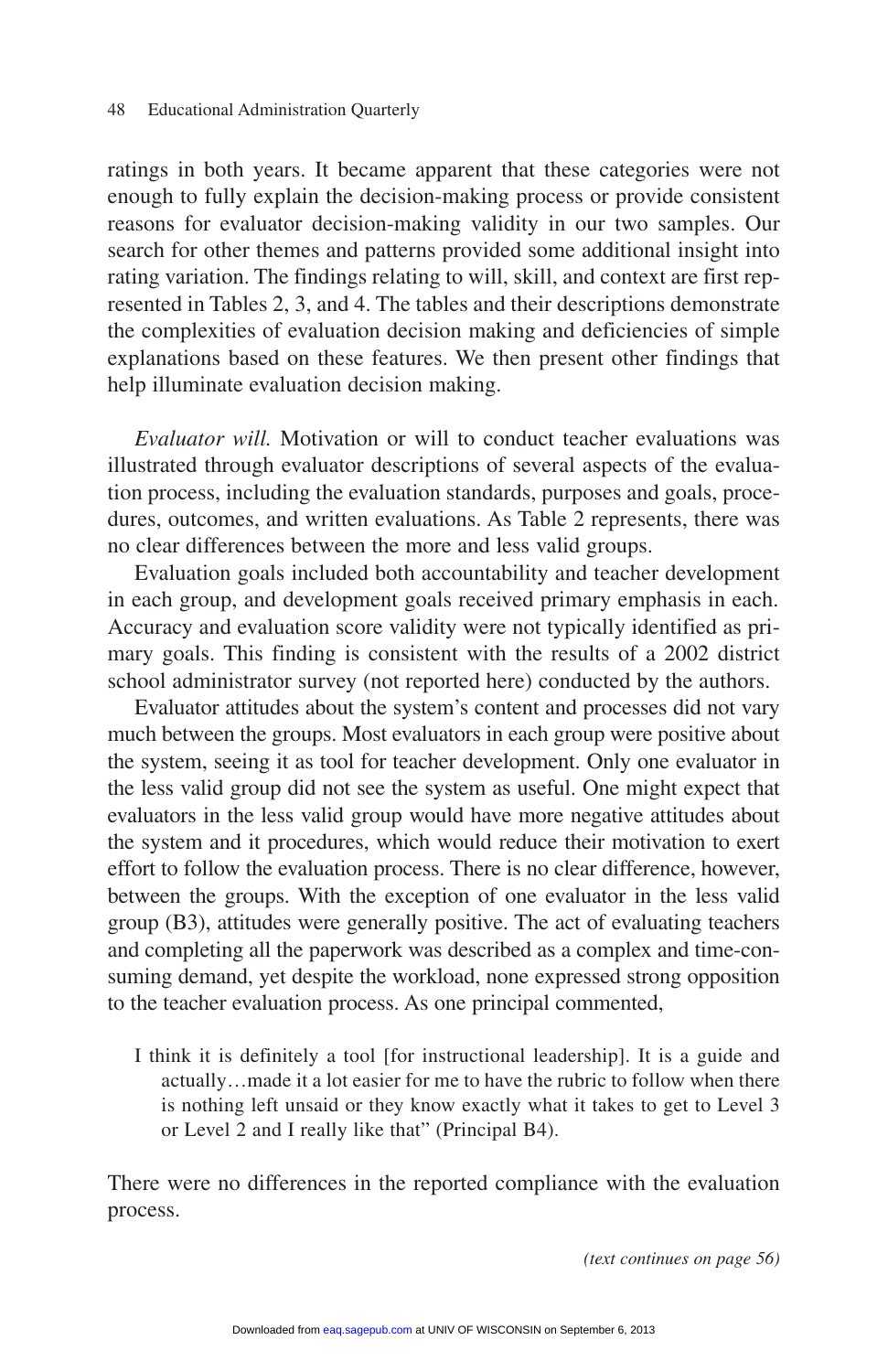|                                                        |                              |                                                                                                                                                         | <b>Lyanuatur will</b>                                                                                                                      |                                                                                                                                                      |                                                                                                                                                                     |
|--------------------------------------------------------|------------------------------|---------------------------------------------------------------------------------------------------------------------------------------------------------|--------------------------------------------------------------------------------------------------------------------------------------------|------------------------------------------------------------------------------------------------------------------------------------------------------|---------------------------------------------------------------------------------------------------------------------------------------------------------------------|
| Theme                                                  |                              |                                                                                                                                                         | Evaluator                                                                                                                                  |                                                                                                                                                      |                                                                                                                                                                     |
| Evaluation<br>Goals                                    | "More valid"                 | suggest changes to<br>A1. Accountability;<br>teachers; student<br>encourage and<br>learning goals<br>awareness of                                       | feedback; validate<br>nonthreatening<br>meaningful,<br>A2. Provide<br>teaching                                                             | district goals; monitor<br>develop goals aligned<br>development use in<br>with school and<br>A3. Help teachers<br>professional<br>classrooms         | "whole" child, not for<br>the sake of standards,<br>students; teach to the<br>A4. Help teachers; get<br>goals across to<br>per se                                   |
|                                                        | "Less valid"                 | B1. Do what is best for<br>students; replicate<br>best teaching<br>practices                                                                            | identify and assist<br>improve teaching;<br>B2. Help teachers<br>low performers<br>reflect on and                                          | B3. Monitor teachers use<br>attention to low- and<br>of multiple methods,<br>high-performing<br>students                                             | expertise; ultimately<br>improve themselves<br>improve student<br>B4. Help teachers<br>across range of<br>achievement                                               |
| Attitudes about<br>system and<br>evaluation<br>process | "More valid"<br>"Less Valid" | A1. Generally positive;<br>mandated; tries to<br>bring in authentic<br>observations thru<br><b>B1.Positive</b> ; works<br>walkthroughs<br>evaluation is | rubrics and weaves<br>system to improve<br>teaching; values<br>B2. Positive about<br>A2. Positive; uses<br>evaluation with<br>school goals | A3. Positive; uses system<br>B3. Negative about system<br>professional growth<br>and ongoing dialog<br>about teaching and<br>for teacher<br>learning | B4. Positive about system<br>process informal; likes<br>dialogue with teachers<br>A4. Generally positive;<br>would rather keep<br>but not writing up<br>evaluations |
|                                                        |                              | effort into feedback<br>praise to teachers<br>to staff; provides<br>leadership; puts<br>evaluation into                                                 | system and rubrics;<br>appreciates district<br>flexibility in using<br>system                                                              | teachers; prefers Track<br>system not helpful, no<br>and utility of teacher<br>evaluation; rating<br>consequences for<br>II option                   | specificity of rubrics<br>leadership tool; likes<br>and evaluation as a                                                                                             |

 $\label{eq:constrained} (continued)$ *(continued)*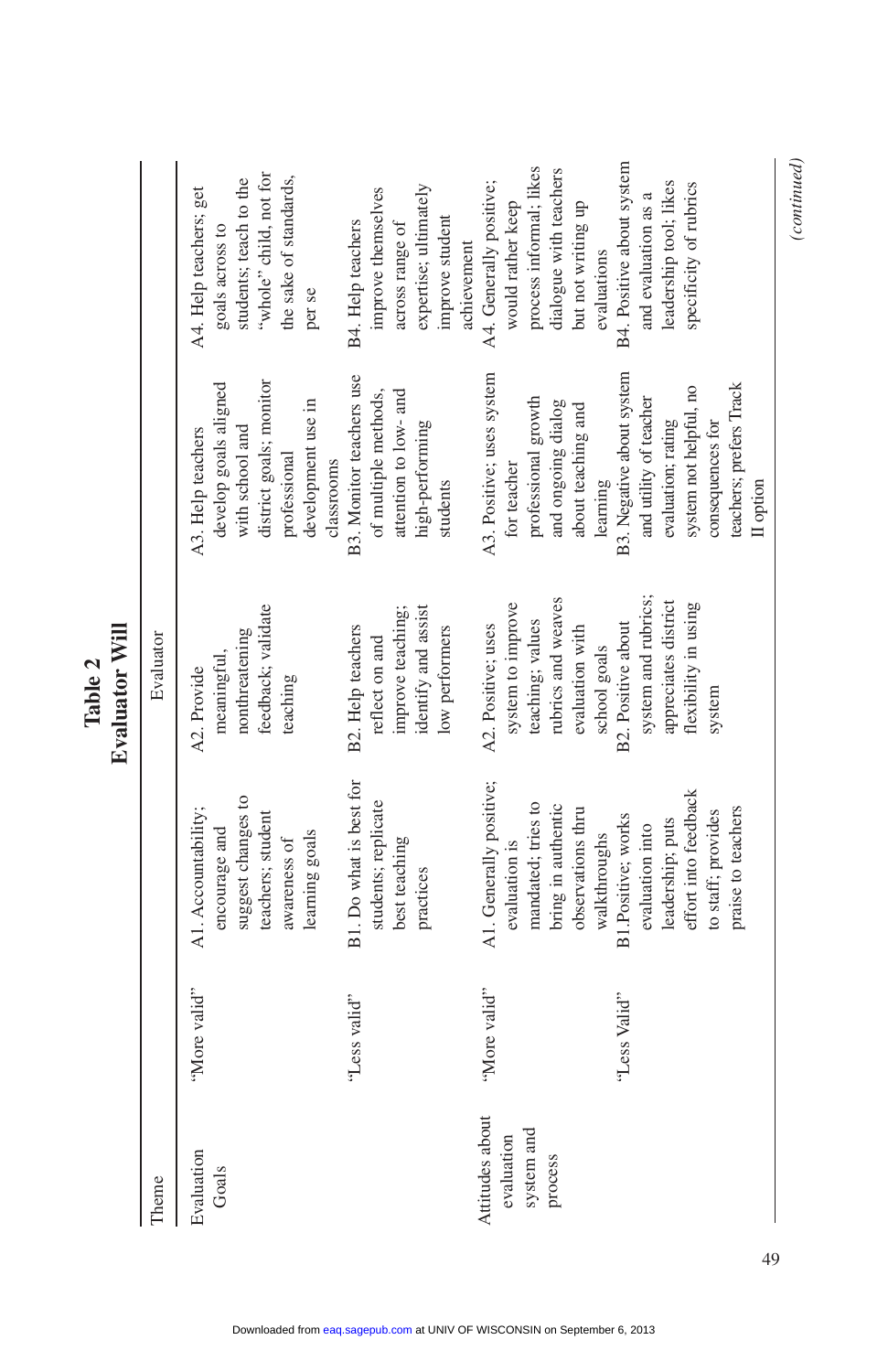| Theme                                                      |              |                                                                                                                                                                                                                                               | Evaluator                                                                                                                                                                                                                    |                                                                                                                                                                                                                                                                         |                                                                                                                                                                                                                                                 |
|------------------------------------------------------------|--------------|-----------------------------------------------------------------------------------------------------------------------------------------------------------------------------------------------------------------------------------------------|------------------------------------------------------------------------------------------------------------------------------------------------------------------------------------------------------------------------------|-------------------------------------------------------------------------------------------------------------------------------------------------------------------------------------------------------------------------------------------------------------------------|-------------------------------------------------------------------------------------------------------------------------------------------------------------------------------------------------------------------------------------------------|
| definition and<br>incentives to<br>be accurate<br>Accuracy | "More Valid" | evaluation completed<br>A1. When evaluator is<br>unbiased, has good<br>feel for curriculum<br>teachers aware of<br>No incentive; it's<br>teaching, and<br>and effective<br>happens after<br>unclear what<br>expectations                      | long-term exposure<br>Can lead to changed<br>A2. When based on<br>to teachers<br>instruction                                                                                                                                 | mutual goal agreement<br>Motivated to be accurate<br>into classroom, which<br>matters for credibility<br>and also enjoys going<br>and communication<br>based on observed<br>with teacher, clear<br>timeline, and it is<br>expectations and<br>A3. When there is<br>data | behaviors in and out of<br>difference; incentive is<br>teacher activities and<br>honest and complete<br>classroom; must be<br>people about their<br>A4. When based on<br>Accurate evaluation<br>to be honest with<br>doesn't make a<br>practice |
|                                                            | "Less valid" | formal and informal,<br>no consequences or<br>integrity and trust;<br>observations, both<br>B1. When there are<br>evidence is to be<br>district oversight<br>clear about what<br>and teachers are<br>Matter of basic<br>collected<br>multiple | also for integrity and<br>credibility with staff<br>for useful feedback;<br>Accuracy is important<br>findings to teachers<br>used and compared<br>B2. When rubrics are<br>behaviors, relate<br>so they agree.<br>to observed | B3. When evaluations are<br>teacher unless there is<br>tied to rubric criteria;<br>Ethical responsibility to<br>be unbiased and fair;<br>no consequences for<br>performance levels<br>clarity on different<br>a real problem                                            | It is morally correct to be<br>with feedback tailored<br>frequent observations,<br>to teacher needs and<br>evaluation system<br>B4. When based on<br>goals and tied to<br>accurate                                                              |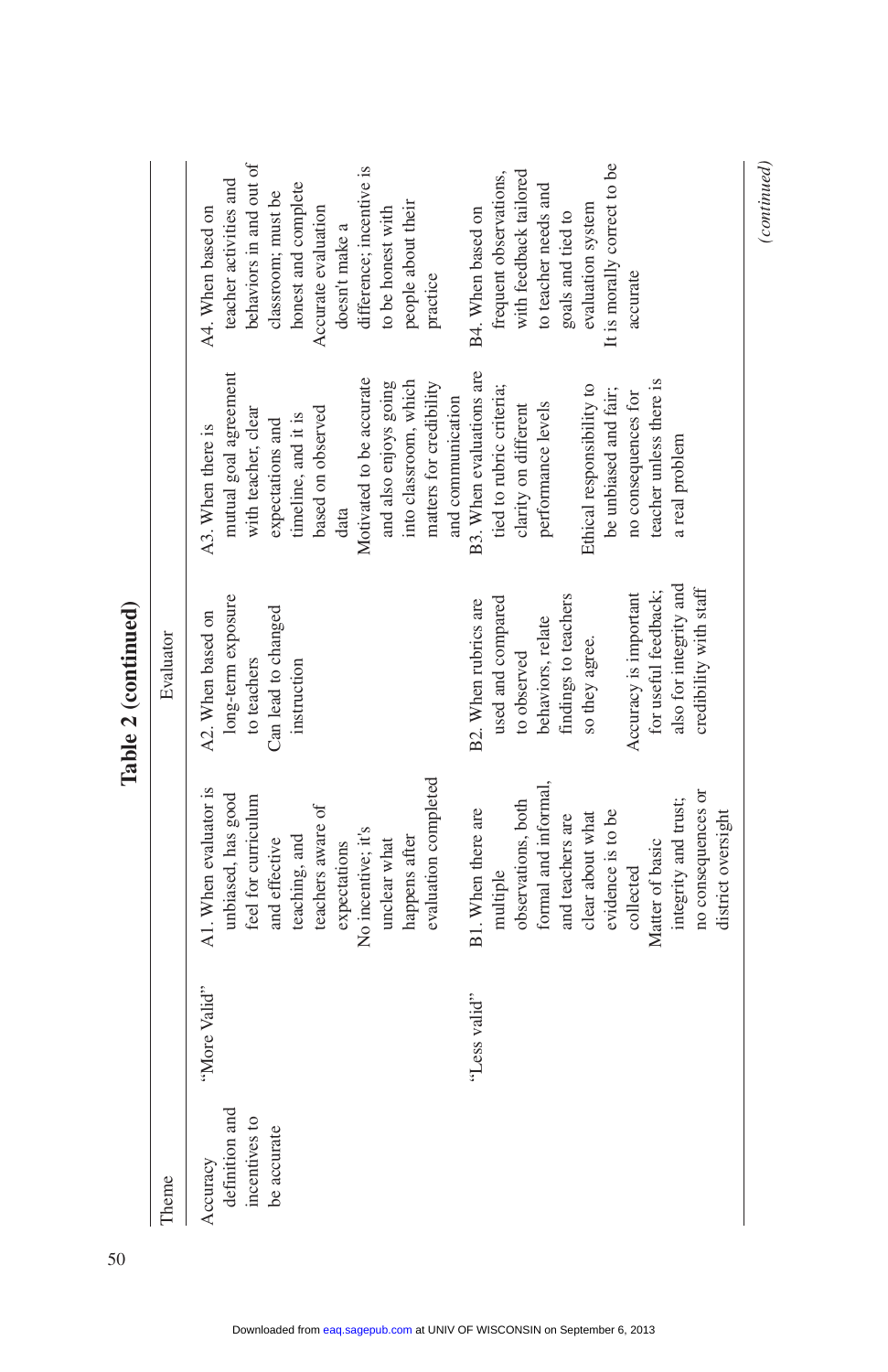|                                     |              |                                                                                                                   | <b>Like and the community</b>                                                                                                                                                                                                |                                                                                                                                                                                                                                                                                            |                                                                                                                                                                                                                   |
|-------------------------------------|--------------|-------------------------------------------------------------------------------------------------------------------|------------------------------------------------------------------------------------------------------------------------------------------------------------------------------------------------------------------------------|--------------------------------------------------------------------------------------------------------------------------------------------------------------------------------------------------------------------------------------------------------------------------------------------|-------------------------------------------------------------------------------------------------------------------------------------------------------------------------------------------------------------------|
| Theme                               |              |                                                                                                                   |                                                                                                                                                                                                                              | Evaluator                                                                                                                                                                                                                                                                                  |                                                                                                                                                                                                                   |
| most helpful<br>Background          | "More valid" | A1. District training<br>evaluation skills<br>some help, but<br>questions own                                     | adaptation and use of<br>A2. District training;<br>evaluation tools;<br>interaction with<br>colleagues                                                                                                                       | A3. Experience teaching<br>effective instruction<br>development on<br>and as Title I<br>professional<br>coordinator;                                                                                                                                                                       | work well with people<br>being a people person,<br>ability to listen and<br>A4. District training;                                                                                                                |
|                                     | "Less valid" | B1. Business education<br>walkthrough training<br>and business sense;                                             | business experience<br>B2. Teaching and                                                                                                                                                                                      | B3. Teaching experience                                                                                                                                                                                                                                                                    | B4. Teaching and<br>administrator<br>experience                                                                                                                                                                   |
| How prepare<br>and tools<br>applied | "More valid" | needed to meet goals<br>knowing teachers'<br>goals and what's<br>No specific tools<br>A1. Prepare by<br>described | Adapted forms to guide<br>observations to take<br>formal and informal<br>with teachers, goal<br>observations; uses<br>setting and review<br>A2. Prepare by goal<br>revisions after<br>walkthroughs<br>laptop during<br>notes | A3. Prepare by reviewing<br>goals and expectations,<br>and provide evaluation<br>Keeping Danielson book<br>at hand as reference;<br>walkthroughs, meet<br>with teachers to set<br>comfort level with<br>prior evaluations,<br>takes rubrics into<br>establish teacher<br>informal<br>forms | talked with peers about<br>teachers; does not take<br>evaluation as ongoing<br>evaluations; views<br>A4.Took classes and<br>how they conduct<br>part of work with<br>No specific tools<br>many notes<br>described |
|                                     |              |                                                                                                                   |                                                                                                                                                                                                                              | observations                                                                                                                                                                                                                                                                               |                                                                                                                                                                                                                   |

 $\left( continued\right)$ *(continued)*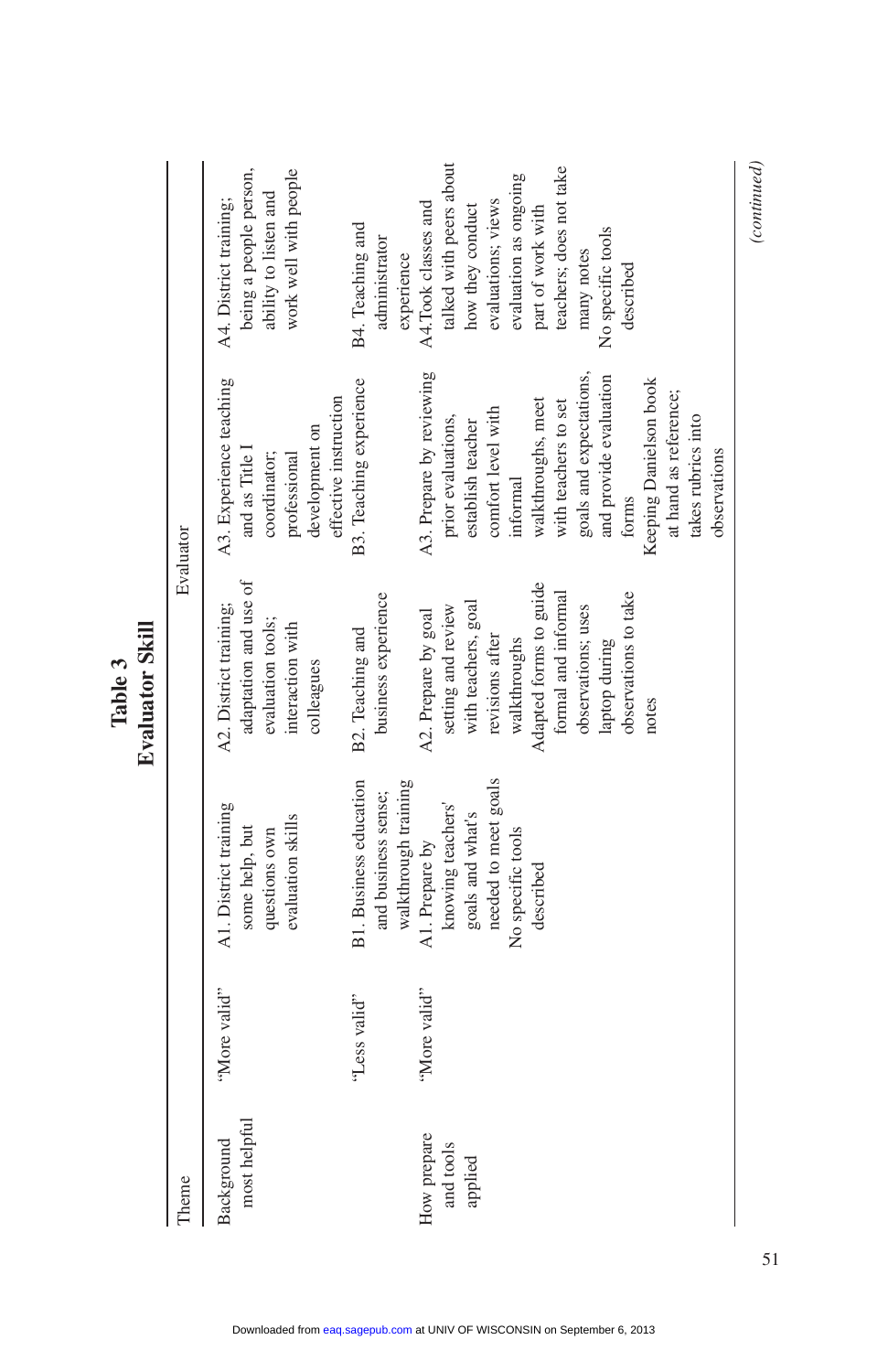| 52 | Theme    |              |                            | Evaluator             |                         |                         |
|----|----------|--------------|----------------------------|-----------------------|-------------------------|-------------------------|
|    |          | "Less Valid" | <b>B1. Reviews teacher</b> | B2. Has teachers fill | B3. Not much            | B4. Shares expectations |
|    |          |              | goals and domains,         | out goal sheet with   | preparation; has all    | for class observations  |
|    |          |              | has teacher complete       | domains of focus and  | non-probationary        | (e.g., lesson plans),   |
|    |          |              | self-evaluation, and       | meets with teachers   | teachers do Track II    | hands out sheet with    |
|    |          |              | sets schedule and          | to review goals       | evaluations that do not | "look-fors" (e.g.,      |
|    |          |              | timelines for              | Brings rubrics to     | include regular class   | student engagement,     |
|    |          |              | evaluations                | reference during      | observations            | student work            |
|    |          |              | Uses rubrics for           | observation note      | No tools described      | displayed) for          |
|    |          |              | relevant domain            | taking                |                         | walkthroughs            |
|    |          |              | when observing             |                       |                         | Uses observation forms  |
|    |          |              |                            |                       |                         | and laptop for note     |
|    |          |              |                            |                       |                         | taking and record       |
|    |          |              |                            |                       |                         | keeping                 |
|    | Evidence | "More Valid" | A1. Formal and             | A2. Formal and        | A3. Observes series of  | A4. Frequent formal and |
|    |          |              | informal classroom         | informal classroom    | lessons throughout      | informal observations;  |
|    |          |              | observations with          | observations with     | year; specific evidence | wants complete picture  |
|    |          |              | detailed scripting of      | detailed scripting of | depends on goals;       | of teacher from staff   |
|    |          |              | lessons; some              | lessons; includes     | looks at class          | meetings, parent        |
|    |          |              | evidence is domain         | frequent              | management,             | conferences,            |
|    |          |              | dependent; for             | walkthroughs; views   | transitions, materials, | walkthrough             |
|    |          |              | domain 4 will look at      | lesson plans; focus   | use of space, student   | observations, and child |
|    |          |              | professional               | on teaching to        | writing, feel of class, | study meetings; does    |
|    |          |              | development and            | objectives, effective | student-teacher dialog, | not take notes          |
|    |          |              | how applied in             | instruction, time on  | differentiated          |                         |
|    |          |              | classroom; if domain       | task, rapport with    | instruction             |                         |
|    |          |              | 3 will collect work        | students              |                         |                         |
|    |          |              | samples (e.g., lesson      |                       |                         |                         |
|    |          |              | plans, student work)       |                       |                         |                         |

*(continued)*

 $\label{eq:constrained} (continued)$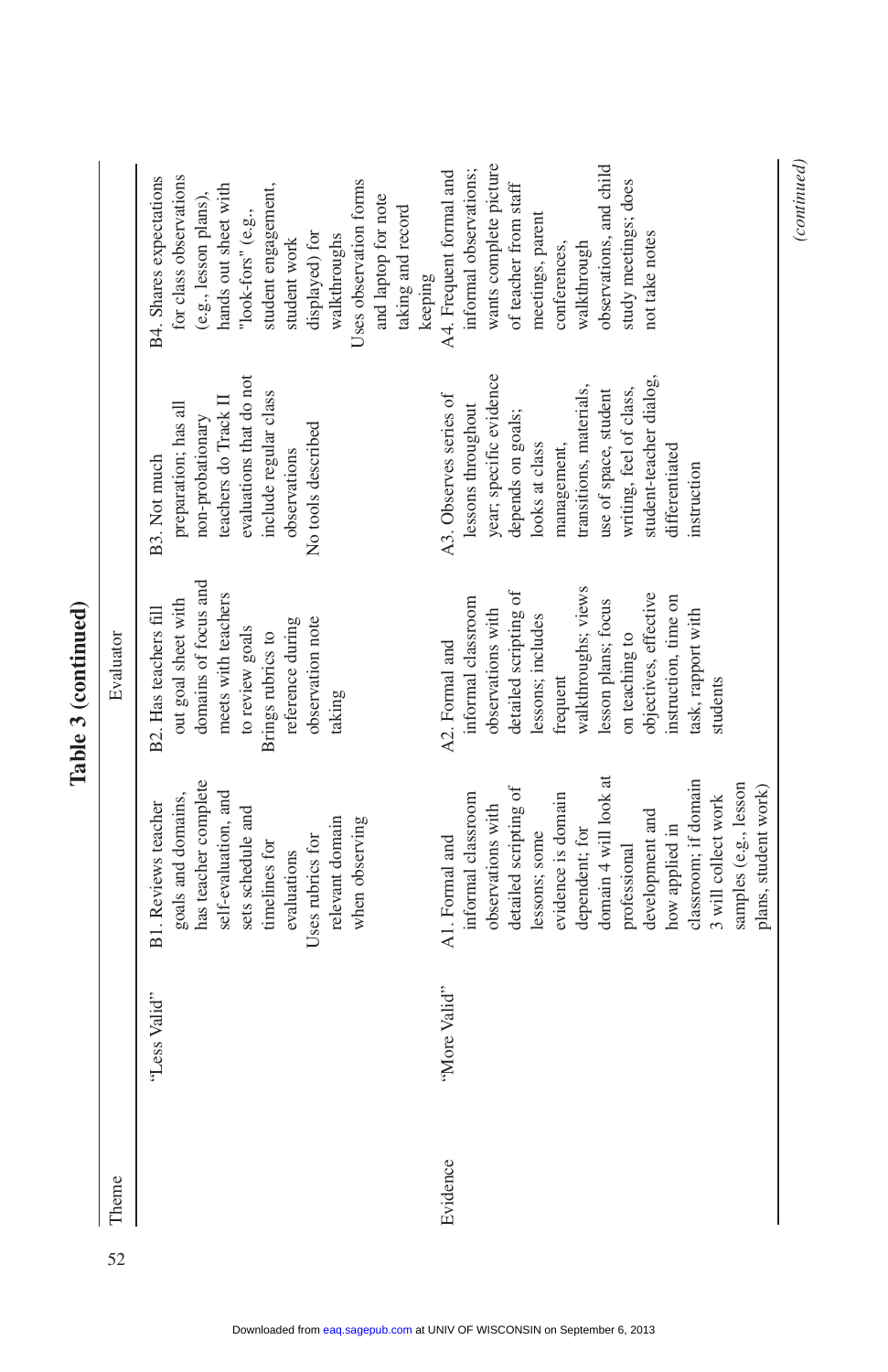| Theme                |                              |                                                                                                                                                                                                                                                                                                                                                                                                                                                                                            | Evaluator                                                                                                                                                                                                                                                                                                                                                                                                                                                                                                                               |                                                                                                                                                                                                                                                                                                                                                                                                                                                                                                                                |                                                                                                                                                                                                                                                                                                                                                                                                                                                                                                                                                                 |
|----------------------|------------------------------|--------------------------------------------------------------------------------------------------------------------------------------------------------------------------------------------------------------------------------------------------------------------------------------------------------------------------------------------------------------------------------------------------------------------------------------------------------------------------------------------|-----------------------------------------------------------------------------------------------------------------------------------------------------------------------------------------------------------------------------------------------------------------------------------------------------------------------------------------------------------------------------------------------------------------------------------------------------------------------------------------------------------------------------------------|--------------------------------------------------------------------------------------------------------------------------------------------------------------------------------------------------------------------------------------------------------------------------------------------------------------------------------------------------------------------------------------------------------------------------------------------------------------------------------------------------------------------------------|-----------------------------------------------------------------------------------------------------------------------------------------------------------------------------------------------------------------------------------------------------------------------------------------------------------------------------------------------------------------------------------------------------------------------------------------------------------------------------------------------------------------------------------------------------------------|
| decisions<br>Scoring | "More Valid"<br>"Less Valid" | development records<br>book and attendance<br>A1. Compare evidence<br>rubrics, then ask for<br>work. teacher grade<br>folder, teacher self-<br>additional evidence<br>scores must match<br>observations, also<br>performance; may<br>lesson; will script<br>more evidence to<br>initial judgments;<br>confirm or refute<br>to standards and<br>teacher presents<br>collects student<br>evaluation, and<br>adjust score if<br>marginal or if<br>B1. Depends on<br>professional<br>classroom | A2. Continually references<br>engagement, teaching to<br>knowledge, and teacher<br>behaviors in and out of<br>rubrics while assessing<br>standards, checking for<br>evidence; rates initially<br>B2. Formal and informal<br>assessing prior student<br>observations; collects<br>justification for lower<br>reviews all evidence,<br>then writes narrative<br>evidence on student<br>evidence for score;<br>while observing;<br>questions self on<br>and final scores;<br>makes sure has<br>understanding,<br>classrooms<br>scores; may | formal observations for<br>feedback from students<br>A3. Active use of rubrics<br>postprobation teachers<br>"dog and pony," starts<br>planning to standards,<br>evidence from formal<br>observations to avoid<br>mapping curriculum,<br>and scoring; looks at<br>teacher goals; brings<br>during observations<br>collect evidence on<br>and parents; avoids<br>evidence related to<br>probation teachers,<br>evaluations during<br>walkthroughs; for<br>B3. Primarily uses<br>observations but<br>and informal<br>writing some | A4. Based on recollection of<br>interactions with teachers,<br>grade-level meetings, and<br>jobs; will change score if<br>walkthroughs, attends all<br>evidence; also uses daily<br>Domain 4 requires more<br>rubrics; does not collect<br>convincing evidence on<br>classroom observations<br>but scores according to<br>B4. Depends on domain;<br>unless not doing their<br>artifacts; teachers get<br>teacher presents new,<br>for Domains 1 to 3;<br>benefit of the doubt<br>meetings for school<br>something missed<br>observations and<br>reading program |
|                      |                              |                                                                                                                                                                                                                                                                                                                                                                                                                                                                                            |                                                                                                                                                                                                                                                                                                                                                                                                                                                                                                                                         |                                                                                                                                                                                                                                                                                                                                                                                                                                                                                                                                | (continued)                                                                                                                                                                                                                                                                                                                                                                                                                                                                                                                                                     |

Table 3 (continued) **Table 3 (continued)**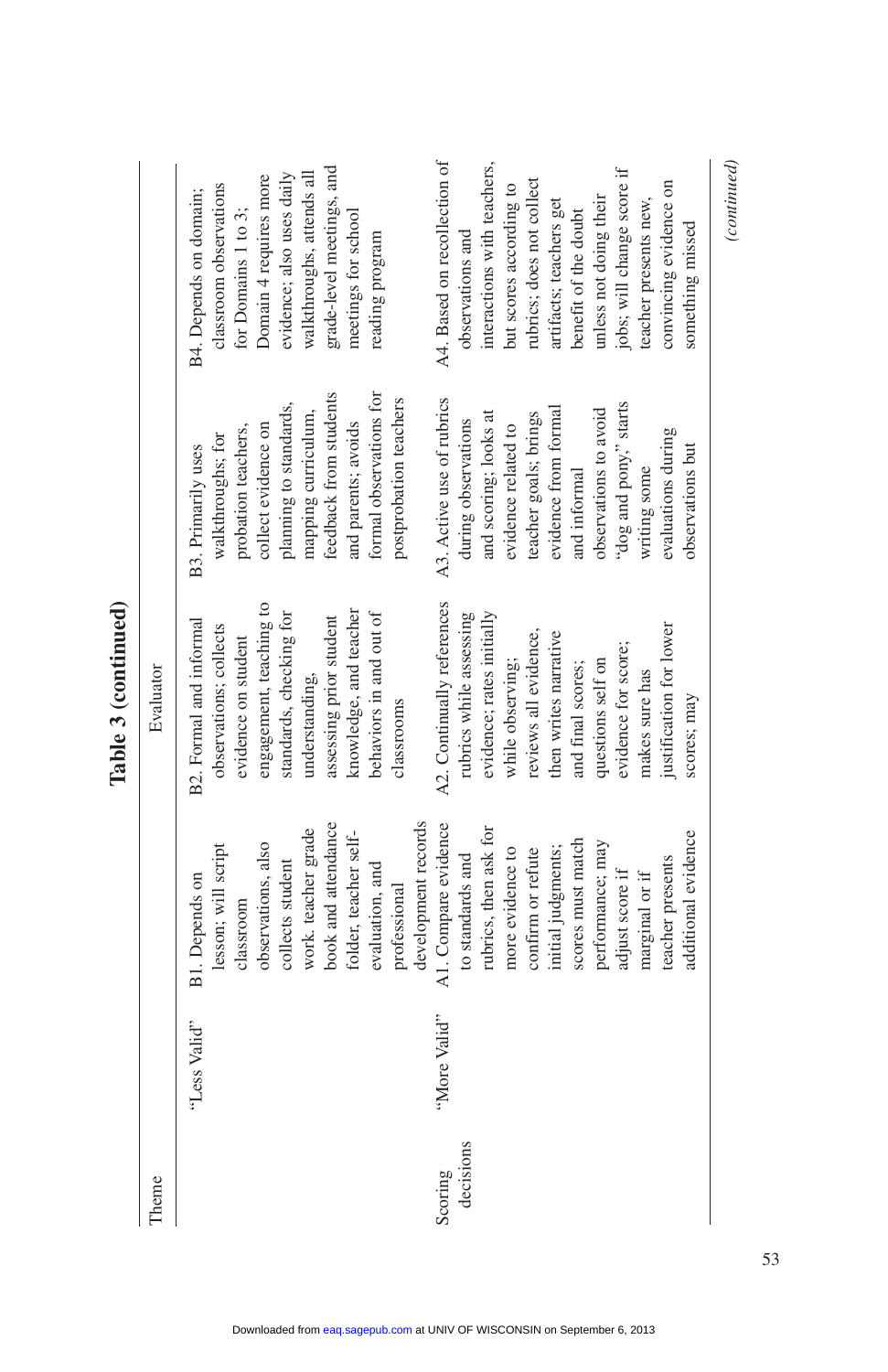|       |              |                                                | ranne o (communeu)                                                                                   |                                              |                                                           |
|-------|--------------|------------------------------------------------|------------------------------------------------------------------------------------------------------|----------------------------------------------|-----------------------------------------------------------|
| Theme |              |                                                | Evaluator                                                                                            |                                              |                                                           |
|       |              |                                                | occasionally give teachers<br>confront them on scores<br>benefit of doubt, but<br>also not afraid to | rechecking evidence<br>finalizes score after |                                                           |
|       | "Less valid" | B1. Starts with "blank<br>slate;" uses teacher | applies common sense<br>B2. Use rubric as guide;                                                     | B3. Applies rubric to<br>evidence; does not  | with discussion of teacher<br>B4. Starts as team process, |
|       |              | self-evaluation to                             | and "gut" feeling;                                                                                   | spend time on                                | self-evaluation; begins                                   |
|       |              | assist; rely on                                | adjusts some rubric                                                                                  | supplemental                                 | scoring during formal                                     |
|       |              | documentation with                             | interpretations for                                                                                  | evaluation form; views                       | observations; uses                                        |
|       |              | as much data as                                | classes with high needs                                                                              | supplemental                                 | ongoing process; may                                      |
|       |              | needed; may ask for                            | students; combines                                                                                   | evaluation form as                           | alter score if teacher                                    |
|       |              | additional evidence                            | impressions from                                                                                     | meaningless and marks                        | challenges and presents                                   |
|       |              | from teacher;                                  | walkthroughs with                                                                                    | all proficient                               | new evidence                                              |
|       |              | compares evidence                              | formal observations                                                                                  |                                              |                                                           |
|       |              | to rubric                                      |                                                                                                      |                                              |                                                           |

Table 3 (continued) **Table 3 (continued)**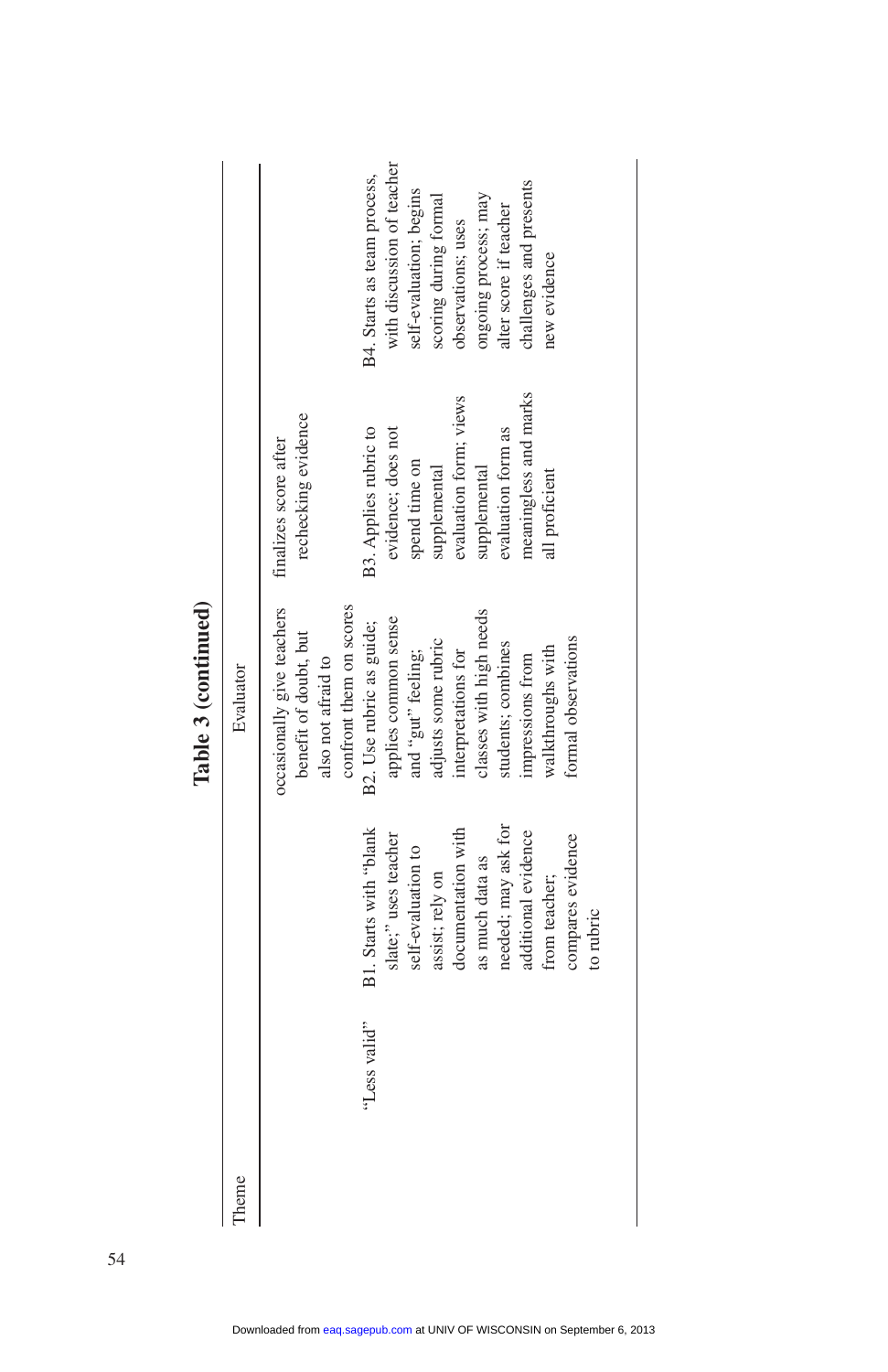|                                                                                  |                                                                              |                                                                                                                                       | Evaluator                                                                                                                                                                                                                                                                       |                                                                                                                                                                                                                         |                                                                                                                                                                                                |
|----------------------------------------------------------------------------------|------------------------------------------------------------------------------|---------------------------------------------------------------------------------------------------------------------------------------|---------------------------------------------------------------------------------------------------------------------------------------------------------------------------------------------------------------------------------------------------------------------------------|-------------------------------------------------------------------------------------------------------------------------------------------------------------------------------------------------------------------------|------------------------------------------------------------------------------------------------------------------------------------------------------------------------------------------------|
| composition<br>Student                                                           | "More valid"<br>"Less valid"                                                 | A1. High SES school<br>B1. Low SES school,<br>Second Language<br>high English as                                                      | B2. High SES school<br>A2. Low to mid SES<br>school                                                                                                                                                                                                                             | A3. High SES school<br>B3. Mid SES school                                                                                                                                                                               | high English as Second<br>B4. Low SES school,<br>A4. Mid SES school<br>Language                                                                                                                |
| Years as teacher<br>achievement<br>levels<br>Student                             | "More valid"<br>"More valid"<br>"More valid"<br>"Less valid"<br>"Less valid" | A1. Seventeen<br>A1. Thirteen<br>A1. Middle<br>B1. Seven<br>B1. Low                                                                   | A2. Middle<br>A2. Seven<br>B2. High<br>B <sub>2</sub> . Nine<br>A2. Five                                                                                                                                                                                                        | B3. Twenty-two<br>A3. Nineteen<br>A3. Fourteen<br>B3. Middle<br>A3. High                                                                                                                                                | A4. Thirteen<br>A4. Fifteen<br>A4. Low<br>B4. Low<br>B4. Five                                                                                                                                  |
| Years as principal<br>Relationship with<br>or assistant<br>principal<br>teachers | "More valid"<br>"Less valid"<br>"Less valid"                                 | teachers have left in<br>A1. Good; only three<br>leadership, but has<br>open door policy<br>B1. Good; direct<br>nine years<br>B1. One | A2. Good; some annual<br>per year); considered<br>teachers recruited by<br>teacher turnover (5<br>"starter" school for<br>teachers as strong;<br>principal; sees all<br>leadership, but<br>B2. Good; many<br>solicits input<br>uses direct<br>teachers<br>B <sub>2</sub> . Nine | infrequent classroom<br>principal turnover at<br>visits from principal<br>A3. Good; proud of<br>relationship with<br>B3. "Rocky"; high<br>mentioned labor<br>school; teachers<br>grievances, and<br>teachers<br>B3. Ten | approach; first year at<br>equal; more facilitator<br>open communication<br>B4. Good; sees self as<br>mentor; team-based<br>than a boss; fosters<br>A4. Good; friend and<br>school<br>B4. Four |

Table 4<br>**Evaluation Context Evaluation Context**

> NOTE: SES = socioeconomic status. NOTE: SES = socioeconomic status.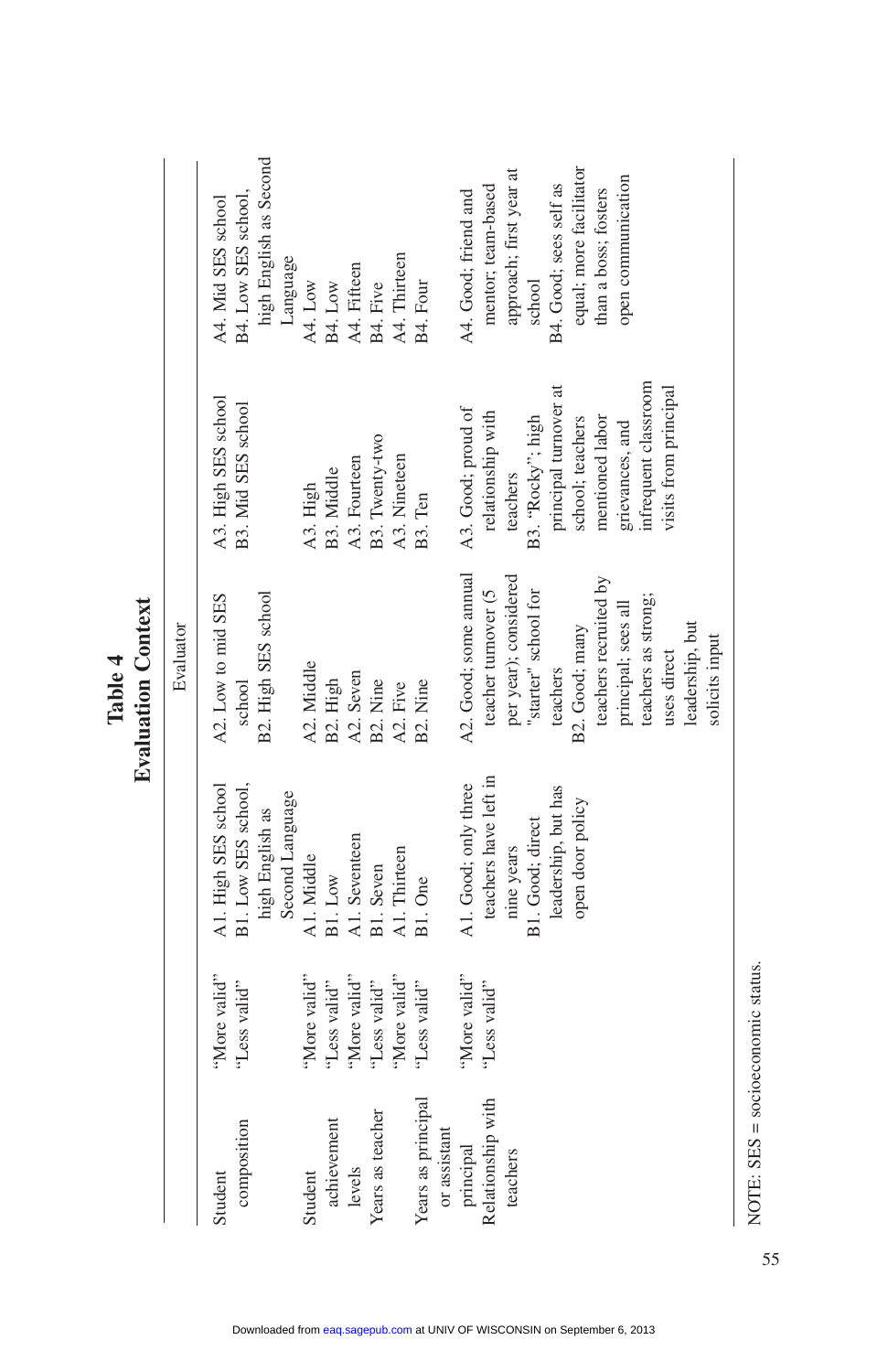Many evaluators did, however, circumvent district intentions relating to the use of the supplemental evaluation form, a finding that has implications for the validity of evaluation scores across evaluators. Although the district required evaluators to complete the supplemental evaluation form to assess teachers on instruction and hold them accountable for their performance in this area, most evaluators did not appear to rate the supplemental scores as carefully as the regular evaluation scores. Indeed, several referred to the supplemental evaluation as an added burden and tried to complete the form quickly. One thought the form was meaningless and marked all teachers proficient (B3).

There was also little evidence of differences in attitudes toward accuracy and perceived incentives for being accurate between the groups. Evaluators in both groups tended to equate accuracy with sufficient observations of the teacher. Two evaluators in the less valid group also mentioned following the rubrics, an important aspect of accuracy not mentioned by evaluators in the more valid group. Reported incentives for accuracy were also similar across groups. What is interesting is that evaluators commented that there was little oversight or consequences from the district on teacher evaluations in general. One principal commented that no one knows what happens after the evaluations are submitted to the district office and that it would be good to know that evaluations were taken seriously (A1). When asked whether it made a difference how accurately a principal evaluated teachers, another stated, "No," but went on to explain the following:

When I started doing it first, the first couple of years, I'm going "gosh, someone is looking over my shoulder"…it probably took me a while to understand…you are doing this for the teacher, you're not doing it for [district administration]. (Principal A4)

These findings do not show that differences in evaluator motivation are an explanation for differences in evaluation validity. With the exception of the supplemental evaluation form, most evaluators in each group appeared to more or less follow the process. We next turn to evaluator skill for potential differences between the two groups.

*Evaluator knowledge and skill*. Table 3 summarizes results relating to knowledge and skill, beginning with evaluator background and evaluator training. These are considered precursors or skill proxies to the actual knowledge and skills employed in the evaluation process, which were not directly observed. To get a sense of how skills were applied to the evaluation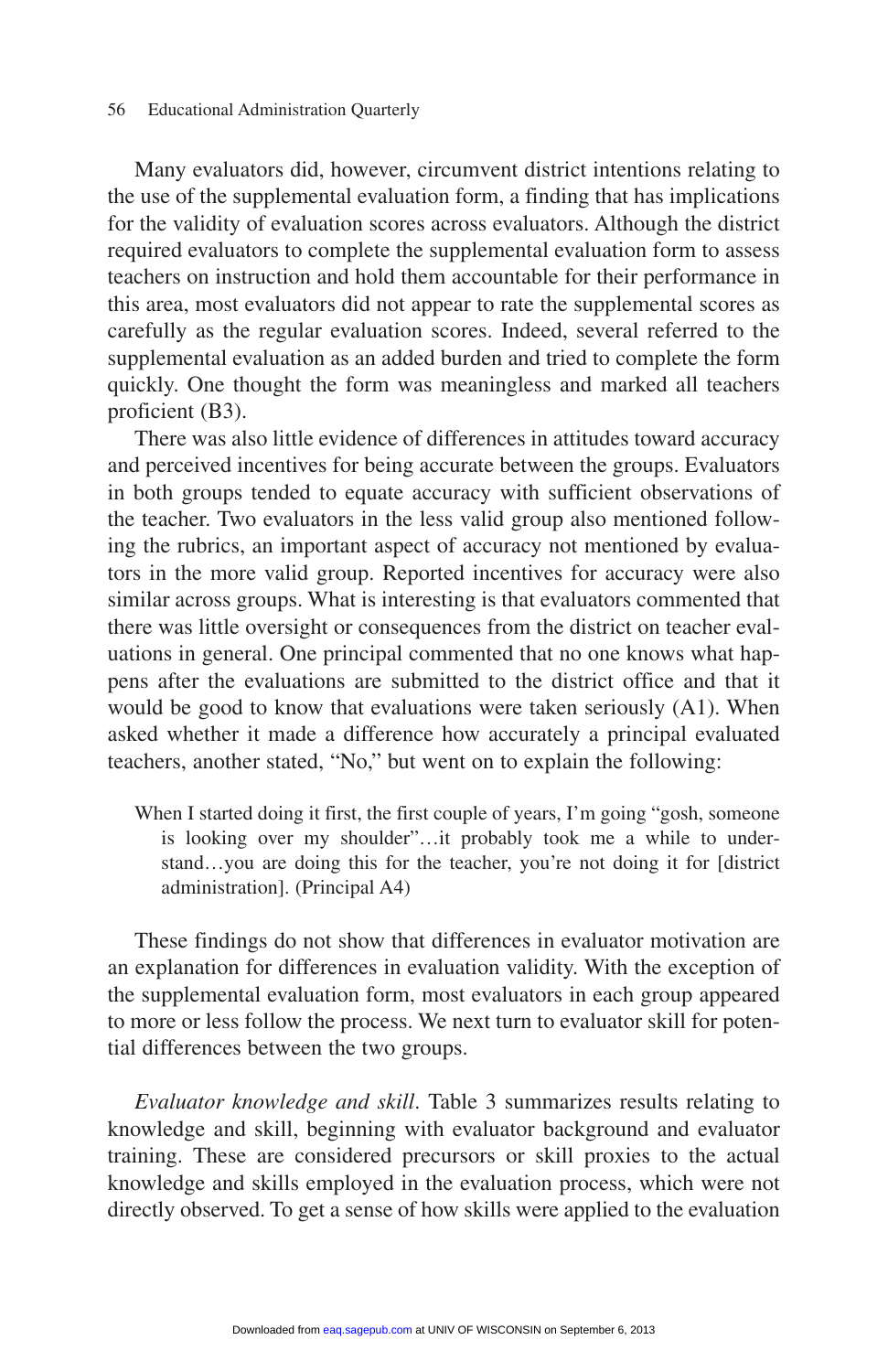process, however, we did ask evaluators to explain how they prepared for evaluations, the evidence collected, and how they used evidence and the rubrics to decide on scores.

Evaluators in both groups discussed a variety of trainings they attended, both within and outside the district. It is interesting to note that all but one of the evaluators in the more valid group cited district training as helping build their evaluation skills. In the less valid group, only one mentioned district training. Respondents in this group indicated that their experience teaching, in administration, or in business, was most helpful in conducting evaluations. Because we do not have evidence of their effectiveness in these capacities, these findings are not considered strong, but they are interesting and could provide some reason for group differences.

With respect to evaluator preparation, there is again little evidence of consistent differences between the groups. Two in each group mentioned setting or understanding teachers' goals. Only one (in the less valid group) mentioned review of the rubrics. Most of the preparation in each group seems to be focused on preparing teachers for the process. Some evaluators in both groups described using tools to help them focus their evaluations, including forms to guide observations or taking rubrics into observations. Several principals talked about sharing observation or evidence collection forms with their colleagues and adapting them to meet their needs.

Most evaluators in both groups did tap multiple, similar, evidence sources to meet evaluation purposes. The district evaluation system specified at least one formal classroom observation under the minor evaluation, three formal observations for teachers on the major evaluation, and nine observations for probationary teachers. Classroom observations were the primary source of evidence used by evaluators in their decisions on teaching performance, and most used several observations, often going beyond minimal district requirements by collecting evidence from informal classroom visits. Some in both groups also included other interactions with teachers, discussions with peers, and meetings with parents. Two evaluators in the valid group (A2 and A3) have a highly structured process and organization system that they applied to their evaluations. They started the evaluation process early by setting expectations for teachers and gathering comprehensive sources of performance evidence. These evaluators put considerable attention on the evaluation rubrics and used them in a variety of ways. They tended to refer to the rubrics before evaluation discussions, during evaluation observations, taking notes directly on worksheets for the rubrics and domains selected by the teacher, and during the evaluation scoring process. Yet three in the less valid group (B1, B2 and B4) also were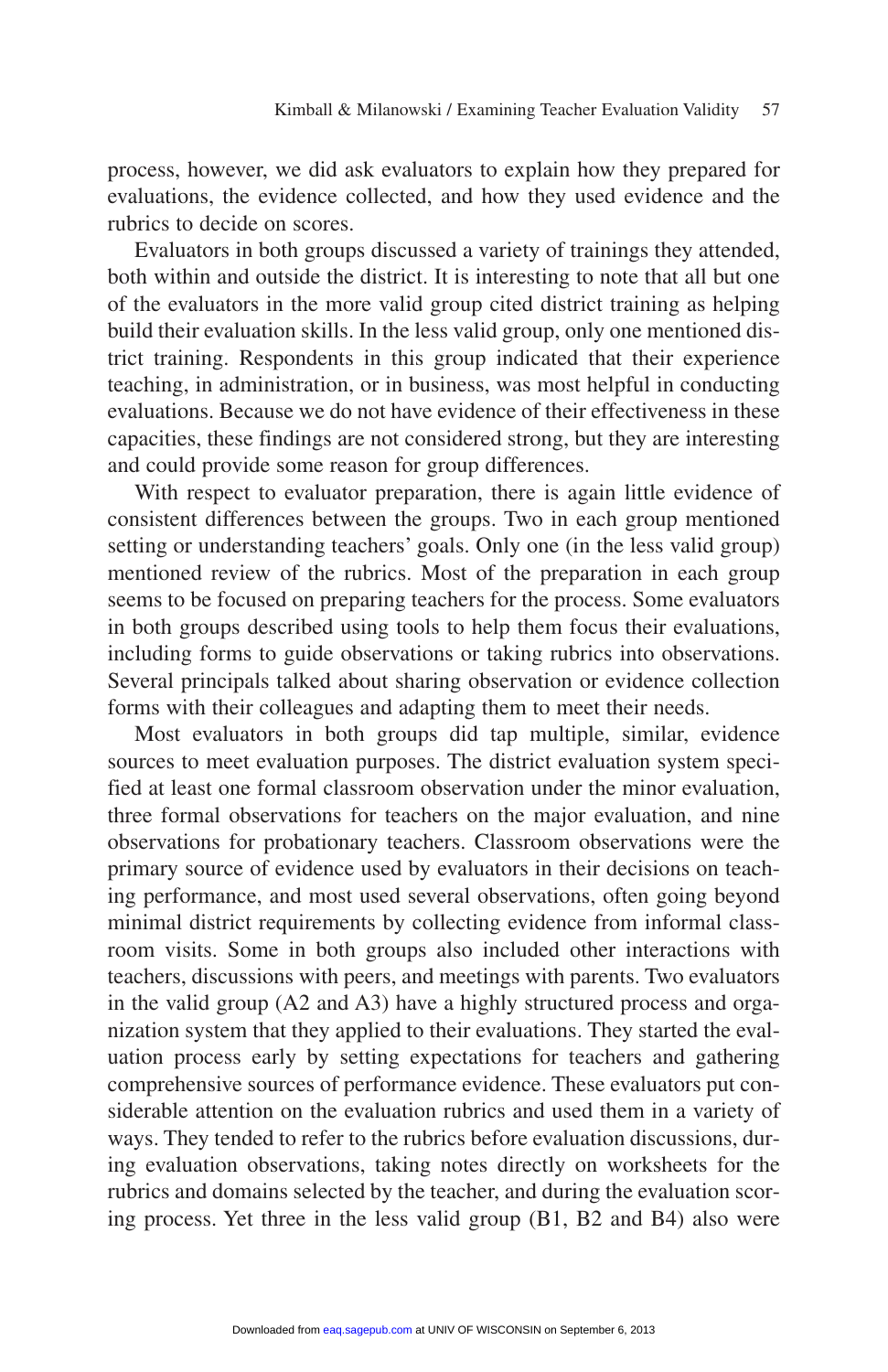fairly structured in their approach and actively applied the evaluation rubrics to decisions.

With respect to scoring decisions, the evaluators in the more valid group did tend to mention the use of rubrics in a more analytical way. However, three evaluators in each group also mentioned factors that motivated them to adjust scores, in each case likely toward a more lenient assessment. It was also apparent that most evaluators in each group had not consciously thought about how they make evaluation decisions until the interviews conducted for this study. At times, they struggled to systematically articulate their decision processes, evidence sources, or accuracy conceptions. As one principal commented, "I don't think I've ever sat down [to] really reflect or analyze how I really do this" (A3). Another stated that "I think it comes down to your judgment too. I've been a principal for 9 years; I think I know good teaching when I see it" (B2).

Overall, there are few striking systematic differences between the groups on the components of evaluator skill on which we collected data. There are some differences in training and experience, and some tendency for the more valid group to pay more attention to the rubrics. But most in both groups used similar evidence and indicated tendencies to be lenient.

*Evaluation context*. Potentially important context factors include the schools' overall socio-economic status (SES), student achievement levels, school administrator experience, and relationships between school administrators and teachers. These also did not appear as consistent explanations for differences between the two groups. Table 4 includes summaries of these context features.

One might expect that principals would tend to be lenient in their teacher evaluations in schools with more students that face economic or academic challenges. Rather than focusing on the quality of teaching described in the standards and observed in practice, principals might give teachers the benefit of the doubt given the difficult conditions in which they work. Our interview data did not reveal that this was the case. Furthermore, two schools from the less valid group (B1 and B4) did have students from the lowest SES in our sample, but the other two schools from the same group were of higher SES status. In addition, one school in the more valid group had relatively low SES (A2). Three schools in the valid group had higher percentages of proficient students in Grade 3 reading and math, but so did two in the less valid group.

There were no clear differences between the groups in the experience of the evaluators as teachers (nature of assignment and length of teaching) or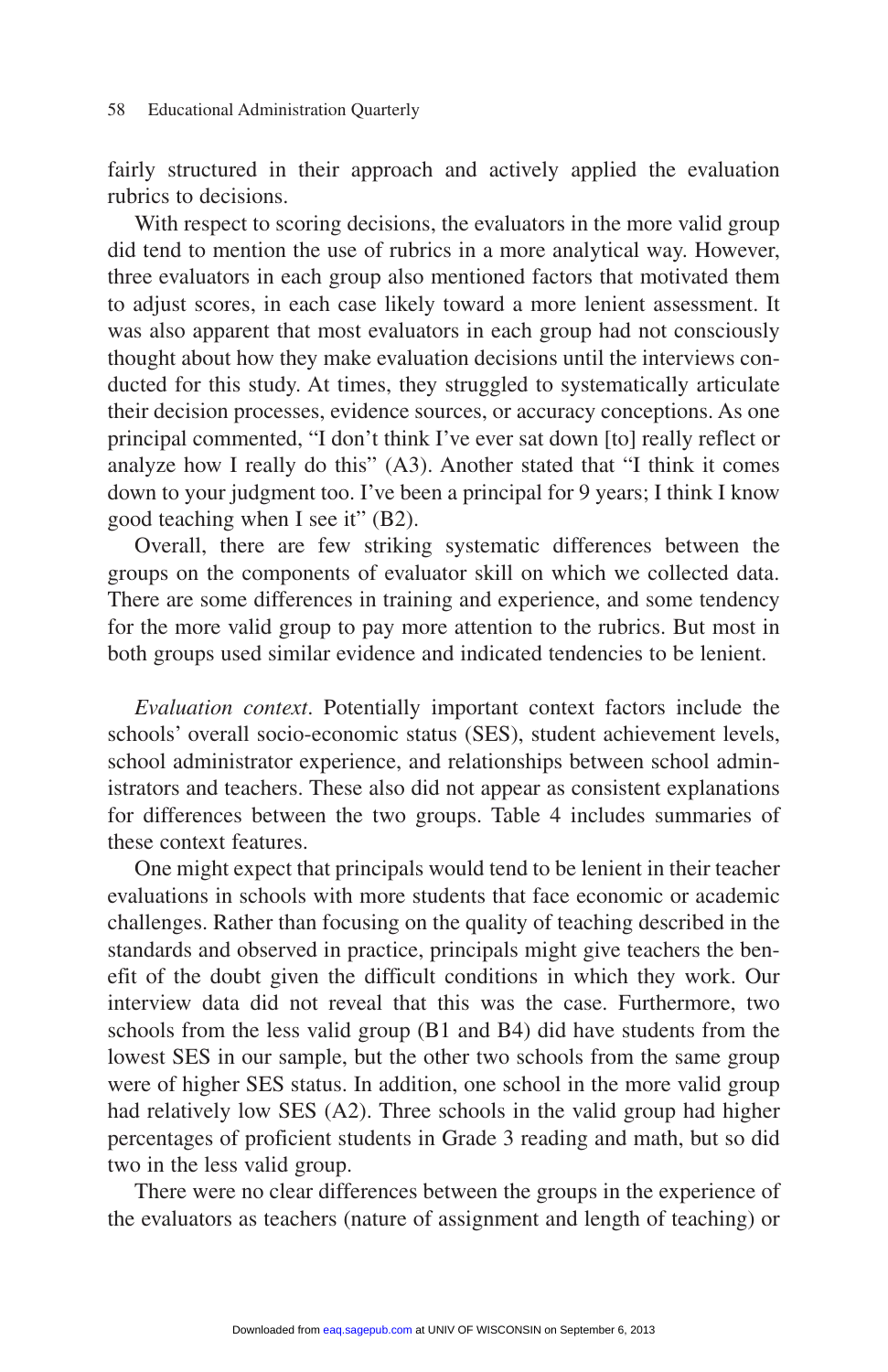as school administrators. It was apparent from the teacher interviews that some evaluators in the less valid group were seen by their teachers as knowledgeable and skilled instructional leaders, so perceived credibility was not a primary factor for differences in our sample.

Furthermore, based on evaluator and teacher interviews, the teacherevaluator relationships were similar and positive across the groups. There was one notable exception. In the school of principal B3, there was evident strain in the relationships between teachers and the principal. The school had frequent turnover of principals and there was apparent lack of trust among the teachers of the current principal.

*Interaction of will, skill, and context*. Upon finding few distinguishing aspects of will, skill, and context between evaluators in our two groups, we turned to an examination of possible interactions among these aspects that might better explain differences in evaluation decision-making validity. When we looked at the features of will, skill, and context together, we found idiosyncrasies that helped explain why some evaluators had more or less valid evaluation decisions.

In one case (B3), there are indications from the teacher interviews that problems existed in teacher and administrator relationships in the school (context). Also, this evaluator held more negative opinions about the evaluation system (will), conducted less direct observations of teacher performance, and relied more on reports from teachers on their self-directed growth activities (will and skill) and indicated that there was a history of high turnover of principals in the school and that teachers were jaded in their opinions of the school's administration (context). This principal wrote vague narratives with few critical comments, and some teachers received written summaries with identical language. This example presents the clearest indication of the interaction of will, skill, and context potentially influencing evaluation validity.

In another case, an evaluator in the low validity group (B2) had a longterm working relationship with many teachers in her school (context). In fact, the principal had personally recruited and initiated many teachers into the school. As the principal commented,

My teachers are all very experienced, so I would never walk in thinking they are a [Level] 1. To me it is a matter of, OK, what types of things will I see now that will have me decide between [Level] 2 and [Level] 3 (principal B2).

This principal operated with a predetermined rating in mind and could not conceive of rating a teacher as "basic." It could be that this evaluator was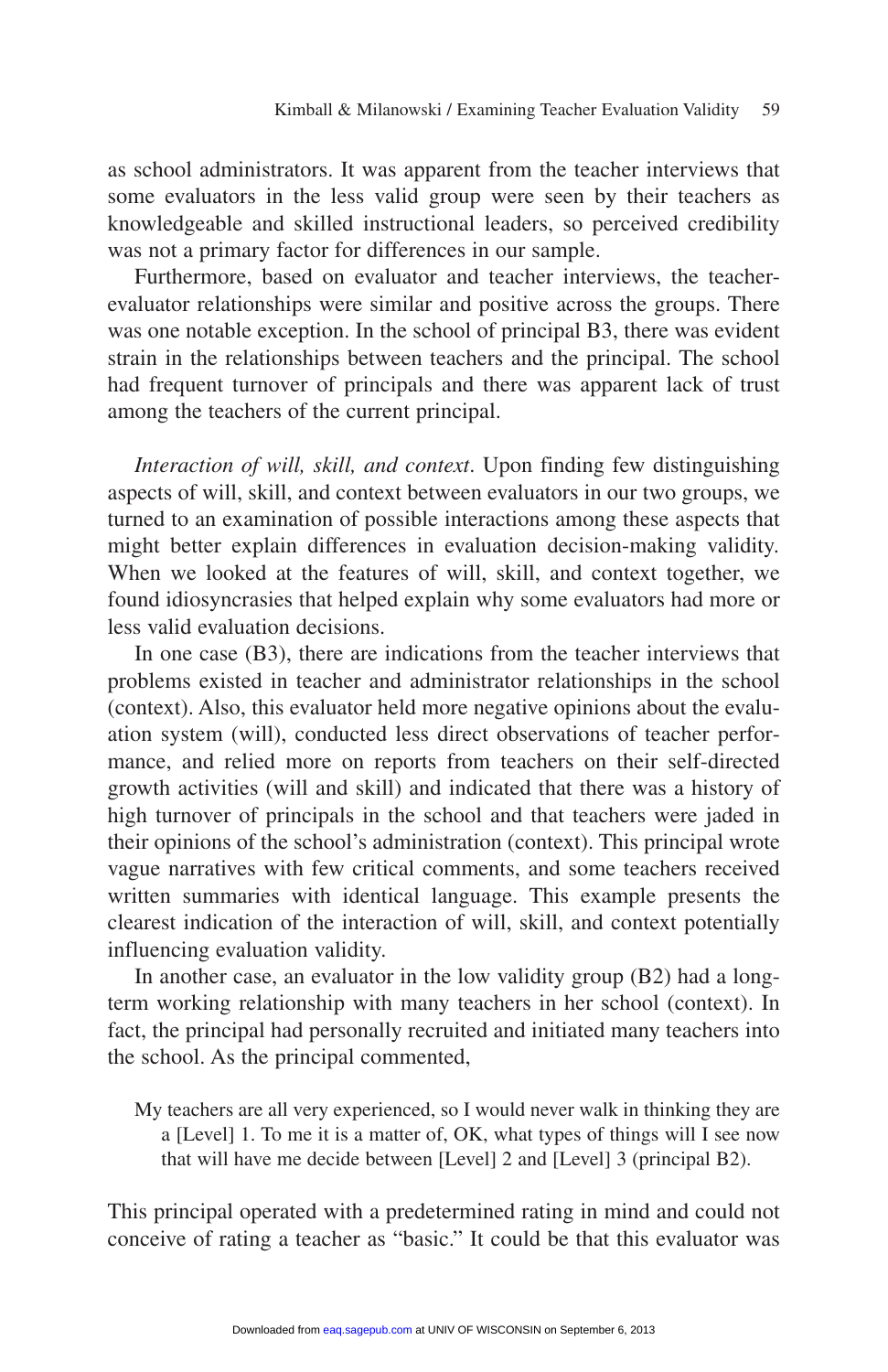more lenient than others because of the impression that these teachers were of higher quality because they were personally selected to match the administrator's educational philosophy (will).

Among those in the more valid group, there were two cases where the interaction of will, skill, and context clearly suggested why the evaluators had ratings that were higher in validity. Evaluators A2 and A3 were quite positive about the system (will), gathered extensive evidence and took careful notes of observations (skill), and appeared to foster open working environments with teachers in their schools (context). Yet the same cannot be said for the other two evaluators in this group.

Considering the will, skill, and context framework on a case-by-case basis helps shed more light on the decision-making process and suggests why some evaluators produced ratings that were more or less valid than others. Even though these factors do not clearly explain why the evaluators as a group had more or less valid ratings, they do help highlight potential problems with using ratings of single evaluators (in this case, school principals and assistant principals) for high-stakes purposes.

#### **Other Findings**

*Formative focus and leniency.* Evaluators in both groups reported multiple goals for their evaluations and emphasized using the system for formative purposes related to teacher growth rather than summative assessments of teaching performance. Among the goals, most discussed trying to help teachers improve, foster teacher reflection, acknowledge the hard job of teaching, or give teachers some specific feedback. These dimensions are illustrated in the following quote:

When I evaluate teachers, my goal is to observe, to be that second set of eyes, that can really provide feedback in a meaningful way, hopefully not punitive, threatening, but someplace where they feel safe enough, and trust me enough that I really am trying to help them be the best that they can be. But also to recognize the things that are going well, because I think there are a lot of great things happening everyday in those classrooms and teachers can go for days at a time without someone recognizing that (A2).

As another indication of the formative focus, evaluators allowed considerable input from teachers on the focus of evaluations and on the evidence that would help demonstrate evaluation goal completion (A3, A4, B1, B4). This finding is also illustrated in the analysis of written evaluations and teacher comments about evaluation feedback. The written evaluations focus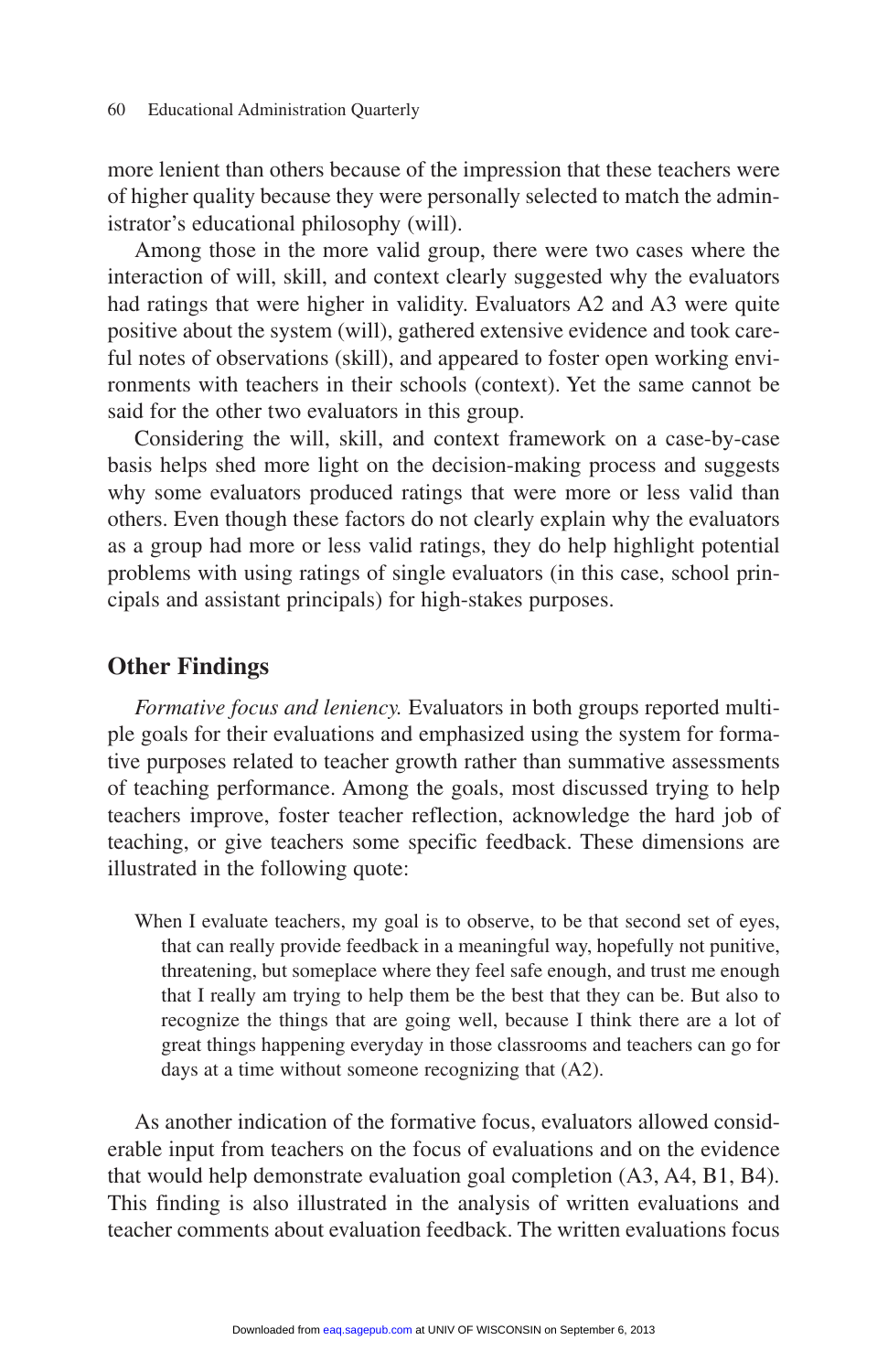primarily on praise, with minimal description of decision rationale or feedback for teacher improvement. For example, the following is the entire written report for one teacher of Principal A4 and typifies the evaluators' written narratives:

[Teacher name] is a hard working and dedicated teacher. She has a pleasant mannerism in the classroom that helps take the pressure off her students. During walkthroughs and observations, I found [her] classroom a place where learning and hard work is part of the norm. [She] has worked with our [literacy] mentor to help her with her knowledge and teaching techniques. This has been a big help for [her]. This helps her students become better readers and better students. During teacher visitation, [she] has put the information she has observed into her bag of teaching skills to assist her in becoming a better teacher. [She] is a very effective classroom teacher and staff member. Her students benefit from her hard work.

This teacher did receive four "Level 2" ratings, which presumably could be raised to the "Level 3" category through feedback and support, but no suggestions for improvement were provided. In this case, although the evaluators' ratings were accurate according to our analysis, the written feedback provided was not specific. During interviews, several teachers expressed concerns about the nature and depth of instructional feedback, which often focused on affirmation and encouragement rather than constructive criticisms or recommendations on specific instructional strategies. Principals confirmed that they wrote evaluation summaries using careful language and with the understanding that their words would go into the teachers' permanent record.

Evaluators did not suggest that producing an accurate assessment of performance for the purpose of differentiating among teachers was their primary goal. Accuracy was considered important more to help foster useful feedback or to maintain credibility with teachers. Evaluators also saw little consequences from the evaluation system and tended to use a more formal, accuracy-focused approach only for the weakest teachers. In such situations, they expressed the need to clearly document all evidence and justifications for ratings. Such actions were quite rare; some indicated that they saw no reason to give a teacher an unsatisfactory rating on any element and considered most of their teachers to be strong educators.

Evaluators in both groups tended to give teachers leeway in the evidence gathered or in situations where teachers contested their scores. They were either more concerned about providing suggestions for improvement or, in one case (B1), used teacher input and teacher self-evaluations to guide their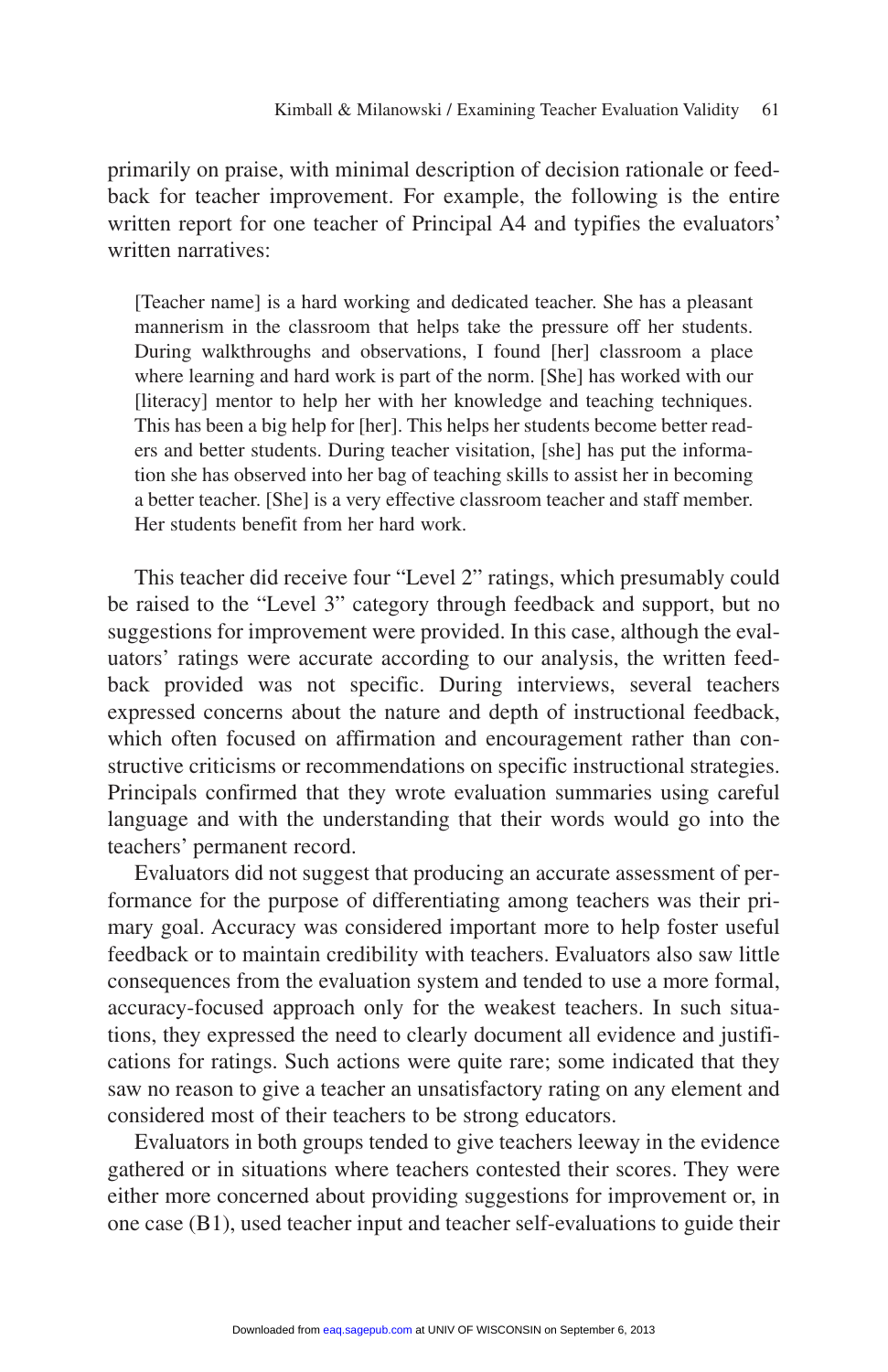final scores. Although this could be because of a greater emphasis on formative aspects of performance evaluation, it could also indicate problems in the school climate, a desire not to complicate working relationships by providing lower scores than teachers expected, or by the evaluator's bias in favor of teachers. The tendency to be lenient can certainly impact validity results across all evaluators.

*Evaluation complexity.* Our research exposed the complexities principals perceived in making evaluation decisions. For example, one principal spoke of the potential ambiguities in evaluating teaching and competing demands (i.e., accuracy verses promoting performance) that may influence evaluation accuracy and illustrates one reason why evaluators tended to inflate ratings:

But what if…my evaluation is glowing of that person and I hadn't spent time going through [their] previous evaluations. So, I [then] go through them and there are some rotten evaluations…Am I way off base, or have I just given someone the key to success and confidence that they've never even had before. I mean it's all just so, I don't want to say that it's arbitrary, I know we're looking for accuracy, but sometimes that can happen. And it can happen with students too and the teacher that never gave them a shot, never found that thing they could get [excited about]. But I do spend time with the other evaluations because I do want to know whether I'm way off base or that other people have evaluated this person in another way (Principal A2).

Clearly, evaluators in our study have not sought to construct their use of the evaluation process to yield valid results, at least in the sense of relations of the results to measures of student achievement. Rather, they have constructed their own meaning by adapting an evaluation process that is acceptable to them, their teachers, and their school environments, in the context of flexible district guidelines.

# **Discussion**

The analysis of evaluator will, skill, and evaluation context provided insight into evaluation decision making but did not give rise to clear patterns of decision-making practice that might explain why the ratings of our evaluator groups were more or less strongly related to student achievement. We do not interpret our results to mean that evaluator will, skill, and context are unimportant, but rather that they interact in complex ways that are idiosyncratic across evaluators. These idiosyncrasies exist despite the guidance provided by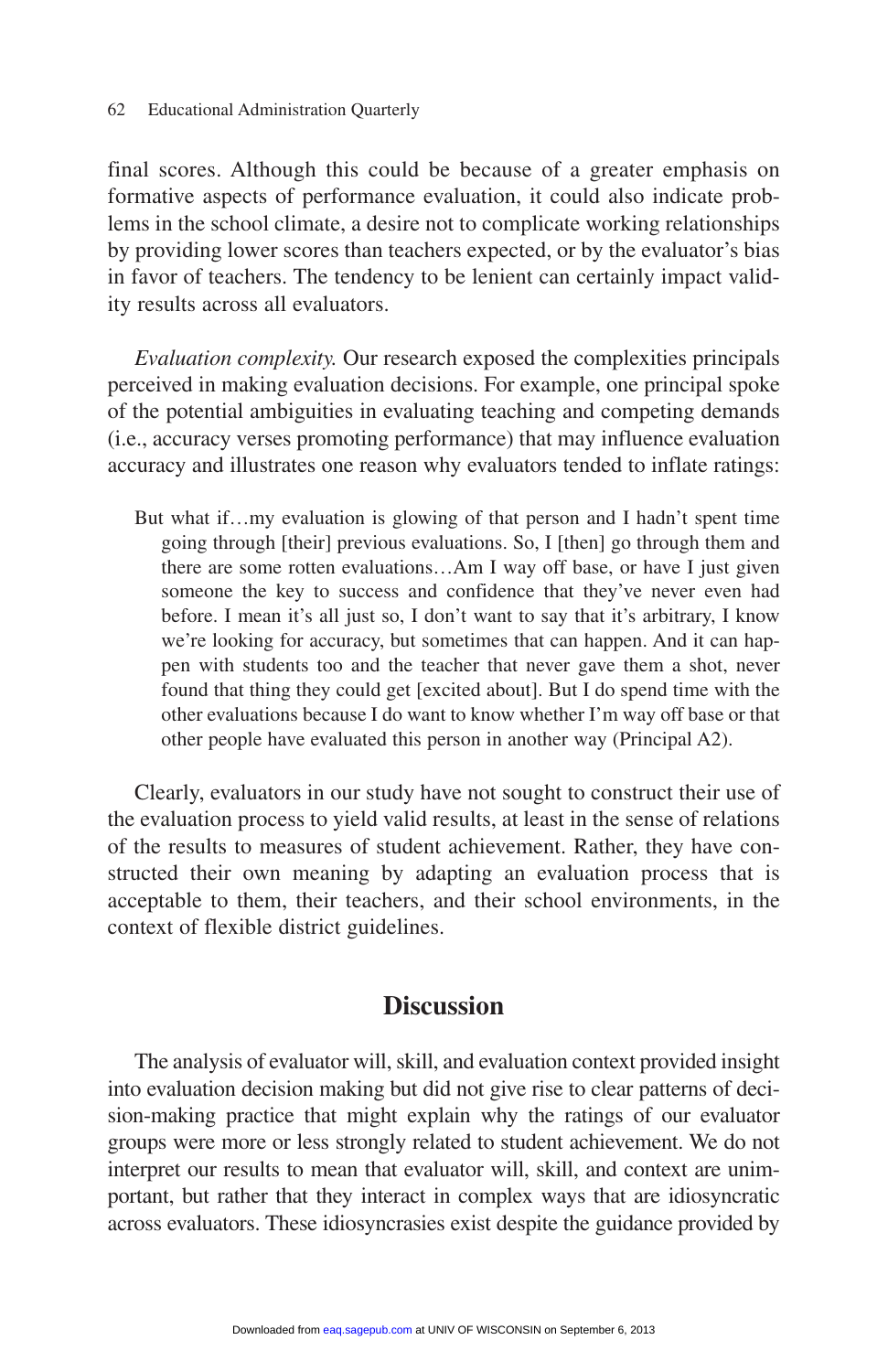standards, rubrics, and district training. It became apparent to us when considering the qualitative findings that a complex interaction of will, skill, and context could be invoked to explain the ratings of evaluators, but these interactions are not strongly similar to those of other evaluators within the two sample categories.

Another explanation for why simple differences in will, skill, and context did not appear across the groups is that the recalled or espoused practices of the evaluators may have had little influence on their ratings. The evaluators may have relied on intuition or gut-level feelings about teachers, without even being completely aware of doing so. This possibility is supported by the fact that evaluators generally had difficulty thinking analytically about how they make decisions. The differences in the rating–student achievement relationships between evaluators may be because of the fact that some evaluators' intuitions were simply more attuned to performance factors related to student achievement than other evaluators.

Both of these explanations are consistent with our observation that the district's teacher evaluation process is a weak situation for evaluators (Mischel, 1977). A weak situation is one in which incentives, support, or normative expectations for defined behaviors or outcomes are ambiguous or absent. In weak situations, individuals do not share a common perception of what is expected of them. Therefore, they may fall back to whatever approach they are most comfortable with, rather than the one ostensibly designed to be used. In contrast, strong situations generate uniform perceptions concerning appropriate behaviors.

In general, in this district, there is little to make evaluation decision making a strong situation. Relatively little emphasis is placed on following a uniform process; there is a low level of accountability for accurate evaluation unless a teacher's job is at stake; evaluators are not required to take follow-up training; and the ratings have little consequence for most teachers. Evaluator training emphasized management of the task rather than evaluation accuracy or quality of feedback. All of these factors contribute to a situation that allows unique combinations of evaluator and context factors to govern decision making. They also help explain the tendency for evaluations on average to be lenient.

In contrast, where accurate assessment is paramount (e.g., professional certification, licensing or compensation), the process is often structured as a strong situation for evaluators, with a clear incentive structure and normative expectations for accuracy, and supports for learning to accurately rate. Yet because principals have to work with teachers after their evaluation is complete, principals may still tend to inflate ratings even in high stakes situations to maintain collegiality. Indeed, research on private sector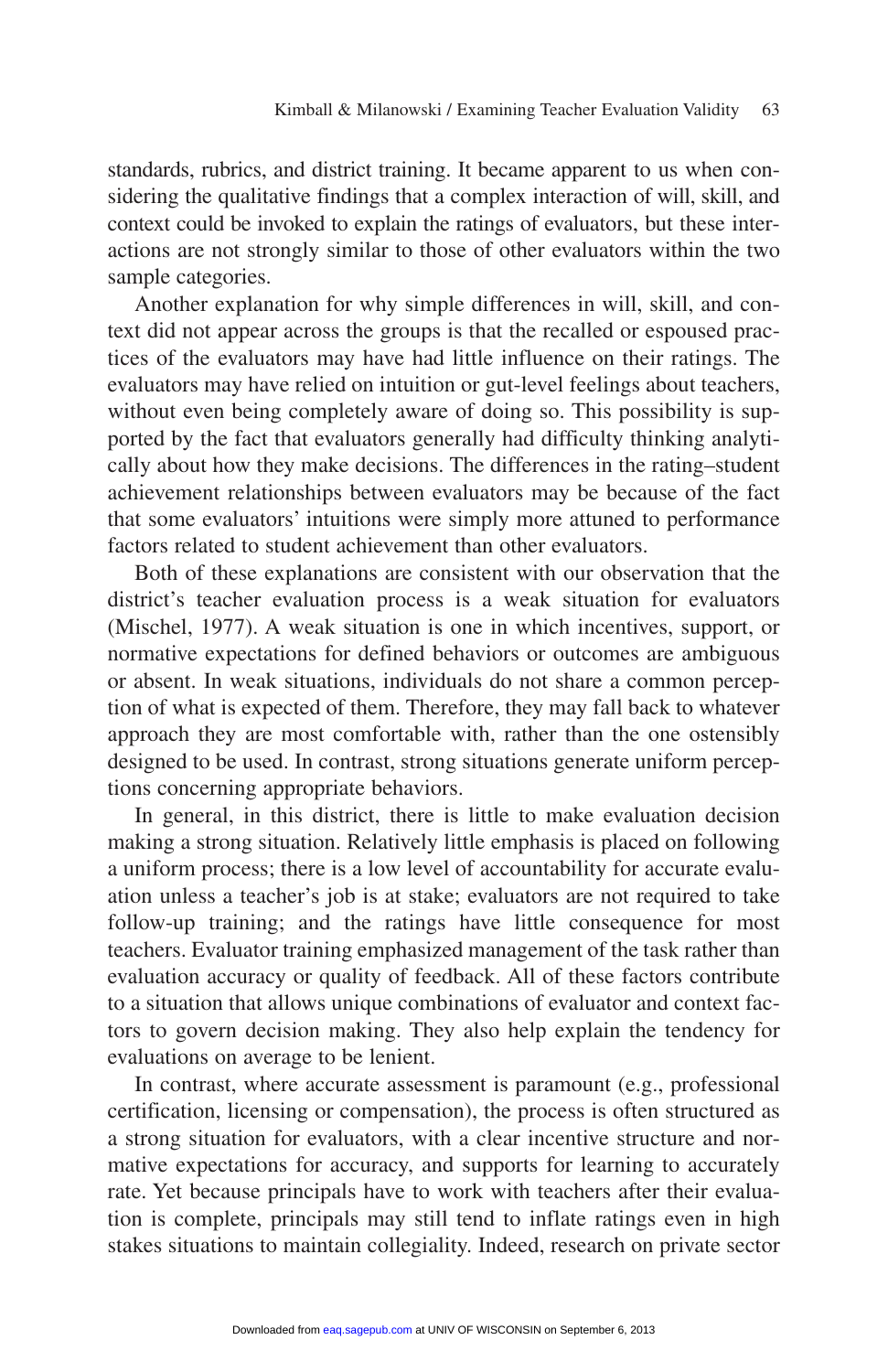appraisal for compensation has found such practices common (Murphy & Cleveland, 1995). Our findings in this low-stakes situation clearly indicated that leniency was prevalent.

Another explanation is that our interviews did not uncover the influences of evaluator will, skill, and context in the detail required to reveal clear differences and similarities. This is most likely to be a problem with skill, because we focused on training and experience rather than assessing skill directly. Yet the literature does identify preparation and experience as important in evaluator decision making, along with evaluator attitudes and the process followed. It would appear that at the relatively gross level at which we were able to asses them, a simple combination of will, skill, and context does not explain differences in the rating–student achievement relationship across evaluators.

It might also be argued that the differences in validity on which we based our categorization of evaluators were simply artifacts of the relatively small number of teachers for whom we could obtain both evaluation ratings and student achievement data. We think this is unlikely because we chose evaluators whose ratings had strong positive or negative relationships with student achievement in two consecutive years. Also, though a statistical significance test does not apply in a strict sense, the difference between a correlation of .55 and –.26 would be statistically significant at the .05 level with  $n = 8$ . Our study did highlight the importance of checking such statistical measures with qualitative data sources. A statistical test of evaluator accuracy should not be relied on as a sole basis for determining evaluation decision-making accuracy.

A less plausible explanation is that the evaluators we interviewed distorted their responses to tell us what they thought we or the district would like to hear. This is doubtful because all respondents were quite willing to admit when they did not follow district-prescribed procedures. Few seemed to have any concern that such actions would be disapproved by us or the district.

#### **Policy and Practice Implications**

Our interpretations of these results have several implications for evaluation policy and practice. We had hoped that we could identify evaluator practices associated with higher validity, which districts could then use to train evaluators to follow. Although disappointing, our failure to find such practices is important because it shows the complexity in identifying and assuring the use of good evaluation practice. Providing evaluators with relatively detailed rubrics or rating scales describing generic teaching behaviors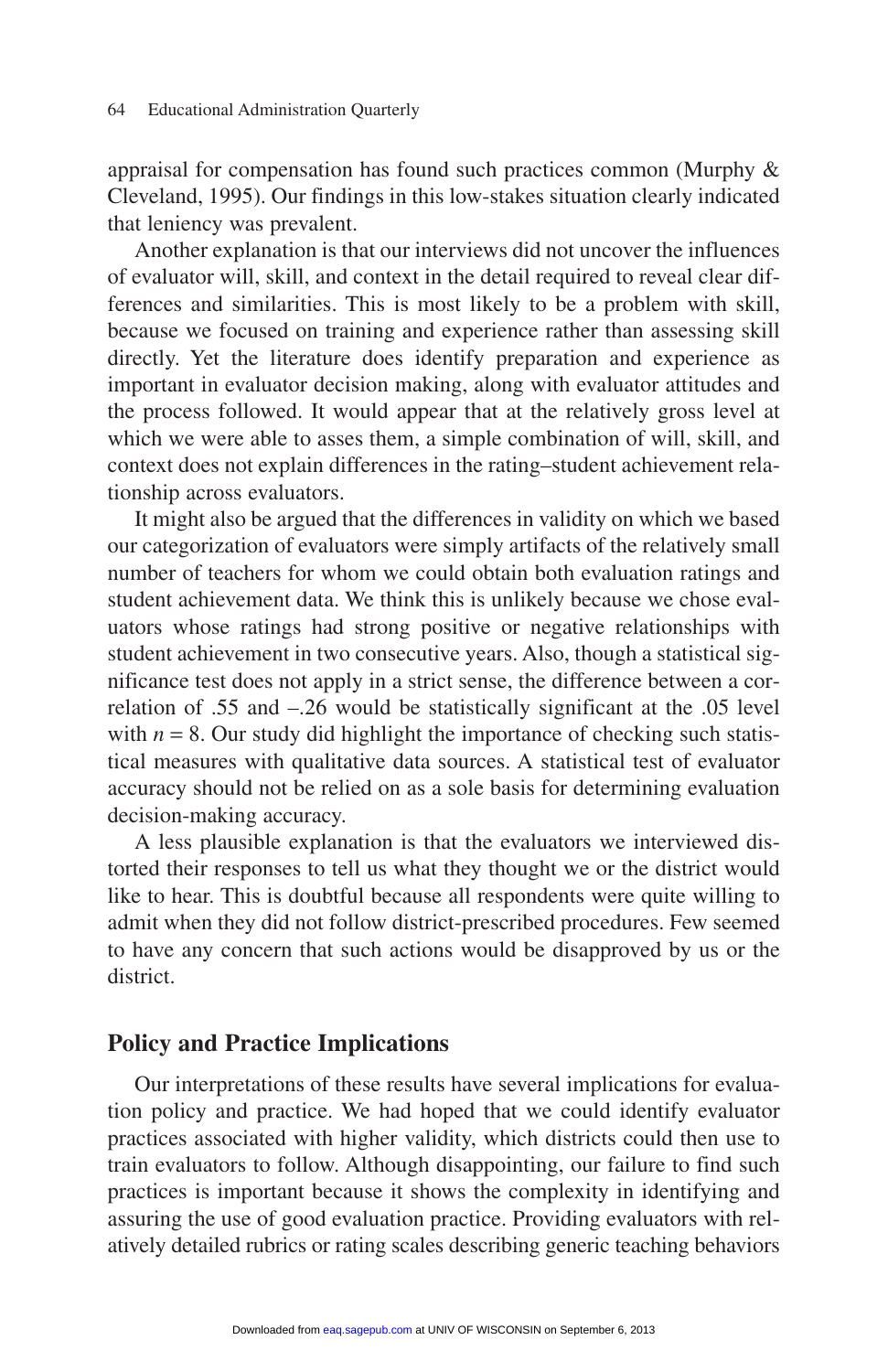thought to promote student learning, coupled with initial training in applying them, is not enough to ensure that all evaluators' ratings will be positively related to student achievement. If policy makers and program designers want evaluation scores to be more highly related to some criterion such as student achievement, it will take more than specific rubrics and basic training of evaluators in the process to achieve a strong relationship.

The strength of the situation as perceived by evaluators may also need to be increased. This would involve adding incentives for accurate evaluation, oversight focused on encouraging evaluators to differentiate among teachers when making ratings, and ongoing practice with feedback in making accurate evaluations. Evaluators need to perceive that district expectations and peer practices are centered on applying a uniform evaluation process and a consistent interpretation of the rubrics to lessen the influence of idiosyncratic combinations of will, skill, and context or evaluator intuition.

Training may also need to focus on the type of instruction that has a deep impact on student learning, such as the approach described by Nelson and Sassi (2005). This approach starts with training principals (or other evaluators) to develop a firm understanding of effective teaching and learning in at least one content area. This knowledge can form a foundation for effective instruction that can be applied to professional development and to observations and feedback provided to teachers through evaluation practices. Whether this type of training in fact leads to more accurate evaluations, especially across content areas and grade levels, would be important to examine in future research.

Our findings suggest caution in using principal evaluation decisions for teacher compensation outcomes. Although this district did not design the evaluation process for teacher pay, the results here suggest that considerable attention to evaluator training, oversight, and improving evaluation validity is needed to promote more consistency among evaluators before compensation is tied to evaluations of teaching behaviors. Such consistency would be needed to overcome the common teacher suspicion that evaluation results depend on who is doing the evaluating. Though the evaluators we studied were not capricious, careless, or obviously biased against particular teachers, the potential for inconsistency across evaluators was clearly present.

#### **Research Implications**

This study also has implications for future research on teacher evaluation and school leader decision making. In weak situations, generalization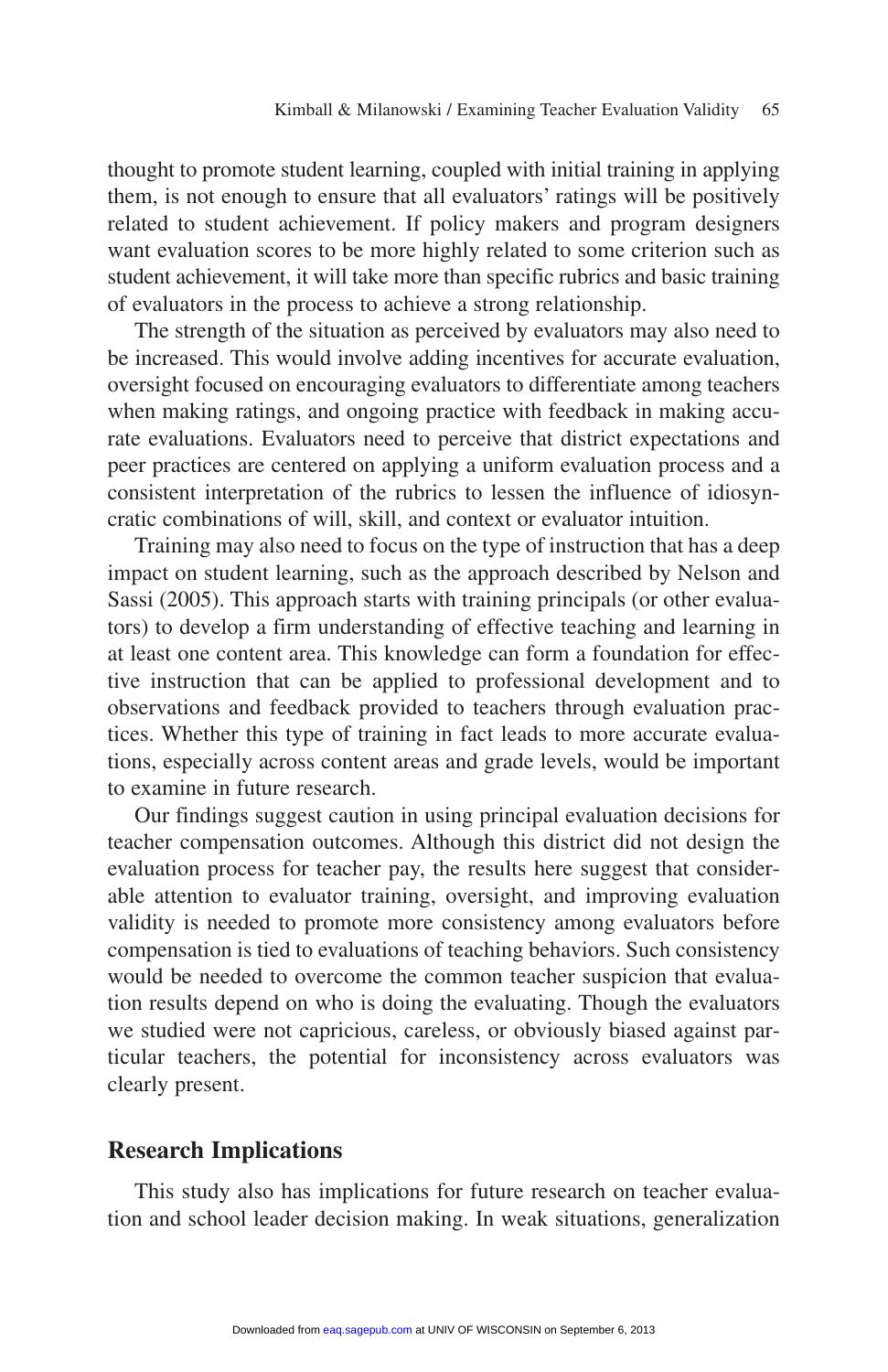across evaluators may be quite difficult, with the consequence that it will be difficult to further theory about evaluation decision making. Additionally, more intensive methodologies may be needed to get a better understanding of decision making. We found it was harder than expected to get evaluators to discuss their decision-making processes. This may be because of asking them to retrospectively describe what they did. Another reason may be the inexperience of evaluators' in thinking analytically about how they make decisions. One way to address this would be to observe evaluators during the evaluation tasks and having them think aloud while making evaluation decisions. This could provide more accurate and detailed information about decision processes (Ericsson & Simon, 1993; Martin & Klimoski, 1990). Another approach could have evaluators retain evaluation logs or diaries to note evidence they have collected and how they might interpret that evidence as it is gathered. These would serve as reference points during discussions with evaluators and may help evaluators recall data to make evaluation decisions.

Because a shared school culture and vision of good teaching may help to reduce leniency and influence what evaluators look for, it may also be useful to add these to the conceptualization of school context. More detailed analysis of context, including such factors as instructional focus and professional community could shed additional light on the evaluator's motivation to be accurate, and the validity of evaluation ratings. Future research might incorporate measures of school culture, such as relational trust (Bryk & Schneider, 2002) and professional community (Louis & Marks, 1998) into studies of evaluation rating validity and evaluator performance.

Nonetheless, because of the complexity of the evaluation process, it may not be possible to fully capture all of the influences on evaluators' decisions. Our interviews with the initial group of 23 principals and assistant principals showed that the evaluation decision making took place throughout the school year and contained multiple decision points. The evaluators had numerous contacts with teachers to discuss evaluation goals and evidence, observe teaching performances, discuss observations, and provide written or verbal feedback. Individually or cumulatively, each of these decision points could influence evaluation accuracy and validity. Capturing the nuances involved with each decision point is a daunting research challenge. At best, researchers may be able to narrow the focus to the most critical decision points. Identifying these decision features are worth exploring through additional research and could yield important information for teacher evaluation practice and training.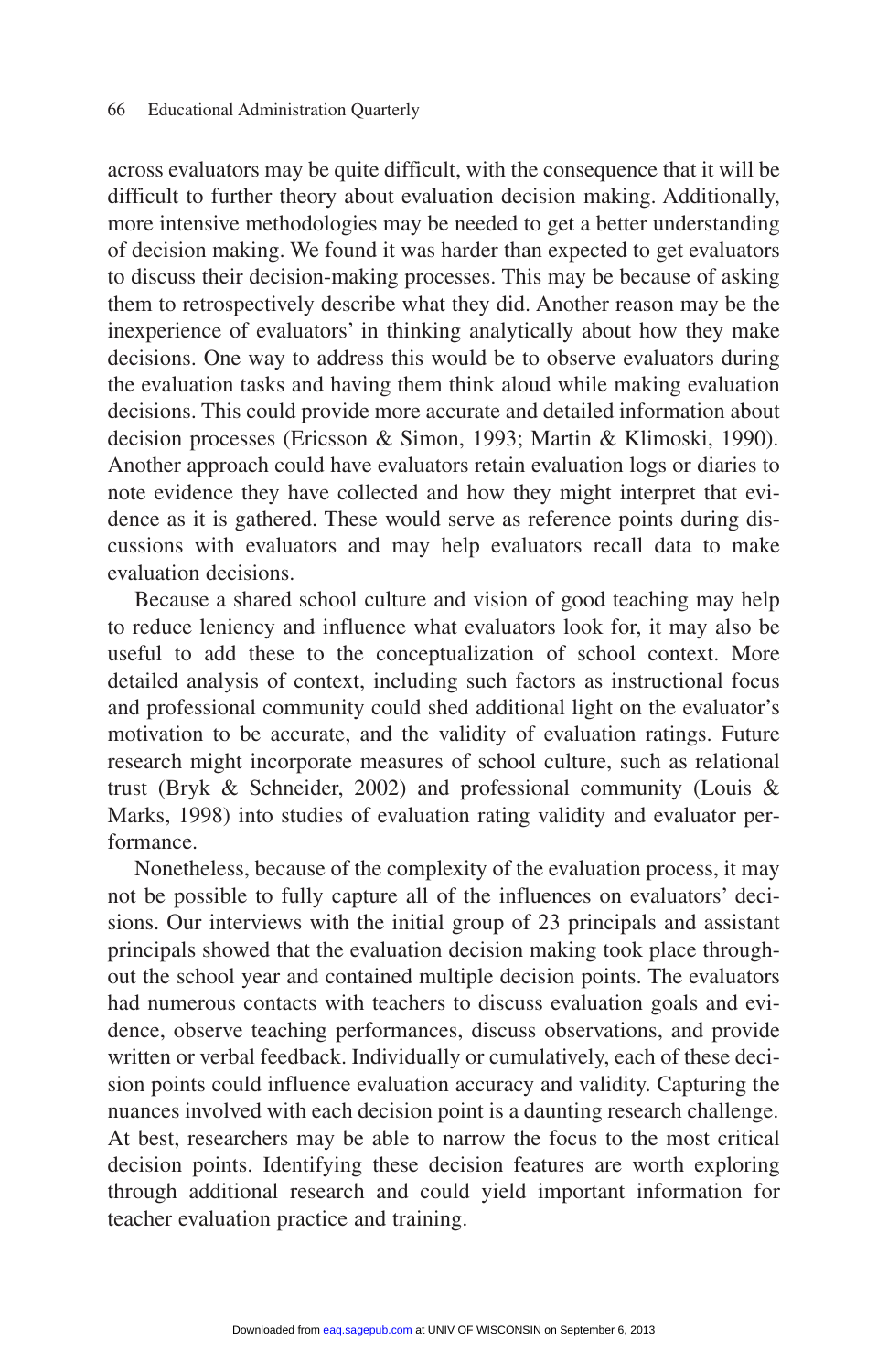# **Conclusion**

This study demonstrated that there can be substantial variation in the criterion-related validity of evaluators' ratings of teacher performance. This suggests that estimates of criterion-related validity should be interpreted with caution and that the quality of ratings may vary considerably across evaluators. Our study does not dismiss will, skill, and context as potentially important factors in evaluation decision making, but it does illustrate the complexity in fully uncovering these factors. Simple differences in evaluator will, skill, and context were not found between more and less valid groups of evaluators. This suggests that extensive evaluator training and other interventions to standardize the rating context are needed to ensure consistency. There remains considerable ground to cover in research relating to accuracy and validity in teacher evaluation. Future research is needed to explore evaluator cognitive processes and organizational conditions to unfold more nuanced characteristics in the use of different evaluation system features that may help improve evaluation validity.

# **Appendix**

The teacher performance evaluation composite measure is made up of the following standards:

- The teaching displays solid content knowledge and uses a repertoire of current pedagogical practices for the discipline being taught (includes 10 elements from two performance domains).
- The teaching is designed coherently, using a logical sequence, matching materials and resources appropriately, and using a well-defined structure for connecting the individual activities to the entire unit. Instruction links student assessment data to instructional planning and implementation (includes nine elements from two performance domains).
- The teaching provides for adjustments in planned lessons to match the students' needs more specifically. The teacher is persistent in using alternative approaches and strategies for students who are not initially successful (includes three elements from one domain).
- The teaching engages students cognitively in activities and assignments; groups are productive; and strategies are congruent to instructional objectives (includes three elements from one domain).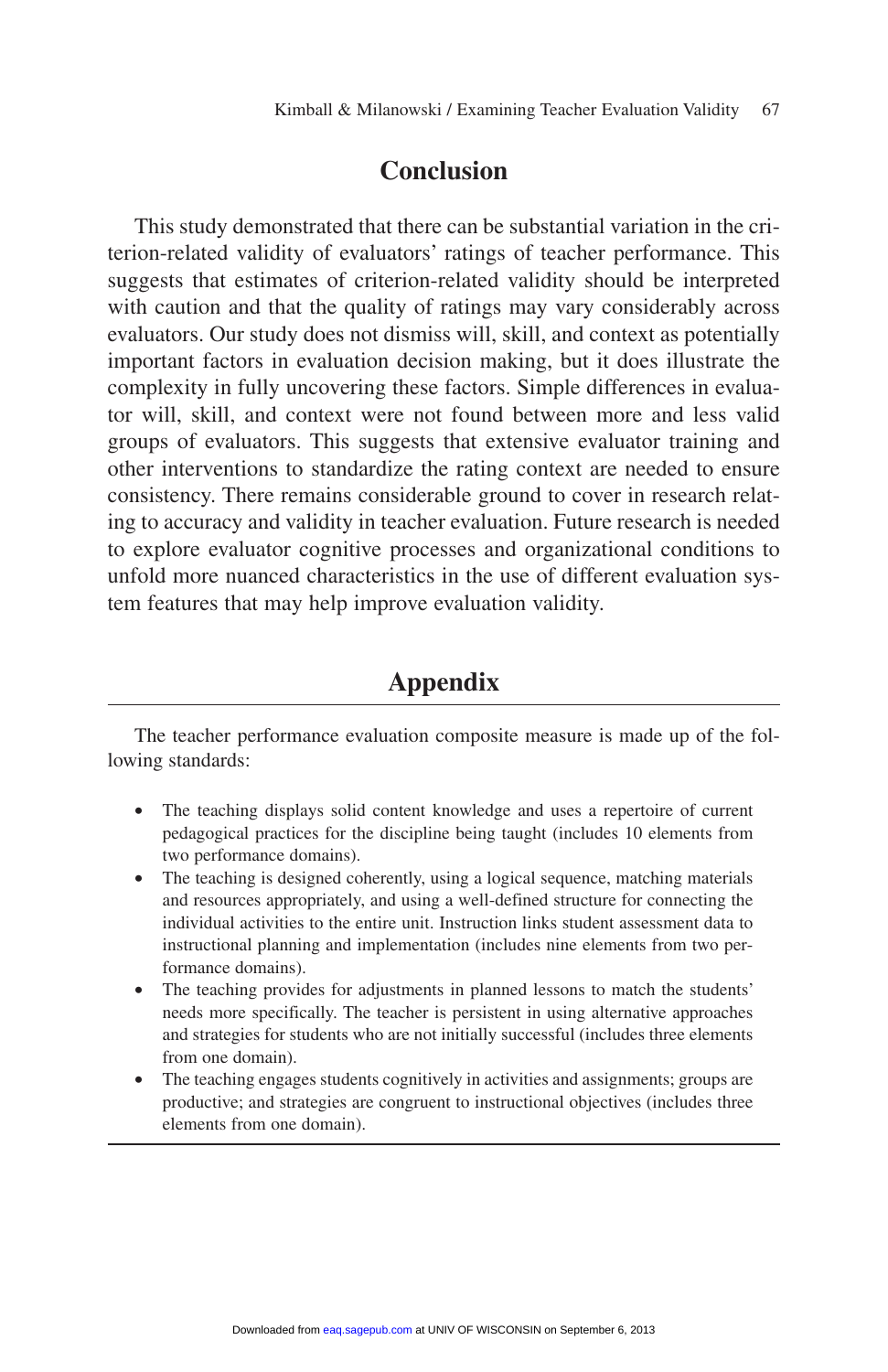# **Note**

1. We also acknowledge the contribution of our colleague Carolyn Kelley, whose ideas about will, skill, and structure in teacher evaluation practice helped inform this study. Halverson, Kelley, and Kimball (2004) also considered these aspects in their study of principals' sense making in teacher evaluation practices.

# **References**

- Bernardin, H. J., & Cardy, R. L. (1982). Appraisal accuracy: The ability and motivation to remember the past. *Public Personnel Management*, *11*(4), 352-357.
- Bretz, R. D., Milkovich, G. T., & Read, W. (1992). The current state of performance appraisal research and practice: Concerns, directions, and implications. *Journal of Management*, *18*(2), 321-352.
- Brophy, J. (1986). Teacher influences on student achievement. *American Psychologist*, *41*(1), 1069-1077.
- Bryk, A., & Schneider, B. (2002). *Trust in schools: A core resource for improvement*. New York: Russell Sage.
- Cleveland, J. N., Murphy, K. R., & Williams, R. E. (1989). Multiple uses of performance appraisal: Prevalence and correlates. *Journal of Applied Psychology*, *74*(1), 130-135.
- Danielson, C. (1996). Enhancing professional practice: A framework for teaching. Alexandria, VA: Association for Supervision and Curriculum Development.
- Danielson, C., & McGreal, T. (2000). *Teacher evaluation to enhance professional practice.* Alexandria, VA: Association for Supervision and Curriculum Development.
- DeCotiis, T., & Petit, A. (1978). The performance appraisal process: A model and some testable propositions. *Academy of Management Review*, *3*, 635-646.
- DeNisi, A. S., Cafferty, T. P., & Meglino, B. M. (1984). A cognitive view of the performance appraisal process: A model and research propositions. *Organizational Behavior and Human Performance*, *33*, 360-396.
- Ellett, C. D. (1997). Classroom-based assessments of teaching and learning. In J. Stronge, *Evaluating teaching: A guide to current thinking and best practice* (pp. 107-28). Newbury Park, CA: Sage.
- Ellett, C. D., Annunziata, J., & Schiavone, S. (2002). Web-based support for teacher evaluation and professional growth: The Professional Assessment and Comprehensive Evaluation System (PACES). *Journal of Personnel Evaluation in Education*, *16*(1), 63-74.
- Ericsson, K. A., & Simon, H. A. (1993). *Protocol analysis: Verbal reports as data* (Revised ed.). Cambridge, MA: The MIT Press.
- Freeberg, N. E. (1969). Relevance of rater-ratee acquaintance in the validity and reliability of ratings. *Journal of Applied Psychology*, *53*, 518-524.
- Grey, R. J., & Kipness, D. (1976). Untangling the performance appraisal dilemma: The influence of perceived organizational context on evaluative processes. *Journal of Applied Psychology*, *61*, 329-335.
- Halverson, R., Kelley, C., & Kimball, S. (2004). Implementing teacher evaluation systems: How principals make sense of complex artifacts to shape local instructional practice. In W. Hay & C. Miskel (Ed.), *Educational administration, policy, and reform: Research and measurement. a volume in research and theory in educational administration* (Vol. 3, pp. 153-188.). Greenwich, CT: George F. Johnson.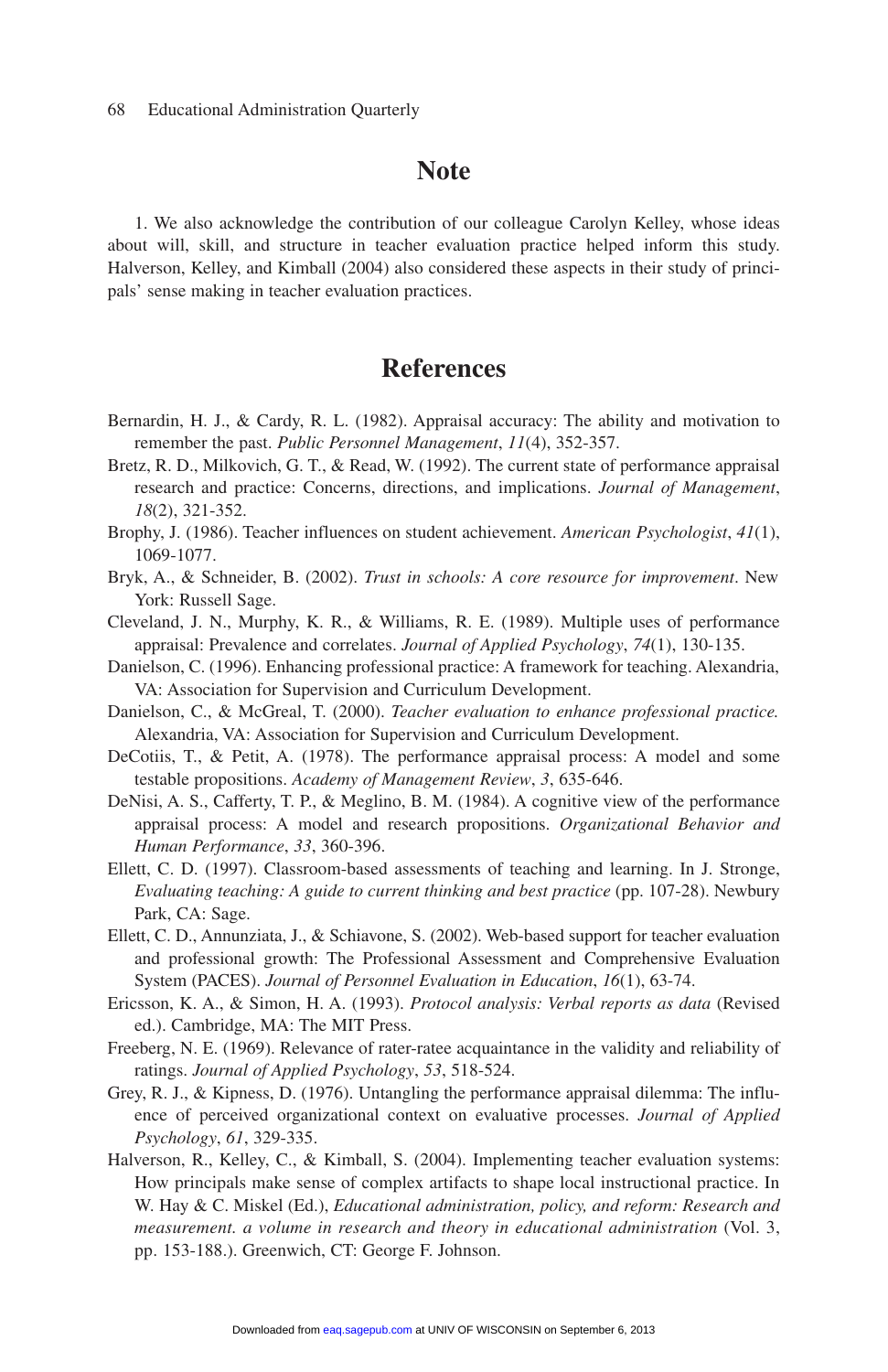- Hedge, J. W., & Kavanagh, M. J. (1988). Improving the accuracy of performance evaluations: Comparison of three methods of performance appraiser training. *Journal of Applied Psychology*, *73*(1), 68-73.
- Heneman, H. G., III, Milanowski, A., Kimball, S. M., & Odden, A. (2006). Standards-based teacher evaluation as a foundation for knowledge- and skill-based pay (CPRE Policy Brief, RB-45). Philadelphia: Consortium for Policy Research in Education, University of Pennsylvania.
- Honig, M. I. (2006). Complexity and policy implementation: Challenges and opportunities for the field. In M. I. Honig (Ed*.*)*, New directions in education policy implementation: Confronting complexity* (pp. 1-24)*.* Albany, NY: State University of New York Press.
- Ivancevich, J. M. (1983). Contrast effects in performance evaluation and reward practices. *Academy of Management Journal*, *26*(3), 465-476.
- Jacob, B. & Lefgren, L. (2006). When principals rate teachers. *Education Next*, *6*(2), 58-64.
- Judge, T. A., & Ferris, G. R. (1993). Social context of performance evaluation decisions. *Academy of Management Journal*, *38*(1), 80-105.
- Kimball, S. M. (2001). *Innovations in teacher evaluation: Case studies of two school districts with teacher evaluation systems based on the Framework for Teaching*. Ann Arbor, MI: UMI Dissertation Publishing.
- Kimball, S. M. (2002). Analysis of feedback, enabling conditions and fairness perceptions of teachers in three school districts with new standards-based evaluation systems. *Journal of Personnel Evaluation in Education*, *16*(4), 241-268.
- Kimball, S. M., White, B., Milanowski, A.T., & Borman, G. (2004). Examining the relationship between teacher evaluation and student assessment results in Washoe County. *Peabody Journal of Education*, *79*(4), 54-78.
- Klein, S. J. (1998). Standards for teacher tests. *Journal of Personnel Evaluation in Education, 12*(2), 123-138.
- Kluger, A. N., & DeNisi, A. (1996). The effects of feedback intervention on performance: A historical review, meta-analysis, and a preliminary feedback intervention theory. *Psychological Bulletin*, *119*, 254-284.
- Landy, F. J., & Farr, J. L. (1980). Performance rating. *Psychological Bulletin*, *87*(1), 72-107.
- Louis, K. M., & Marks, H. M. (1998). Does professional community affect the classroom? Teachers' work and student experiences in restructuring schools. *American Journal of Education*, *106*, 532-575.
- Martin, S. L., & Klimoski, R. J. (1990). Use of verbal protocols to trace cognitions associated with self- and supervisor evaluations of performance. *Organizational Behavior & Human Decision Processes*, *46*(1), 135-154.
- Medley, D. M., & Coker, H. (1987). The accuracy of principals' judgments of teacher performance. *Journal of Educational Research*, *80*(4), 242-247.
- Milanowski, A. T. (2004). The relationship between teacher performance evaluation scores and student achievement: Evidence from Cincinnati. *Peabody Journal of Education*, *79*(4), 33-53.
- Milanowski, A. T., Kimball, S. M., & Odden, A. R. (2005). Teacher accountability measures and links to learning. In R. Rubenstein et al. (Eds.), *Measuring school performance & efficiency: Implications for practice and research*. *Yearbook of the American Education Finance Association* (pp. 133-188). Larchmont, NY: Eye on Education.
- Mischel, W. (1977). The interaction of person and situation. In D. Magnusson & N. S. Endler (Eds.), *Personality at the crossroads: Current issues in interactional psychology* (pp. 333–352). Hillsdale, NJ: Lawrence Erlbaum.